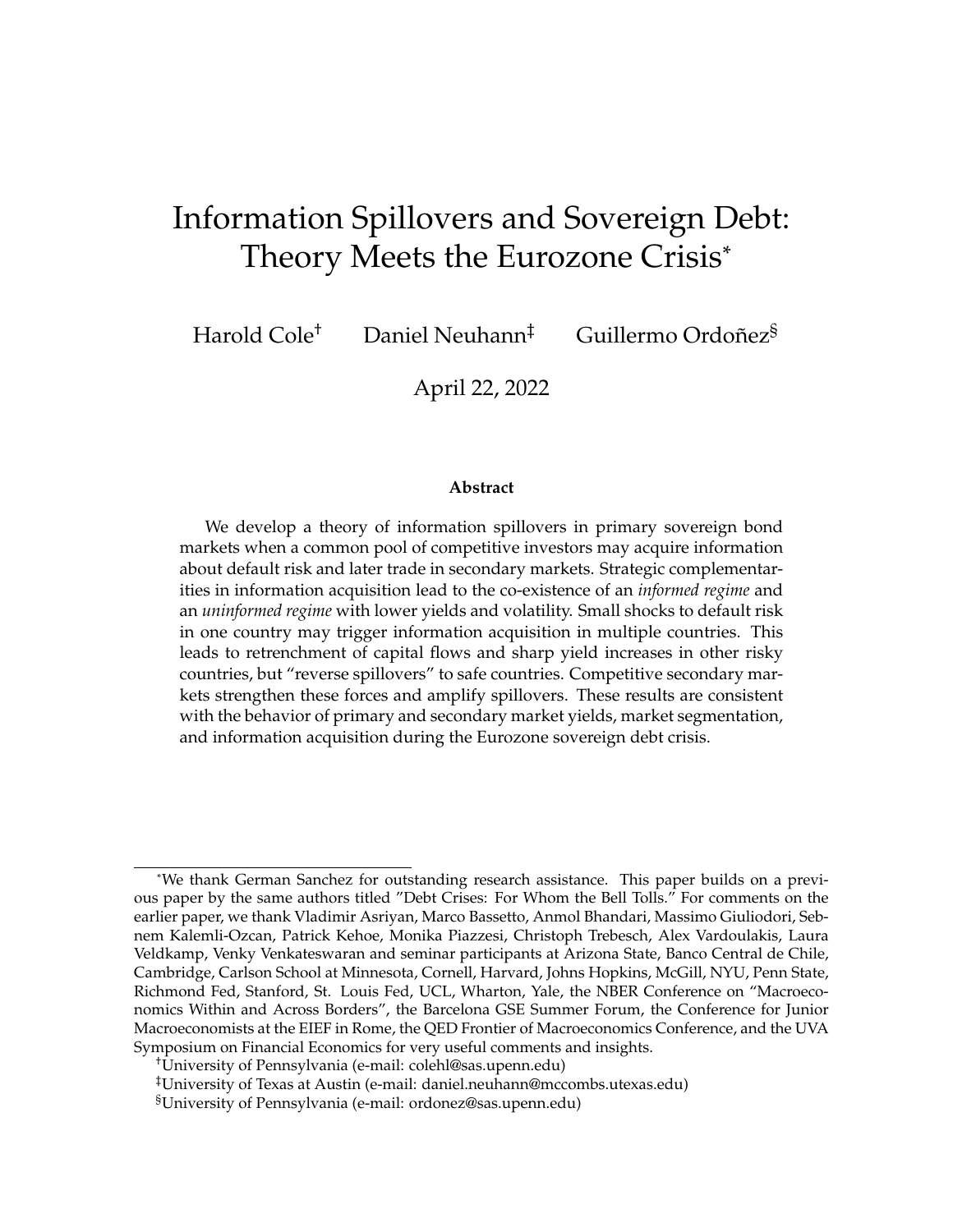### **1 Introduction**

Governments typically finance large parts of their budgets by selling bonds in sequences of auctions. The most commonly-used protocol in these auctions is the discriminatory-price protocol in which accepted bids are executed at the bid price.<sup>1</sup> This leads to information rents for investors who know more about the common value of bonds than others.<sup>2</sup> Information is particularly valuable during periods of heightened uncertainty (such as crises) in which default risk can vary substantially from auction to auction. In such circumstances investors may be more inclined to either acquire information or to withdraw from auctions in which other investors have an information advantage, moving funds to other countries or safer investment opportunities. We analyze equilibrium portfolio choice and information acquisition in discriminatory-price auctions using a multi-country model with stochastic government default risk and trading in both primary and secondary markets. We show that the discriminatory-price protocol leads to a novel information-based channel of cross-country spillovers that originates in primary markets (and thus directly affects government revenues) and is reinforced by secondary market trading.

We apply our theory to the recent Eurozone sovereign debt crises, which generated a number of striking empirical regularities. Chief among these is that yields for countries with very different public finances were quite similar prior to the crisis, but diverged sharply thereafter. For example, Portugal and Italy paid a negligible premium over German bond yields prior to the crisis, but Portuguese and Italian yields spiked sharply during the crisis while German yields fell. These pricing facts align with changes in portfolios: markets were well-integrated before the crisis, with many investors holding bonds in multiple countries, but quickly fragmented *during* and *after* the crisis. Italian and Portuguese bonds were predominantly held by domestic investors during and after the crisis, but German bonds were increasingly held by non-resident investors after the crisis. We measure the information content of auctions by asking whether realized auction prices reveal information that is persistently reflected in secondary market prices. We find evidence that auction prices contained

<sup>&</sup>lt;sup>1</sup>Brenner, Galai, and Sade (2009) collected data of sovereign bond primary markets in 48 countries. They show that 42 of these countries used auctions, with 24 using discriminatory-price auctions, 9 using uniform-price auctions and 9 using both (for different securities). This is consistent with earlier results by Bartolini and Cottarelli (2001).

<sup>&</sup>lt;sup>2</sup>Milton Friedman famously argued that the U.S. should switch from largely relying on discriminating-price auctions to uniform-price auctions for this reason (Hearings before the Joint Economic Committee, 86th Congress, 1st Session, Washington, D.C., October 30, 1959, 3023-3026).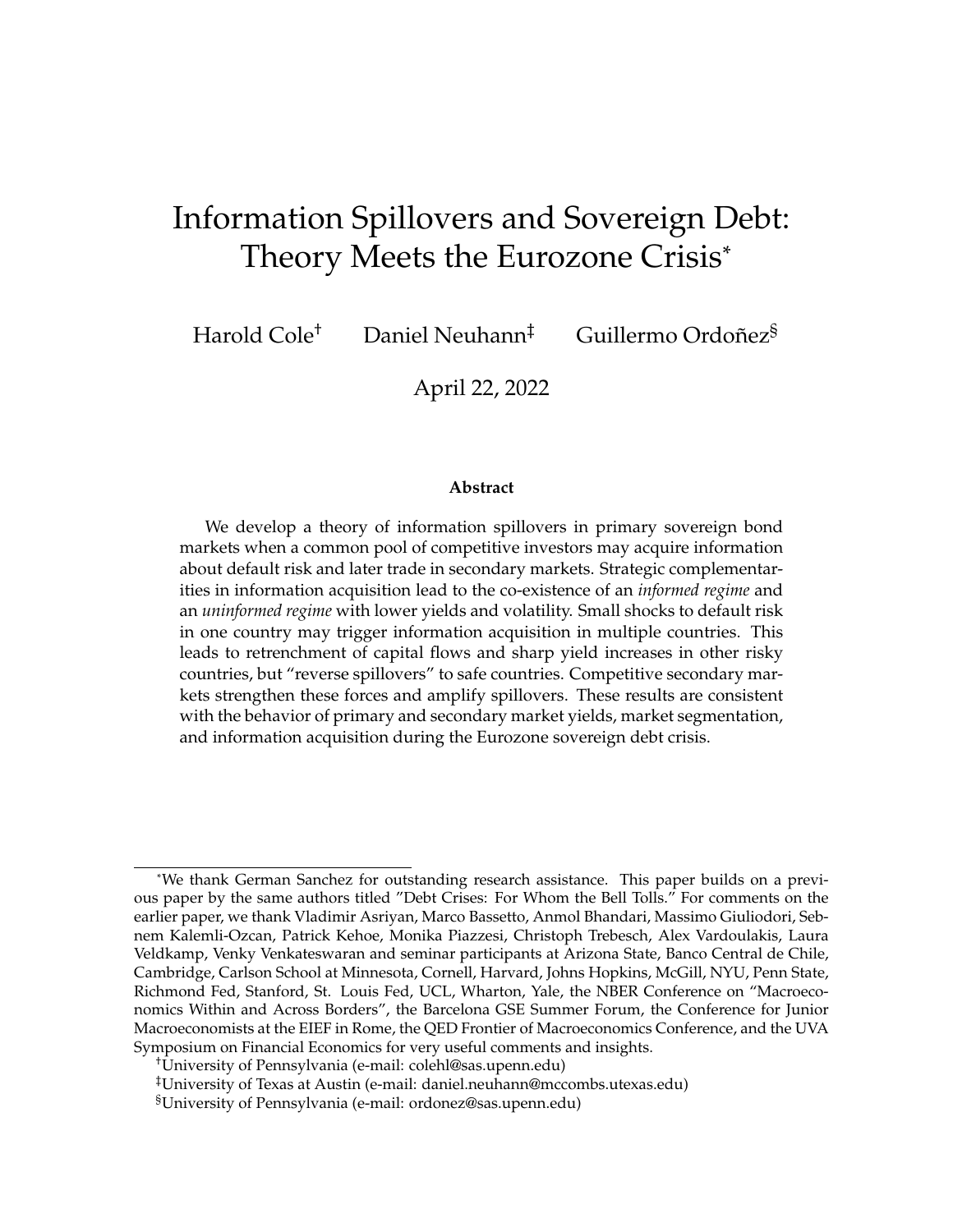information in periphery countries during the Eurozone crisis, but not before the crisis, and not in core countries.

We provide an account of these facts using a model with two countries and a continuum of risk averse investors. In each country, a discriminatory-price multiunit auction takes place in advance of a competitive secondary market. Auctions are multi-unit and sealed bid; hence investors must choose how many bids to submit before observing others' demand. Governments face an exogenous revenue requirement, and bonds are risky because governments may default according to an exogenous stochastic process. No investor knows the true default risk in both countries, but they can learn it at a cost in one or both countries. Information is valuable because informed investors can better target bids to fundamental bond values.

Since the bonds being auctioned are risky and bidders are risk averse, investors require compensation in form of risk premia, and risk premia naturally increase with a concentration in bond holdings. When all investors are uninformed, optimal bidding strategies lead to well-diversified portfolios that are symmetric across all agents. In the presence of informed investors, uninformed investors instead face a trade-off between capturing infra-marginal risk premia and overpaying in bad states of the world. In equilibrium, uninformed investors bid less in auctions with many informed bidders, and their reduced participation is reflected in lower prices because informed investors must bear more risk. This leads to knock-on effects on portfolios: informed investors disproportionately invest in countries in which they are informed, and uninformed investor either shift to risk-free assets or to countries in which they are not at an informational disadvantage.

Depending on the information environment, the cross-country spillovers induced by such portfolio re-allocations can be symmetric (yields co-move in both countries) or asymmetric (yields in one country decline in response to a yield increase in the other). With respect to symmetric spillovers, we establish the well-known result that higher default risk in one country leads to lower prices in all countries if preferences satisfy decreasing risk aversion. While this channel can help to rationalize yield correlations between Portugal and Italy during Eurozone crisis, it cannot speak to the observed portfolio reallocation across investors or the *decrease* in yields in Germany and other core countries.. We obtain asymmetric spillovers when one country is relatively risky and informed while the other is a "safe haven" with low default risk and no information. This allows us to speak to the divergent paths of Germany and the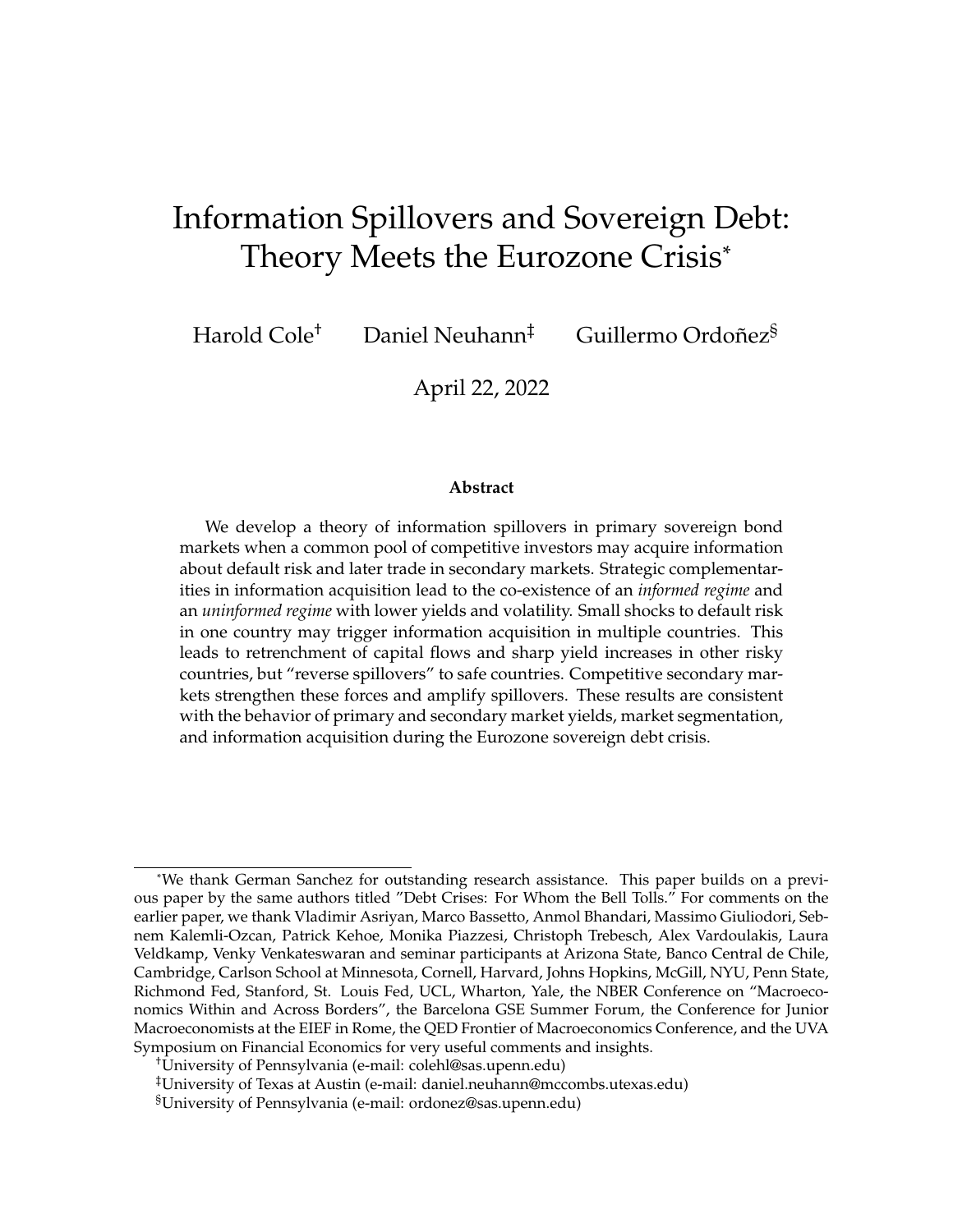periphery during the crisis.

For risk-averse bidders, the ability to accurately forecast marginal prices is more valuable if prices are more variable across states of the world, if they hold a large share of their bonds in a particular country, or if they place particular weight on states with high marginal utility, such as a government default. All else equal, the value of information is thus increasing in debt levels, portfolio concentration, and the *level* and *variance* of default risk. Conversely, marginal prices are more variable when there are more informed investors who target their bids to the realized state of the world. Hence the value of information may increase in the share of informed investors who participate in the auction. However, information acquisition is a *strategic complement* only when the number of informed investors is low. If the share of informed investors is large, they compete away the information rents leading to a reduction in the value of information.

The resulting strategic interactions in information acquisition allow for multiple equilibria distinguished by their information regime. In the *informed regime* in which a strictly positive share of investors acquire information, prices are volatile because they respond to underlying shocks, and they are low on average because the winner's curse deters bids by uninformed investors. In the *uninformed regime*, prices are stable because they are not sensitive to the underlying state, and they are higher than the expected price in the informed regime. This is for two reasons: the lack of winner' curse encourages participation, and, under convex marginal utility, the required risk premium is lower when bonds are priced according to an average default probability. Hence changes in the information regime generate discontinuous changes in pricing functions and portfolios. Given that the value of information depends on fundamentals such as default risk, regime changes and the associated yield shocks may be precipitated by relatively small fundamental shocks, such as an increase in the worst case risk of default. This allows us to speak to the sudden and large spikes during the Eurozone crisis. Importantly, these effects arise *only* because we explicitly model the primary market protocol; in Walrasian markets, information acquisition is a strategic substitute (see e.g Grossman and Stiglitz (1976)).

The presence of a common pool of investors in turn creates the scope for crosscountry *spillovers in information regimes* driven by market fragmentation in response to asymmetric information. When some investors acquire information in one country, the remaining uninformed investors reallocate funds to the other country. But when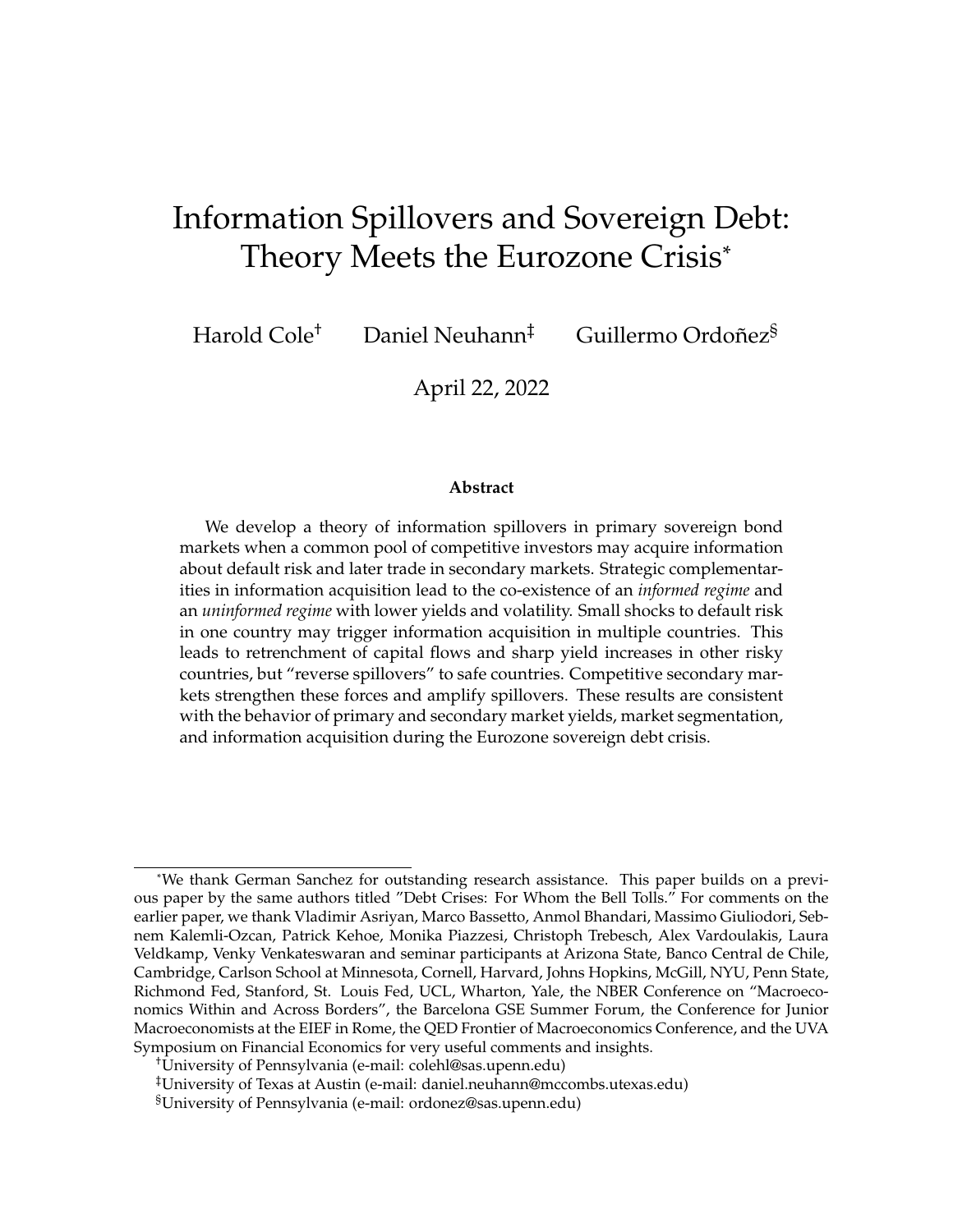portfolios become concentrated in a single asset, investors have stronger incentives to acquire information about this asset. Accordingly, we show that a single fundamental shock in one country can lead to a switch in the information regime in both countries. We use this feature of the model to rationalize the patterns and timing of changes in yields and measures of information in Portugal and Italy during the Eurozone crisis. We also show that information spillovers do not occur if the "target" country is too safe; this allows us to rationalize the declining yields and lack of information production in Germany in response to information acquisition and spiking yields in Portugal and Italy.

Perhaps surprisingly, the information effects we document are strengthened by the presence of secondary markets. The key impediment to exploiting an information advantage at auction is that buying many bonds exposes an investor to excessive default risk. Since auction prices are made public at the end of the auction, secondary markets take place under symmetric information. Hence informed investors can sell high-quality bonds at high prices, allowing them to capture information rents at auction while remaining well-diversified ex post. For this interaction, it is critical that bidders are risk averse and that the auction is multi unit: if bidders were risk neutral, they would maximally exploit their information advantage irrespective of secondary market trading opportunities. This suggests a simple test of our theory: if some investors are better informed about bond prices than others, then auction prices should reveal information that is priced in secondary markets. In line with the idea that information acquisition occurred only once Portugal and Italy were sufficiently risky, we find that auction prices indeed reveal priced information in these countries *during the crisis*, but not before.

Our application to the Eurozone considers a sequence of auctions over time, and it relies on the natural assumption that there are distinct investor groups (i.e. Portuguese, Italian, German, and global) whose information costs are relatively low in their home countries but high abroad. In addition to matching the aforementioned facts, we are able to rationalize the intriguing observation that market segmentation persisted even after the crisis abated. This is because a switch to an informed regime persists as long as there is a *risk* of a bad shock in the future.

**Related Literature.** While our main application is the Eurozone crisis, our model can speak to general patterns of spillovers in sovereign bond markets. Previous work in the sovereign debt literature has explored such spillovers, but not from the per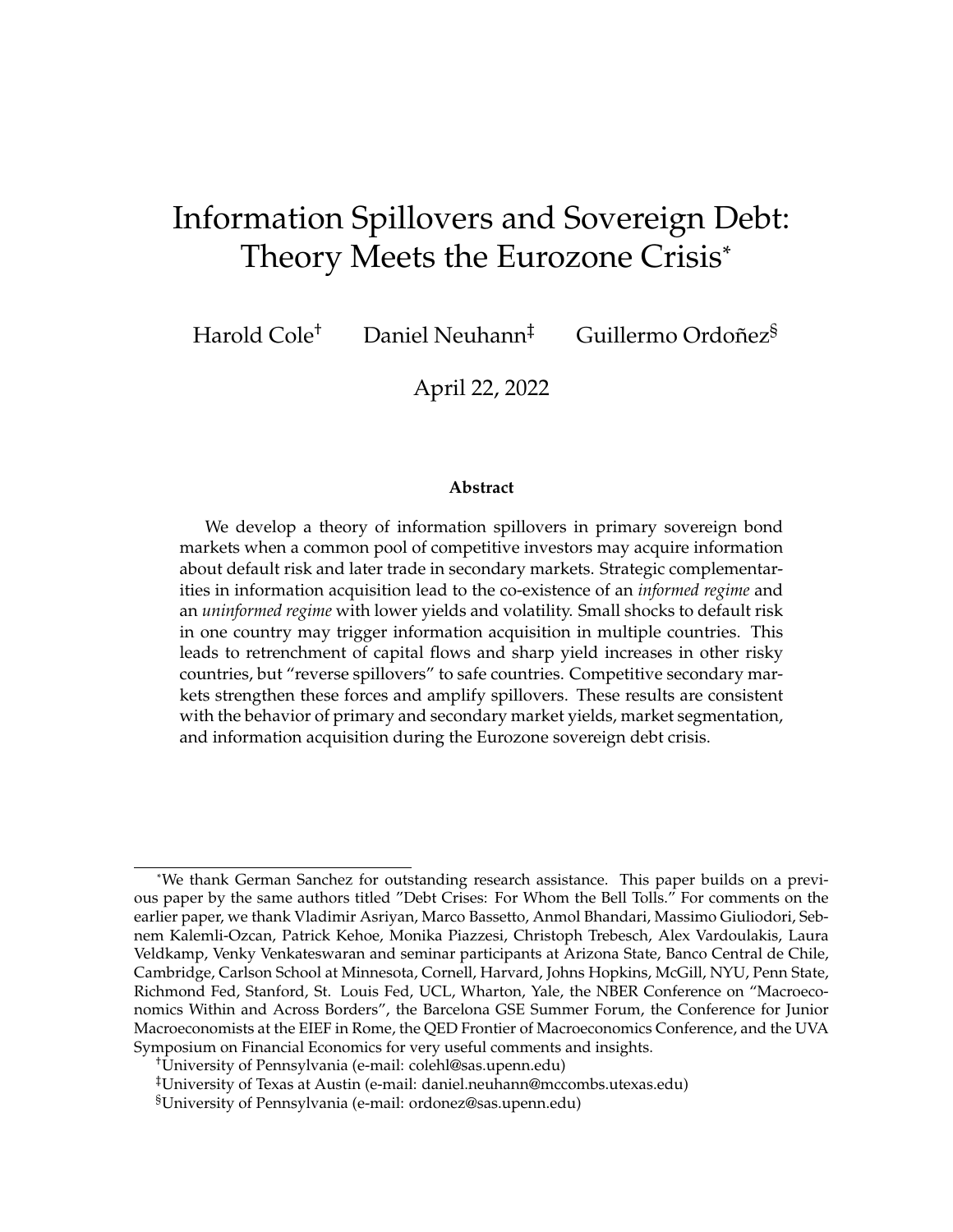spective of endogenous heterogeneous information and the interplay between primary and secondary markets. The most common view relies on real linkages, such as trade in goods or correlated shocks, that may transmit negative shocks from one country to the next. However, it is often difficult to empirically identify linkages that are powerful enough to induce the observed degree of spillovers. This led to a new set of explanations that rely on self-fulfilling debt crises either through feedback effects as in Calvo (1988) and Lorenzoni and Werning (2013) or rollover problems, as in Cole and Kehoe (2000), Aguiar et al. (2015), and Bocola and Dovis (2015). We explore here a different form of spillovers, which stem not from country fundamentals (the supply side) but rather from the investment decisions of a common pool of investors (the demand side).

Previous work has explored demand side spillovers based on changes in risk aversion (Lizarazo (2013) and Arellano, Bai, and Lizarazo (2017)), wealth (Kyle and Xiong (2001) or Goldstein and Pauzner (2004)), borrowing constraints (Yuan (2005)), short-selling constraints (Calvo and Mendoza (1999)), or exogenous private information in Walrasian markets (Kodres and Pritsker (2002)). Broner, Gelos, and Reinhart (2004) provide empirical evidence of the importance of portfolio effects for spillovers. This work is based on a common pool of investors in secondary markets. Our innovation is introducing a rich dual market structure that is explicit about the auction protocol used in primary markets and its implications for information acquisition and information-based contagion.Closer to our insight, Van Nieuwerburgh and Veldkamp (2009) use a model of information acquisition to study home bias and segmentation in financial markets. They consider competitive secondary markets and find that information acquisition is a strategic substitute. In our model, the auction protocol generates a strategic complementarity that leads to equilibrium multiplicity and contagion of information regimes.

Other work has studied the interaction of primary and secondary markets, but found that secondary markets increase primary market prices, either through incentives to signal private information (Bukchandani and Huang (1989)), or by providing commitment against default on foreign creditors (Broner, Martin, and Ventura (2010)). We find that secondary markets may contribute to lower prices at auction through endogenous information acquisition; we provide evidence of this effect by measuring the primary-secondary market spread.

Our work provides a theoretical underpinning to the "wake-up call" literature.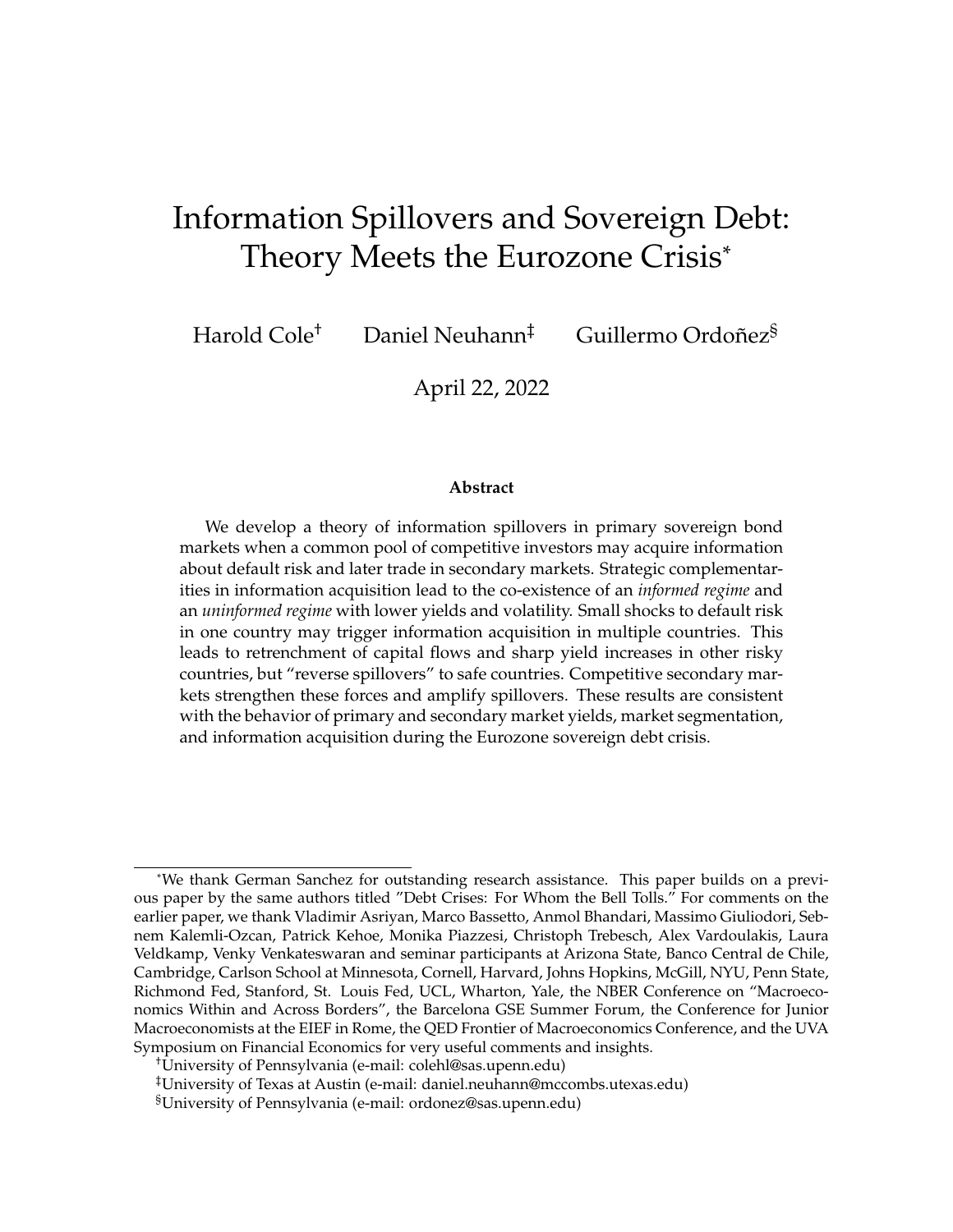This idea was first suggested by Goldstein (1998) to explain contagion from Thailand (a relatively small and closed economy) to other Asian countries that shared the same economic weaknesses but were ignored by investors until the Thai "wake-up call" in 1997. This form of contagion, consistent with rational inattention, has found strong empirical support in Giordano, Pericolli, and Tommasino (2013), Bahaj (2020) and Moretti (2021) for the Eurozone crisis and in Mondria and Quintana-Domeque (2013) for the Asian crisis. These papers use a narrative approach based on news events to isolate changes in sovereign risk that are orthogonal to the economy's fundamentals, and do not find evidence of fundamental linkages that can explain the co-movement of sovereign yields across periphery countries. Ahnert and Bertsch (2020) provide a global-games rational of the wake-up call hypothesis for currency crises or bank runs, in which investors move sequentially in secondary markets and become informed about the countries' fundamental linkages. There is no portfolio choice or prices in their model, so their main focus is on contagion of default itself. Our focus is on price spillovers in primary markets.

Our model can be used to study information acquisition because we circumvent some of the standard challenges that arise when solving for equilibrium prices in multi-unit auction models.<sup>3</sup> This is because of three key characteristics: (i) the good being auctioned is perfectly divisible, (ii) the number of risk averse bidders is large, and (iii) there is uncertainty about the good quality. Given these three characteristics, the price-quantity strategic aspects of standard auction theory become less relevant, and a price-taking, or Walrasian, analysis emerges as a good approximation.<sup>4</sup>

Considering risk-averse investors is important for the interpretation of the shading factor in bids (as argued by Wilson (1979)) and it is critical for thinking about the reaction of bond prices to shocks during periods with high volatility. Previous literature on auctions with risk averse bidders primarily focuses on risk aversion with respect to winning the auction (rather than *ex post* risk in the objects for sale). An important exception is Esö and White (2004) who consider an auction with a single risky good with independent ex-ante signals and ex-post risk to bidders' valuations.

 $3$ The main challenge is solving an equilibrium that involves bidders with a double dimensional strategic problem: choosing both bid quantities and bid prices. See Wilson (1979), Engelbrecht-Wiggans and Kahn (1998), Perry and Reny (1999), Kagel and Levin (2001) and McAdams (2006).

 $4$ Recent auction literature shows that price-taking arises as the number of bidders get large. A recent example is Fudenberg, Mobius, and Szeidl (2007), who show that the equilibria of large double auctions with correlated private values are essentially fully revealing and approximate price-taking behavior when the number of risk neutral bidders goes to infinity. Another is Reny and Perry (2006) who show a similar result when bidders have affiliated values and prices are on a fine grid.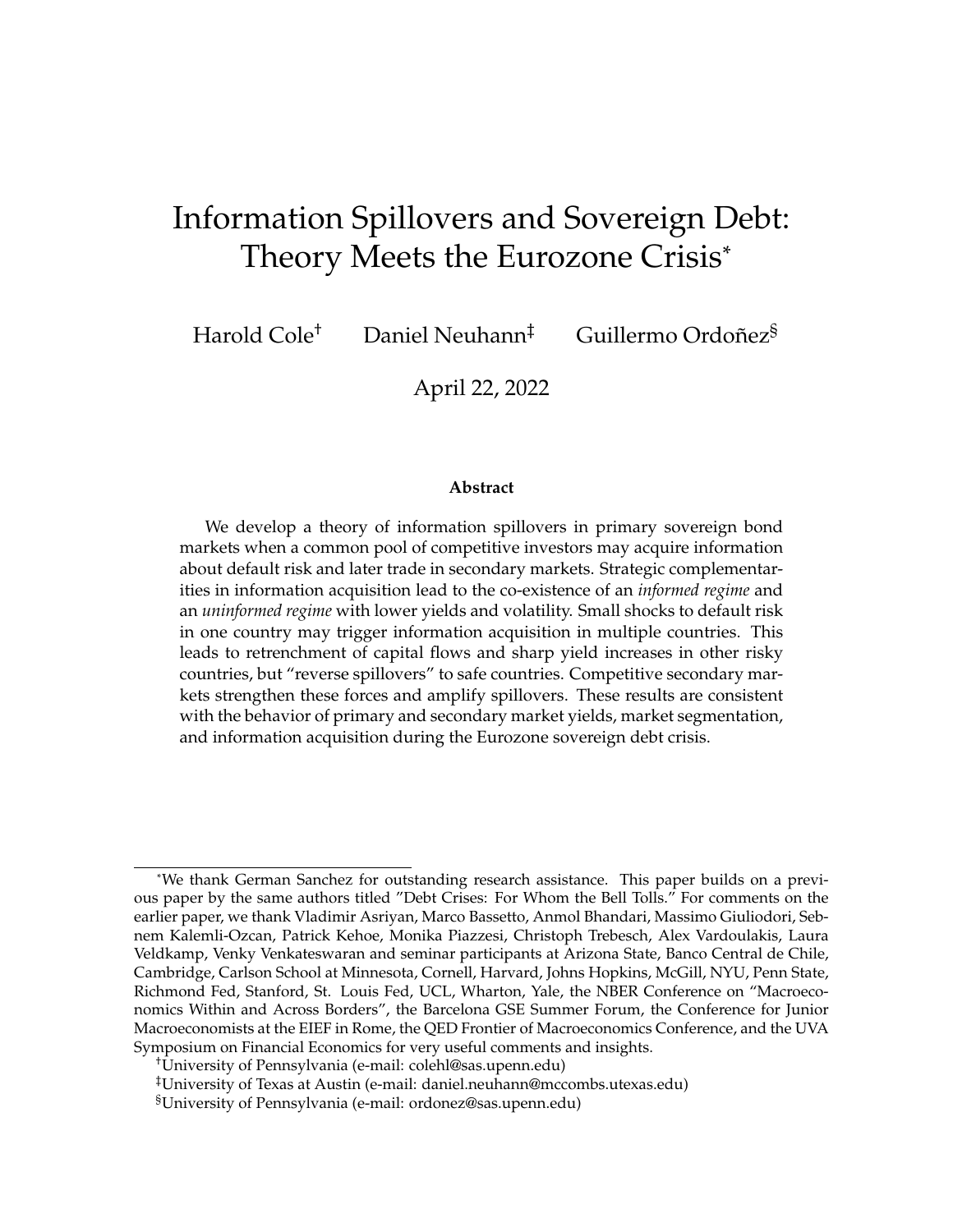They find that risk aversion reduces bids and that prices fall by more than the "fair" risk premium. Our work consider a multi-unit auction with ex-post risky objects where there is (correlated) asymmetric information about default risk and marginal valuations depend on quantities purchased.

Recent work tackles these challenges from an empirical perspective. Hortacsu and McAdams (2010) develop a model based on Wilson (1979)'s model of a multi-unit discriminatory price auction with a finite set of potential risk-neutral bidders with symmetric and independent private values. Instead of computing the market clearing price analytically, they use a re-sampling technique to construct a non-parametric estimator of bidder valuations and apply it to data from Turkish treasury auctions.<sup>5</sup>

We share with Milgrom (1981) the strategy of exploiting the structure of an auction to provide an account of price formation and endogenous information acquisition even when prices are fully revealing ex post. He considers, however, a single auction in which bidders are restricted in the units they can buy. We study flexible bidding strategies and cross-auction linkages.

The model in this paper complements Cole, Neuhann, and Ordoñez (2020), which studies a single-country model with a fixed information environment and provides evidence for asymmetric information about default risk in Mexican sovereign bond auctions.<sup>6</sup> In this paper, we allow for endogenous information acquisition and use a multi-country model with cross-auction linkages. This allows for endogenous changes in information regimes in response to fundamental shocks as well as informationbased spillovers. Both features are crucial for this paper's application to the Eurozone crisis. While Cole, Neuhann, and Ordoñez (2020) exploit detailed bidding information in Mexico to assess the extent and nature of asymmetric information among investors, here we exploit primary and secondary market prices in Portugal, Italy and Germany to assess spillovers and segmentation effects during the Eurozone crisis.

The paper proceeds as follows. The next section describes our model of primary and secondary sovereign debt markets in two countries with a common pool of investors. Section 3 characterizes the equilibrium without secondary markets and

 $5$ Kastl (2011) extended Wilson model, which is based on continuous and differentiable functions, to more realistic discrete-step functions, showing that in such case only upper and lower bounds on private valuations can be identified, which he does by exploiting the previously discussed resampling method on Czech bills auctions.

 $6Cole$ , Neuhann, and Ordoñez (2021) uses additional data from Mexico to show that asymmetric information may support bond prices in particularly bad times.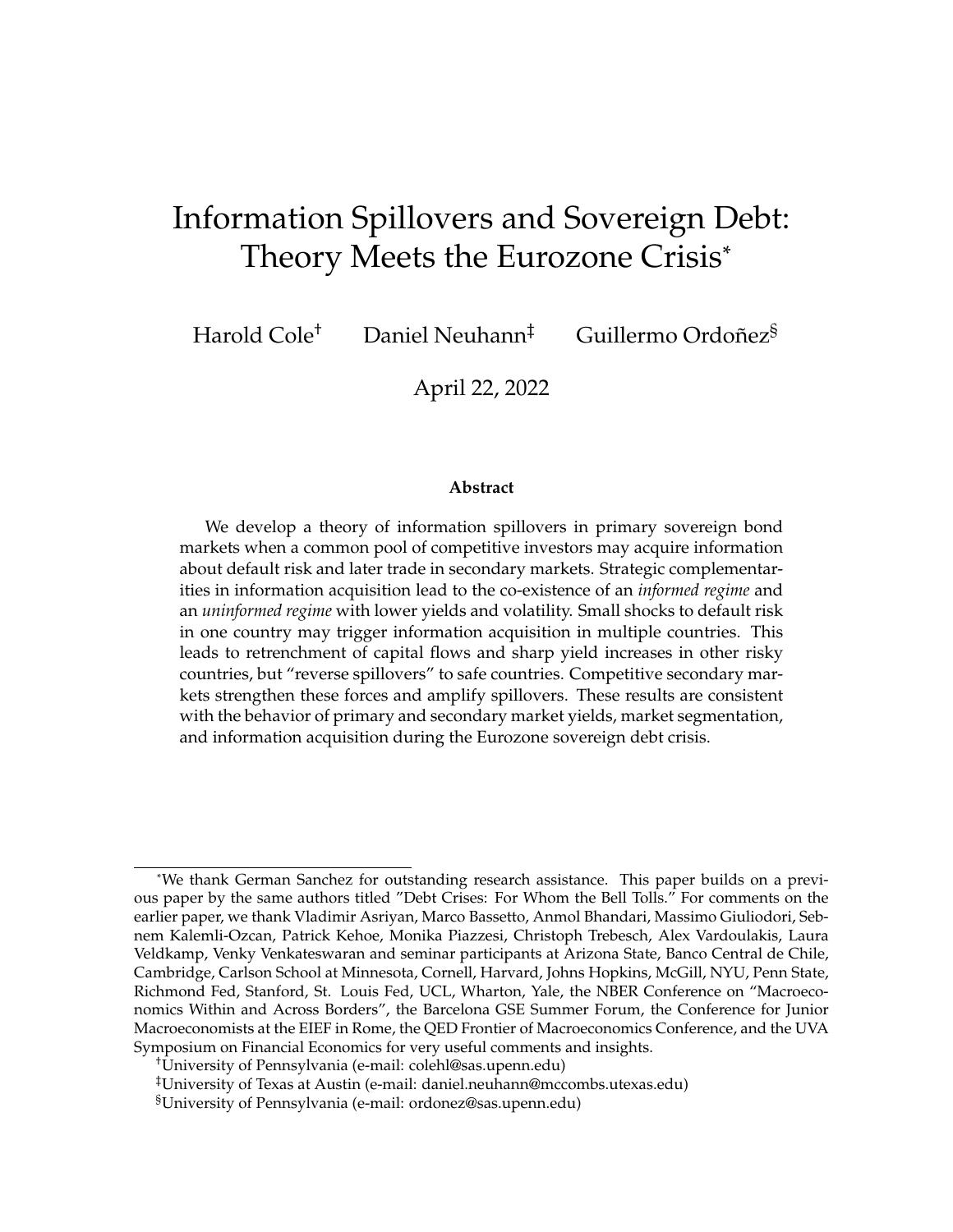describes the sources of information multiplicity in each country and the effects on informational spillovers. Section 6 studies the role of secondary markets on bond yields, information acquisition, and spillovers. Section 7 applies these results to the experiences of Portugal, Italy and Germany during the Eurozone crisis. Section 8 concludes.

### **2 Model**

We study a economy with a single numeraire good, a measure one of ex-ante identical risk-averse investors with fixed per-capita wealth  $W$  and two countries, indexed by  $j \nvert 2 \nvert \nvert 1, 2g$ . There is a single period with two dates. At the first date, country  $j$ 's government needs to raise fixed revenue  $D_i$  0 by auctioning sovereign bonds in the primary market. After the auction, investors can trade bonds in a competitive secondary market.

Bonds are zero-coupon and promise a unit payoff at date 2. Bonds are risky because they pay off only if the government does not default. In a default, the recovery rate is zero. Default is summarized by  $\delta_i$  2 f0, 1g, where  $\delta_i$  = 1 denotes default and  $\delta_j = 0$  denotes repayment, and  $\vec{\delta} = [\delta_1, \delta_2]$ .

Because we are interested in demand sided determinants of bond prices, we assume that default decisions follow an exogenous stochastic process. Specifically, country j's default probability  $\kappa_i(\theta_i) = Pr \delta_i = 1/\theta_i g$  is a random variable that depends only on the realization of a country-specific fundamental  $\theta_i$  2 fb, gg. We let  $\kappa_i(g) < \kappa_i(b)$  and denote the probability of state  $\theta_i$  by  $f_i(\theta_i)$ . Hence the unconditional default probability is

$$
\kappa_j = f_j(b)\kappa_j(b) + f_j(g)\kappa_j(g).
$$

To focus on information-based contagion rather than real linkages, we assume that  $\theta_i$ is independently distributed across countries and we define  $\vec{\theta}$  [ $\theta_1, \theta_2$ ]. Fluctuations in  $\theta$  reflect variation in *private* information, while changes in  $[\kappa_i(g), \kappa_i(b)]$  or their probabilities, reflect variation in *public* information. This distinction will be illustrated further in our discussion of the Eurozone crisis.

Investors have preferences over consumption at date 2 that are represented by a strictly concave utility function  $u$  that is twice continuously differentiable, satisfies the Inada conditions and features weakly decreasing absolute risk aversion (standard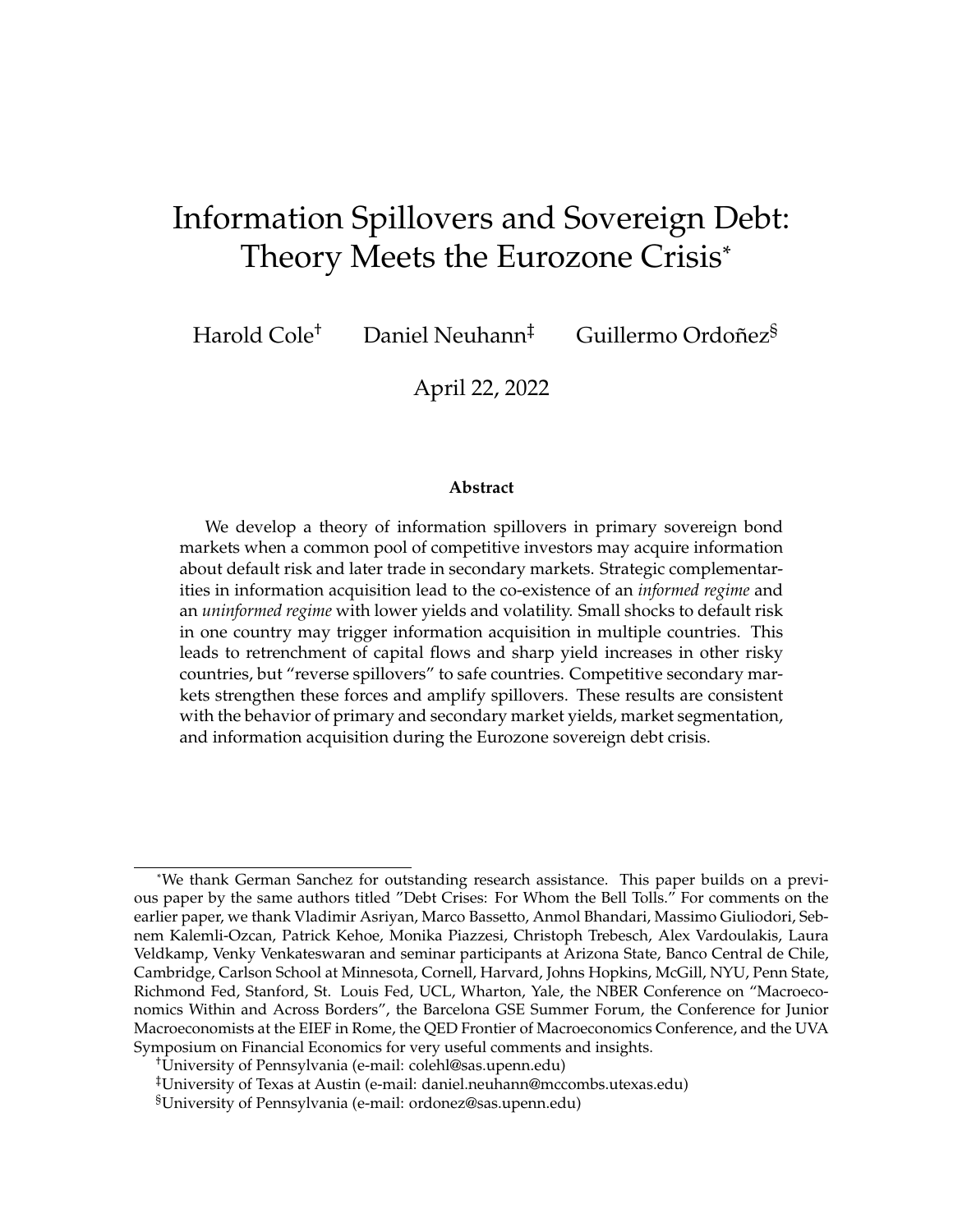CRRA preferences have these properties). Investors can invest in government bonds or a risk-free asset whose net return is normalized to zero. There is no borrowing and no short-selling: investors cannot submit negative bids at auction, and can sell no more than the bonds acquired at auction when trading in the secondary market.

**Information structure.** Investors are born with the same common prior about the state of the world in each country. Before bidding for bonds in primary markets, investors can acquire information (learn the realization of  $\theta_1$  and/or  $\theta_2$ ) by paying a utility cost. We denote the decision to acquire information in country j by  $a_i \nightharpoonup \mathcal{D}$ , 1g. The associated cost is  $C(a_1, a_2)$  0 and is weakly increasing in each argument.

The information acquisition decision defines the investor's *type*, which we index by  $i \geq f(a_1, a_2)$ :  $a_1 \geq f(0, 1g, a_2 \geq f(0, 1gg. 1gg. 1gg. 1gg. 1gg. 1gg. 1gg.$  Since investors are identical conditional on their information set, we study a representative investor of each type. The mass of type i (i.e. the share of investors that acquire information in the manner associated with type *i*) is  $n^i \geq [0, 1]$ , with  $\sum_i n^i = 1$ .

To transparently characterize portfolios and spillovers, we assume that markets are partially segmented in the sense that each investor is split into two traders at time zero. Each trader is tasked with trading and possibly acquiring information in one specific country, but traders cannot share information. This ensures that bids in country *j* are not contingent on the *realization* of  $\theta$  <sub>*j*</sub>. However, they will be contingent on the information acquisition *strategy* in  $j$ . This reduces the number of equilibrium prices from 16 to 8 without affecting the basic mechanisms.<sup>7</sup>

**Primary market.** Governments sell bonds using discriminatory multi-unit auctions. Investors can submit multiple bids, each of which represent a commitment to purchase a non-negative number of bonds at a particular price should the government decide to execute the bid. The government treats each bid independently, sorts all bids from the highest to the lowest bid price, and executes all bids at the bid price in descending order of prices until it generates revenue  $D_j$ . Since there is a fixed revenue target, the total number of bonds sold is an equilibrium object. The *marginal price* is the lowest accepted price for a given  $\theta_j$ , and we denote it by  $P_j(\theta_j)$ .

Since bonds pay off at least zero and at most one unit of the numeraire, the range of prices is [0, 1]. A *bidding strategy* maps any price in [0, 1] into a weakly positive

 $7$ Carlos Garriga interpreted our investor split into two traders as a financial intermediary with separate divisions investing in each country and only periodically rebalancing portfolios and exchanging information.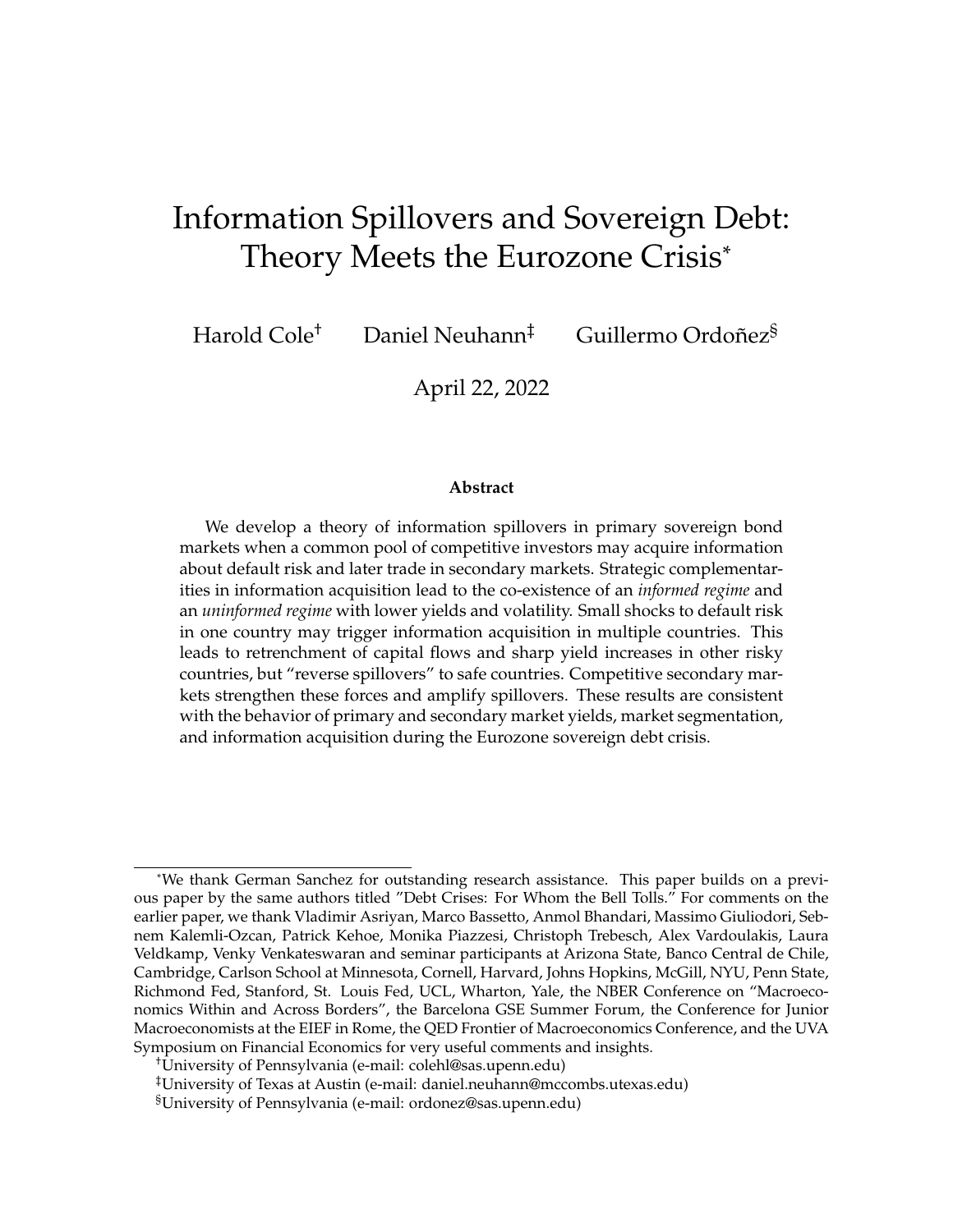bid quantity. Since investors have rational expectations with respect to the set of possible marginal prices, it is without loss of generality to restrict attention to bidding strategies that assign zero bids to any price that is not marginal in some state of the world.  $8$  Since marginal prices are indexed by the underlying state, it is without loss to directly define bidding strategies as functions of the underlying states. That is, if  $B_j^{\ell}(P)$  is a bidding function mapping prices into quantities, we can define another bidding function  $B_i(\theta_i)$  $\langle P(\theta_j)$  that maps  $\theta_j$  into quantities associated with the marginal price in  $\theta_j$ . This makes plain that investors ultimately must decide how much to bid at the lowest-accepted price associated with each possible realization of the bond's common value.

Defining bidding strategies in this way does *not* imply that bids themselves can be made in a state-contingent manner. In particular, an uninformed investors must choose bids at the marginal prices associated with all possible states without knowing which state has been realized ex post. To capture this notion, it is useful to define sets of executed states  $E^i_j(\theta_j)$  which are used to collect all bids by an investor of type  $i$ that are executed in country  $j$  when the state is  $\theta_j$ . Since each bid is associated with a state-specific marginal price, the elements of these sets are states of the world. For informed investors, the set includes only the realized state. For uninformed investors, the executed bid set includes the realized state and all states with marginal prices above the realized marginal price. That is,

$$
E_j^i(\theta_j) = \begin{cases} \n\text{f} \theta_j g & \text{if } i \text{ is informed in } j \\ \n\text{f} \theta_j^{\theta} : P_j(\theta_j^{\theta}) & P_j(\theta_j) g & \text{if } i \text{ is uninformed in } j. \n\end{cases}
$$

Since the marginal price is realized only after bids have been submitted, we must distinguish between the bids made and the quantity of bonds acquired by the investor in a given state of the world. Let  $B_j^i(\theta_j)$  and  $B_j^i(\theta_j)$  denote the bids and the *realized* quantity of country-j bonds acquired by investor i in state  $\theta_j$ , respectively. Because

 $8E$ xcess demand at the marginal price is rationed pro-rata, but rationing does not occur in equilibrium. An investor can avoid rationing by offering an infinitesimally higher price, something the uninformed investors would strictly prefer when bidding at the higher price. Even if this were not an issue, for any equilibrium with rationing there is an equivalent equilibrium in which bidders scale down their bids by the rationing factor so long as the marginal prices are distinct, which they are here.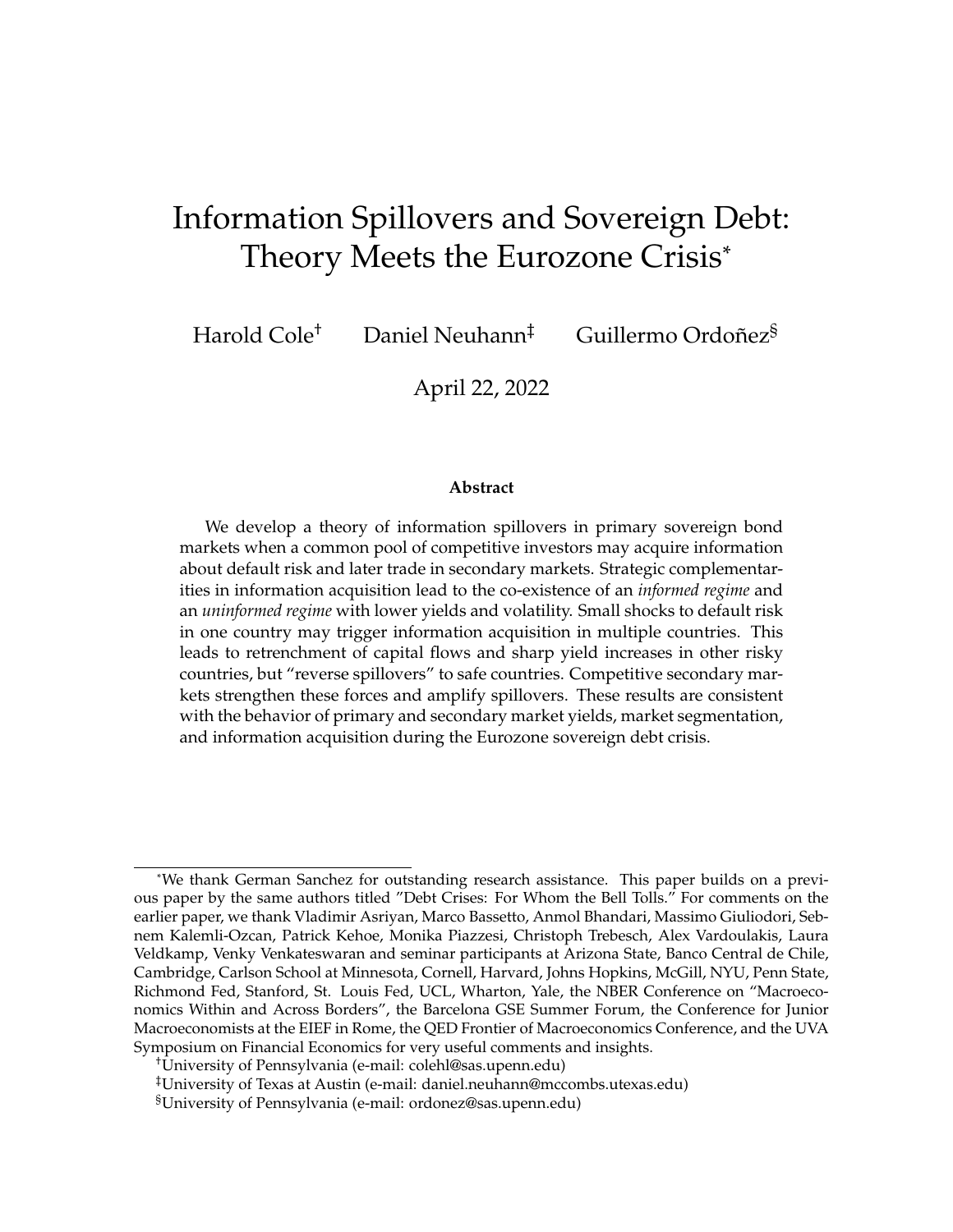only informed investors can submit state-contingent bids, we have

$$
B_j^i(\theta_j) = \begin{cases} B_j^i(\theta_j) & \text{if } i \text{ is informed in } j\\ \sum_{j \in \mathcal{I}_{j}(\mathcal{J})} B_j^i(\theta_j^j) & \text{if } i \text{ is uninformed in } j. \end{cases}
$$

Thus investor  $i'$ s total expenditure on bonds in country  $j$  and state  $\theta_j$  is

$$
X_j^i(\theta_j) = \begin{cases} P_j(\theta_j) B_j^i(\theta_j) & \text{if } i \text{ is informed in } j \\ \sum_{j \in \mathbb{Z}_j^i(-j)} P_j(\theta^j) B_j^i(\theta^j) & \text{if } i \text{ is uninformed in } j. \end{cases}
$$

The market-clearing condition in country  $j$  and state  $\theta_j$  is

$$
\sum_{j} n^{j} X_{j}^{j}(\theta_{j}) = D_{j}.
$$
 (1)

and investment in the risk-free asset after the auction close satisfies

$$
w^{i}(\vec{\theta}) = W \sum_{j} X_{j}^{i}(\theta_{j}) \text{ for all } \vec{\theta}.
$$

**Secondary market.** The secondary market opens once the primary market closes, and auction outcomes are public knowledge prior to secondary market trading. Hence the secondary market operates under symmetric information. (If there are informed investors in the primary market, auction prices are fully revealing of the state ex-post; if no investor is informed, auction prices also do not reveal information.)

We denote with hats secondary market counterparts of primary market variable. Quantities are  $\hat{B}_j^l(\theta_j)$  and market-clearing prices are  $\hat{P}_j(\theta_j)$ . Investors can sell no more than the total quantity of bonds acquired at auction,  $\hat{B}_j^i(\theta_j)$   $B_j^i(\theta_j)$ . Secondary market expenditures are  $\hat{X}_j^i(\theta_j) = \hat{P}_j(\theta_j) \hat{B}_j^i(\theta_j)$  and secondary market clearing requires

$$
\sum_{i} n^{i} \widehat{B}_{j}^{i}(\theta_{j}) = 0. \tag{2}
$$

The final number of bonds held by the investor for each  $j$  and  $\theta_j$  is

$$
\widehat{B}_j^i(\theta_j) = B_j^i(\theta_j) + \widehat{B}_j^i(\theta_j)
$$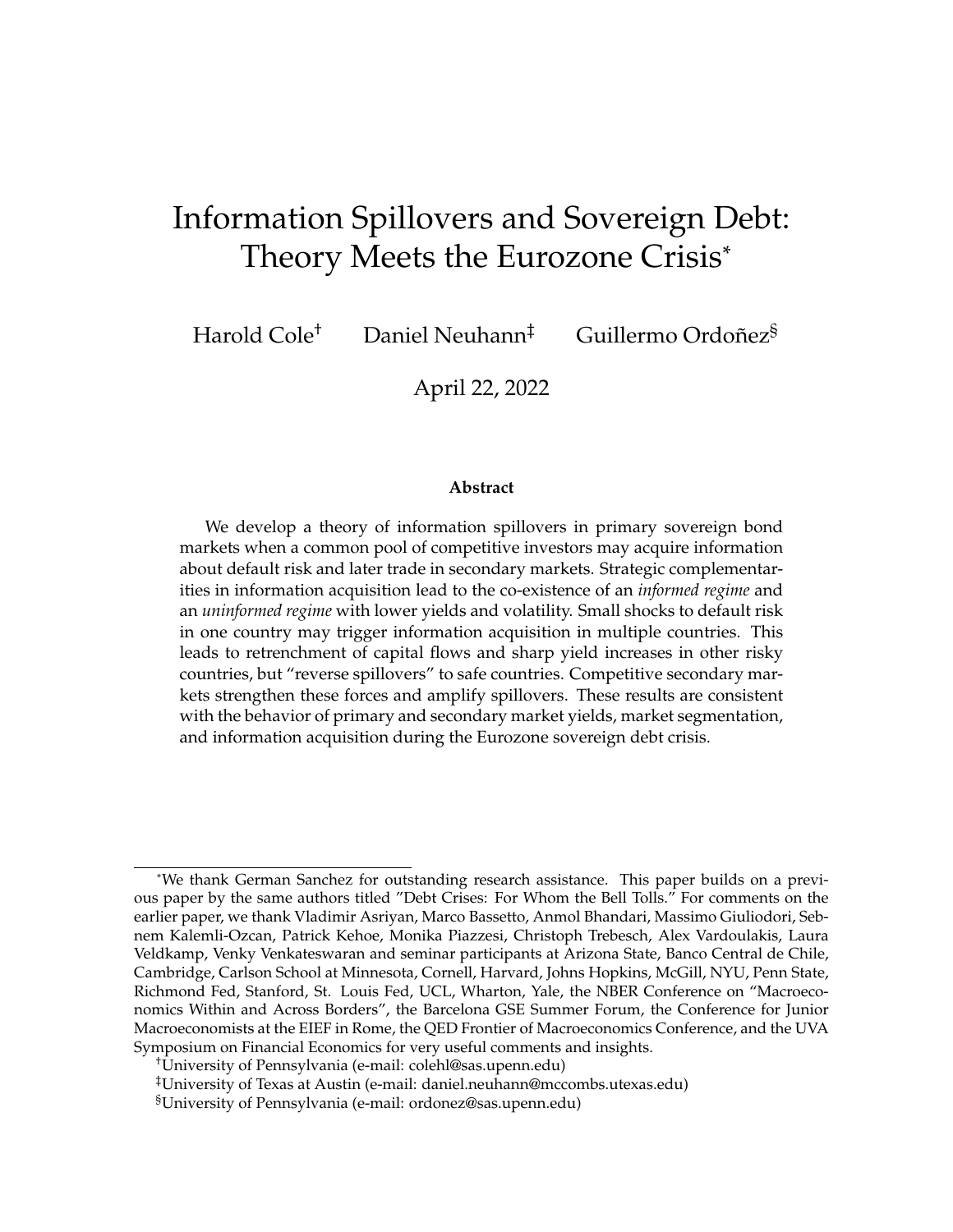while total holdings of the risk-free asset at secondary market close are given by

$$
\widehat{w}^i(\vec{\theta}) = w^i(\vec{\theta}) \sum_j \widehat{X}_j^i(\theta_j)
$$
 for all  $\vec{\theta}$ .

**Decision problems.** Investors face two sequential decision problems. The first is the choice of an information acquisition strategy  $fa_1, a_2g$ . The second is a portfolio choice problem whereby each type chooses a bidding strategy  $S<sup>i</sup>$  to maximize expected utility derived from second-period consumption. The bidding strategy is a tuple of primary and secondary market bids for each  $j$  and  $\theta_j$ ,

$$
S^{i} \left\{ \left\{ B_{j}^{i}(\theta_{j}), \widehat{B}_{j}^{i}(\theta_{j}) \right\}_{j \geq f g; bg} \right\}_{j \geq f1,2g}
$$

The resulting consumption profile given some realization of the states of the world and default decisions in each country is

$$
c^i(\vec{\theta}, \vec{\delta}, S^i) = \widehat{w}^i(\vec{\theta}) + (1 - \delta_1) \widehat{B}_1^i(\theta_1) + (1 - \delta_2) \widehat{B}_2^i(\theta_2) \quad \text{for all } \vec{\theta} \text{ and } \vec{\delta}.
$$

Let  $E^i$  denote the type-specific expectation operator that takes into account the information acquired by the investor. Then the portfolio choice problem is

**Definition 1** (Portfolio choice problem)**.** *Type* i*'s portfolio choice problem is*

$$
V^{i} = \max_{S^{i}} E^{i} \left[ u(c^{i}(\vec{\theta}, \vec{\delta}, S^{i})) \right]
$$
  
s.t.  $B^{i}_{j}(\theta_{j})$  0 and  $\hat{B}^{i}_{j}(\theta_{j})$   $B^{i}_{j}(\theta_{j})$  for all j and  $\theta_{j}$   
 $w^{i}(\vec{\theta})$  0 and  $\hat{w}^{i}(\vec{\theta})$  0 for all  $\vec{\theta}$ .

The first pair of constraints ensures that bids are non-negative at auction and that there is no short-selling in the secondary market. The second pair of constraints ensures that investors do not borrow at any date. Given a solution to the portfolio choice problem for every investor type, we can define the information acquisition problem.

**Definition 2** (Information acquisition problem). Let  $\iota(a_1, a_2)$  denote the type induced by  $fa_1, a_2$ g. Then the information acquisition problem is

$$
\max_{fa_1, a_2g} V^{(a_1, a_2)} \quad C(a_1, a_2).
$$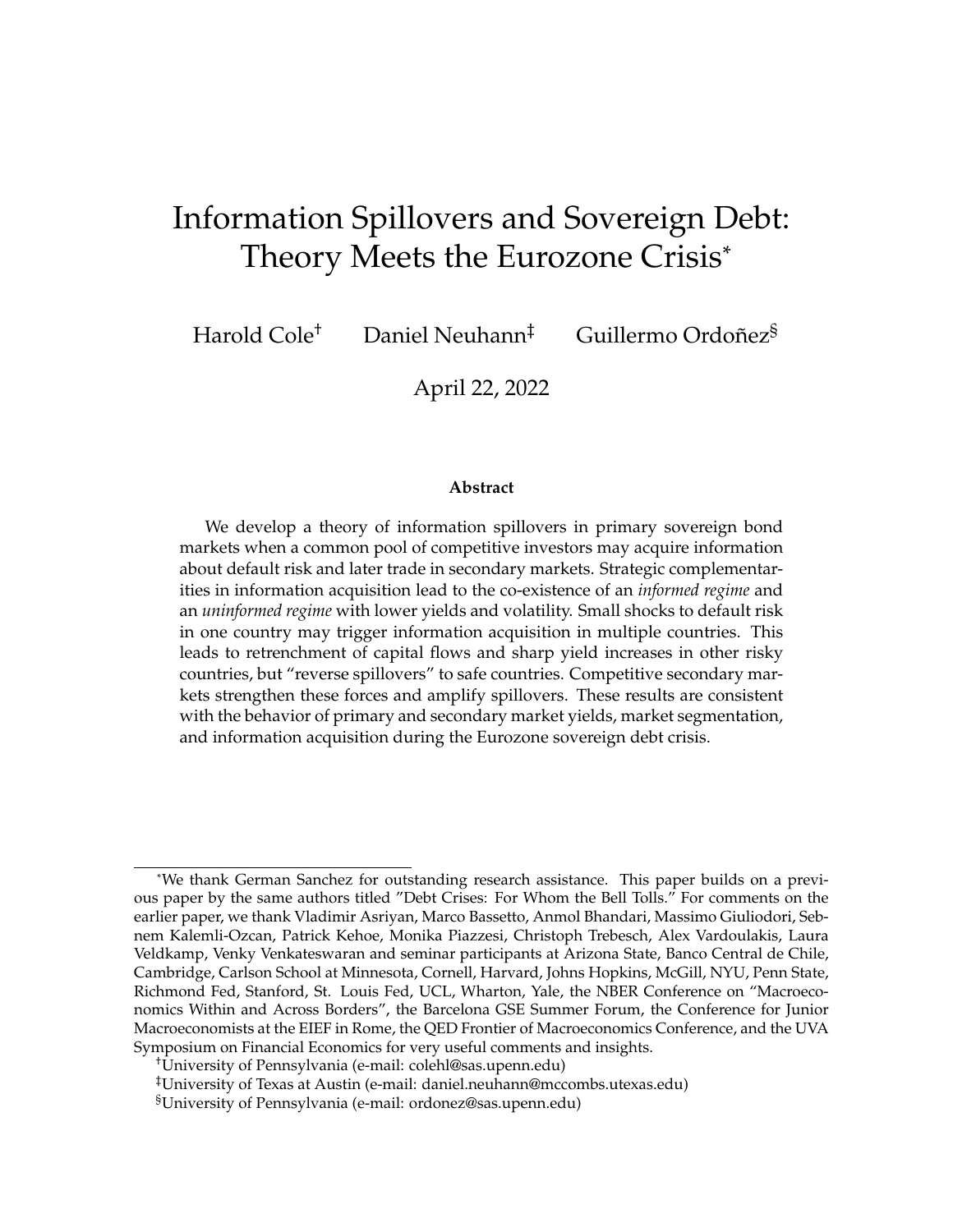**Equilibrium definition.** An equilibrium combines market clearing at auction and in the secondary market with solutions to investors' decision problems.

**Definition 3** (Equilibrium). An equilibrium consists of pricing functions  $P_j$  :  $\tau b$ , gg !  $[0, 1]$  and  $P_j$ :  $\tau b$ ,  $gg$  !  $[0, 1]$  *for each* j, an information acquisition strategy  $\tau a_1$ ,  $a_2g$  *for* each investor, and bidding strategies  $S^{(a_1;a_2)}$  for all  $fa_i, a_2g$  on the path of play such that: (i)  $S^{(a_i; a_2)}$  solves type  $\iota(a_1, a_2)$ 's portfolio choice problem, (ii)  $fa_1, a_2g$  solves the information *acquisition problem for each investor, and (iii) market-clearing conditions* (1) *and* (2) *hold.*

Throughout the paper we use numerical examples to illustrate the key economic mechanisms. Unless stated otherwise, we will use the following parameters.

**Definition 4** (Baseline Parameters for Numerical Examples)**.** *Utility is* U( ) = log( )*. Countries are ex-ante symmetric.* Wealth is  $W = 800$  and outstanding debt is  $D_i = 300$ . *Default probabilities satisfy*  $\kappa_i(g) = 0.1$ ,  $\kappa_i(b) = 0.35$ , and  $f_i(g) = 0.6$ *. Hence*  $\kappa_i = 0.2$ *.* 

In the following, we first characterize equilibrium without secondary markets. This allows us to precisely characterize optimal bids at auction, and provides a benchmark to evaluate the effects of secondary market trading. The equilibrium definition is Definition 3, augmented with the requirement that all secondary market quantities are zero. We turn to the effects of secondary markets in Section 6.

### **3 Auction Equilibrium**

We begin by discussing optimal bidding strategies when there are no secondary markets. Formulating a bidding strategy requires forming expectations about the states of the world in which a given bid will be accepted. Hence we define *acceptance sets*  $A_j^i(\theta_j)$  that collect all states in which a bid in country j at some marginal price  $P_j(\theta_j)$ is accepted. For uninformed investors, the pay-your-bid protocol implies that a particular bid is accepted in all states with lower marginal prices; for informed investors a bid is accepted only in the state associated with the marginal price.<sup>9</sup> That is,

$$
A_j^i(\theta_j) = \begin{cases} \n\text{f} \theta_j \, g & \text{if } i \text{ is informed in } j \\ \n\text{f} \theta_j^{\theta} : P_j(\theta_j^{\theta}) & P_j(\theta_j) \, g & \text{if } i \text{ is uninformed in } j. \n\end{cases}
$$

 $9^9$ For uninformed investors, acceptance sets are complements of executed bid sets. The former collect all states with marginal prices that are *lower* than the bid price, the latter collect all states with *higher* marginal prices. The sets overlap at the true state.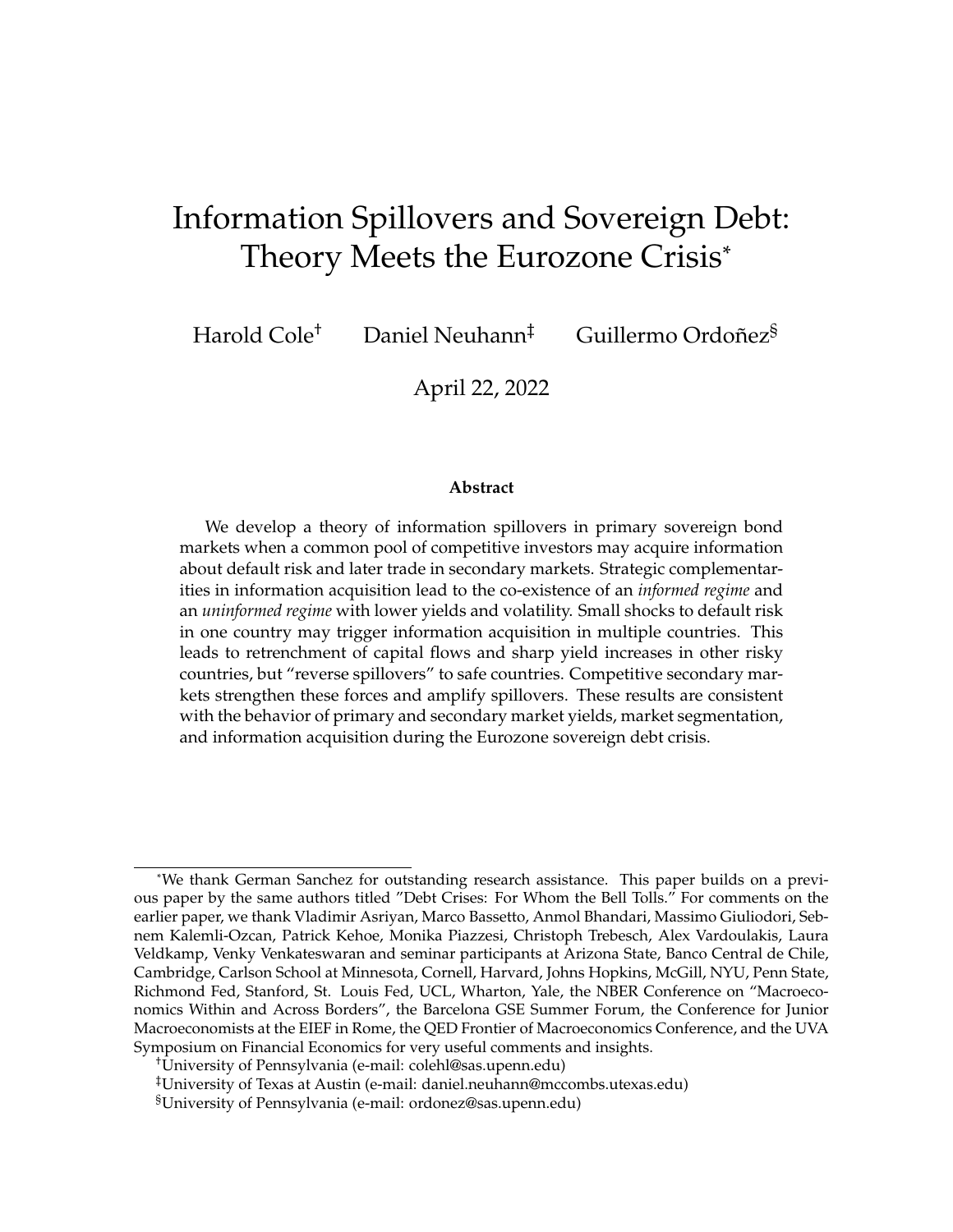This sets is a singleton for informed investors, but it may include multiple states when the investor is uninformed. This difference captures the winner's curse that bids at high prices (which are associated with low default risk) are also accepted when default risk is high.

Optimal bidding strategies trade off the expected marginal utility loss from default against the expected marginal benefit of the yield earned after repayment, averaged across the states of the world in which the bid is accepted. It is helpful to summarize investor i's expected marginal utility for bids in country j given state  $\theta_i$ and default decision  $\delta_i$  by

$$
m_j^i(\theta_j,\delta_j) = \mathsf{E}^i\bigg[u^{\ell}(c^i(\vec{\theta},\vec{\delta}))\bigg|\theta_j,\delta_j\bigg].
$$

Here the expectation is taken over states of the world and default decisions in country

j. Taking ratios of marginal utility given, default in j and repayment in j yields the relevant *marginal rate of substitution* (MRS) for evaluating bids at  $P_i(\theta_i)$ , which is

$$
M_j^{\prime}(\theta_j) = \frac{\sum_{j \in A_j^i(-j)} f_j(\theta_j^j) \kappa_j(\theta_j^j) m_j^j(\theta_j^{\theta}, 1)}{\sum_{j \in A_j^i(-j)} f_j(\theta_j^{\theta}) \left(1 - \kappa_j(\theta_j^{\theta})\right) m_j^{\prime}(\theta_j^{\theta}, 0)}.
$$

Given Inada conditions, borrowing constraints do not bind for any investor. The non-negativity constraint on bids may bind for some investors in some states of the world. In any equilibrium, the marginal rate of substitution must therefore be equal to bond yields only for the *marginal* investor. That is, if asterisks index the marginal investor, then bond prices satisfy

$$
\frac{1-P_j(\theta_j)}{P_j(\theta_j)}=M_j(\theta_j).
$$

The next proposition demonstrates that informed investors are always marginal investors, and hence marginal prices are state-contingent if and only if some investors acquire information. In contrast, the winner's curse may lead uninformed investors to stop bidding at high prices.

**Proposition 1** (Marginal Investor and Prices)**.** *Fixing information acquisition decisions, the following statements characterize equilibrium prices and bidding strategies:*

*(i) If there are no informed investors in* j *then there exists a single marginal price* P<sup>j</sup> *that is*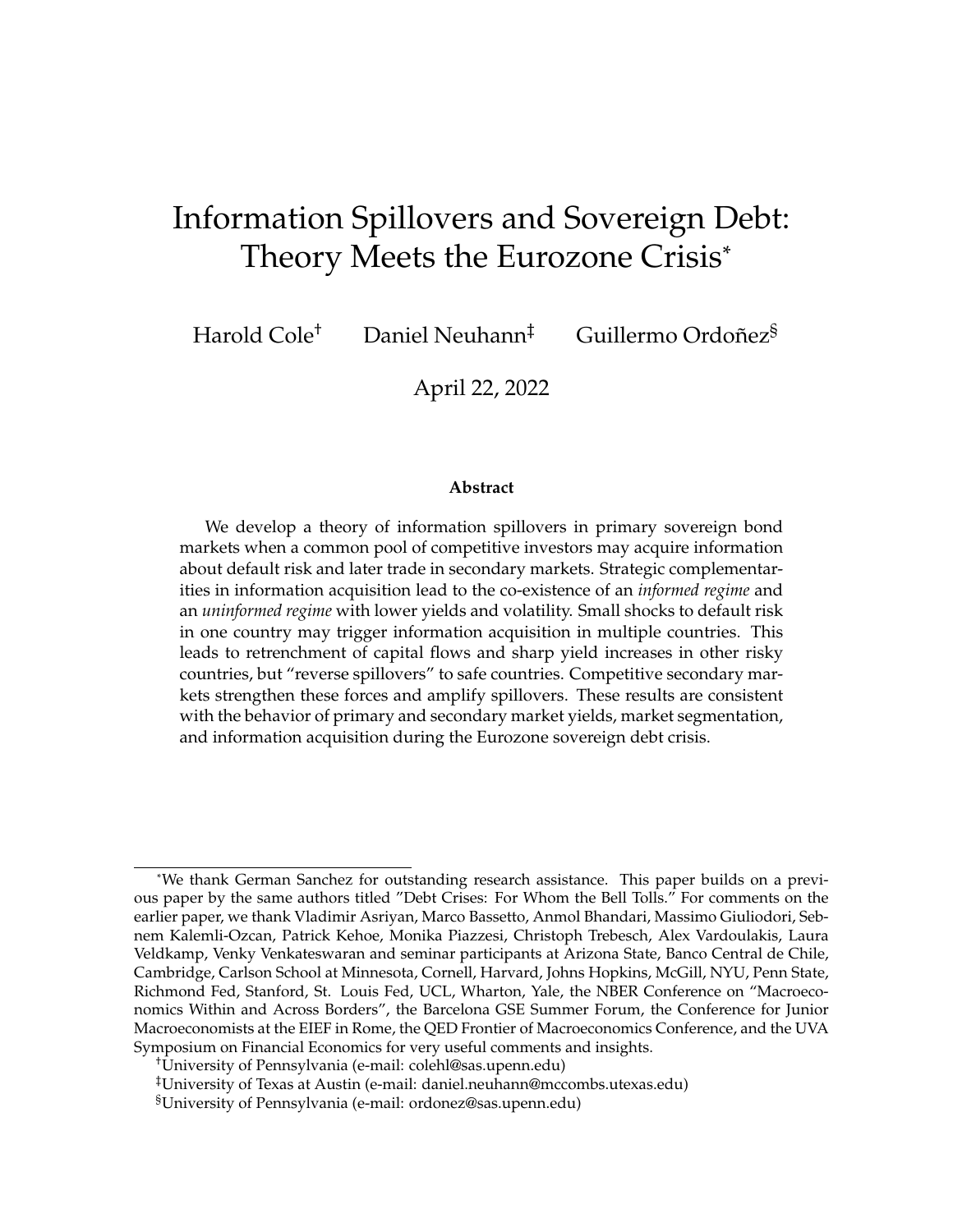*the same in all states* θ<sup>j</sup> *, and uninformed investors are marginal in every state. That is,*

$$
\frac{1-P_j}{P_j} = M_j^i(g) = M_j^i(b) \quad \text{for all } i.
$$

*(ii) If there are informed investors in* j*, then the marginal price is strictly higher in the good state than in the bad state,*  $P_j(g) > P_j(b)$ . While informed investors are marginal in *every state, uninformed investors may not submit any bids at the high price. That is, uninformed investor optimality conditions satisfy*

$$
M_j'(b) = \frac{1 - P_j(b)}{P_j(b)}
$$
 and 
$$
M_j'(g) = \frac{1 - P_j(g)}{P_j(g)}
$$
 for all *i* such that  $a_j' = 0$ ,

where the inequality is strict if and only if the short-sale constraint binds for  $B_{j}^{\mathrm{U}}(g).$ 

Optimal portfolios give rise to standard asset pricing relationships: marginal investors price bonds such that bond yields are equal to state-contingent marginal rates of substitution. If no investor acquires information, marginal rates of substitution are independent of the state and this relationship holds for all investors in every state. If some investors acquire information, only informed investors are marginal in every state, while uninformed investors instead may cease to bid at the high price in order to escape the winner's curse. However, uninformed investors are always at an interior optimum for bids at the low price because low bids are not subject to the winner's curse.

The following analytical example illustrates the way prices are determined by considering the special case where investors hold no bonds in Country 2. Asymmetric information introduces portfolio differences across informed and uninformed in *all* states even though the winner's curse only applies to bids at the high price. This is because such bids are accepted in all states, thereby altering marginal incentives to bid at the low price even when such bids are effectively state-contingent.

**Example 1.** Let  $D_2 = 0$ . For informed investors, the relevant MRS in state  $\theta_1$  is

$$
M_1^i(\theta_1)=\frac{\kappa_1(\theta_1)u^{\emptyset}\Big(W-P_1(\theta_1)B_1^i(\theta_1)\Big)}{(1-\kappa_1(\theta_1))u^{\emptyset}\Big(W+(1-P_1(\theta_1))B_1^i(\theta_1)\Big)}.
$$

*and is state-separable, i.e. it does not depend on bids at the other marginal price.*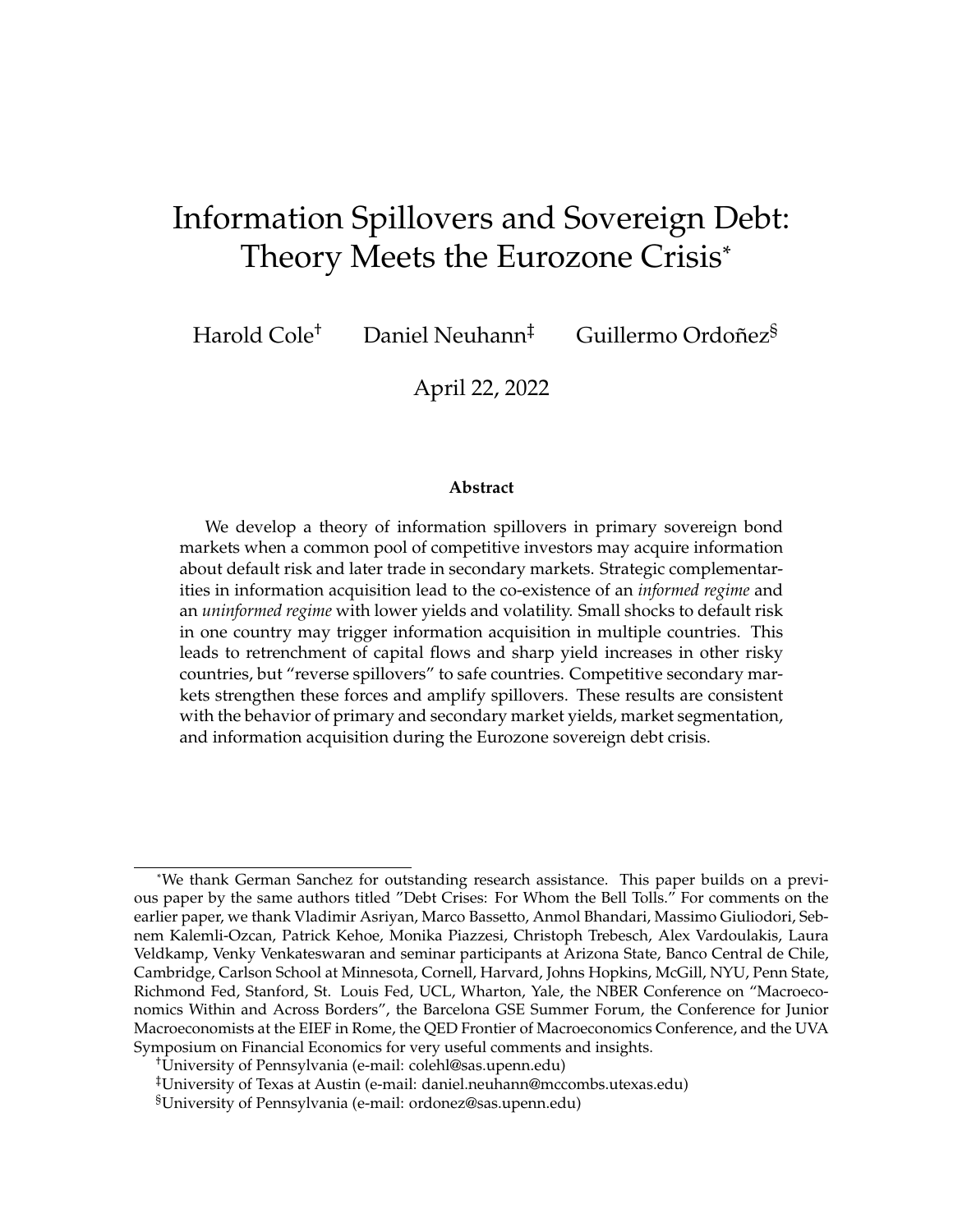*For uninformed investors,*  $i \geq U_1$ , the relevant MRS for bids at  $P_1(g)$  is

$$
f_1(g)\kappa_1(g)u^{\theta}\left(W - P_1(g)B_1^j(g)\right) + f_1(b)\kappa_1(b)u^{\theta}\left(W - P_1(g)B_1^j(g)\right) - P_1(b)B_1^j(b)\right) + f_1(g)(1 - \kappa_1(g))u^{\theta}\left(W + (1 - P_1(g))B_1^j(g)\right) + f_1(b)(1 - \kappa_1(b))u^{\theta}\left(W + (1 - P_1(g))B_1^j(g) + (1 - P_1(b))B_1^j(b)\right)
$$

and is not separable across states, while the relevant MRS for bids at  $P_1(b)$  is

$$
M_1^i(b) = \frac{\kappa_1(b)u^{\ell}(W - P_1(g)B_1^i(g)) - P_1(b)B_1^i(b))}{(1 - \kappa_1(b))u^{\ell}(W + (1 - P_1(g))B_1^i(g) + (1 - P_1(b))B_1^i(b))}
$$

and takes into account that uninformed bids at  $P_1(g)$  are also accepted in the bad state.

### **4 Within-Country Effects of Asymmetric Information**

We now characterize how asymmetric information affects portfolios and prices in a specific country (say Country 1). To isolate within-country effects, we assume that all investors are uninformed and hold a fixed portfolio of bonds in the other country (Country 2). Let superscripts I and U denote informed and uninformed investors in Country 1, respectively, and define  $P_1$  to be the equilibrium price that obtains in Country 1 when there are no informed investors in that Country 1. We index equilibrium outcomes by  $n_1$ , the share of informed investors in Country 1. The case with  $n_1 = 0$  is the *uninformed regime*, the one with  $n_1 > 0$  is the *informed regime*.

The next result characterizes the behavior of prices as a function of the share of informed investors.

**Proposition 2** (Portfolios and Price Dispersion). Assume there are  $n_1$  informed investors *in Country 1, and let all investors hold the same portfolio in country* 2*. Then in Country 1:*

- 1. The high-state marginal price  $P_1(g)$  is strictly increasing in the share of informed in*vestors in Country 1 and converges to the uninformed equilibrium price as*  $n_1$  ! 0.
- *2. The bad-state marginal price* P1(b) *is strictly lower than the uninformed equilibrium price*  $P_1$  *for all*  $n_1 > 0$  *and*  $\lim_{n_1 \to \infty} P_1(b) < P_1$ *.*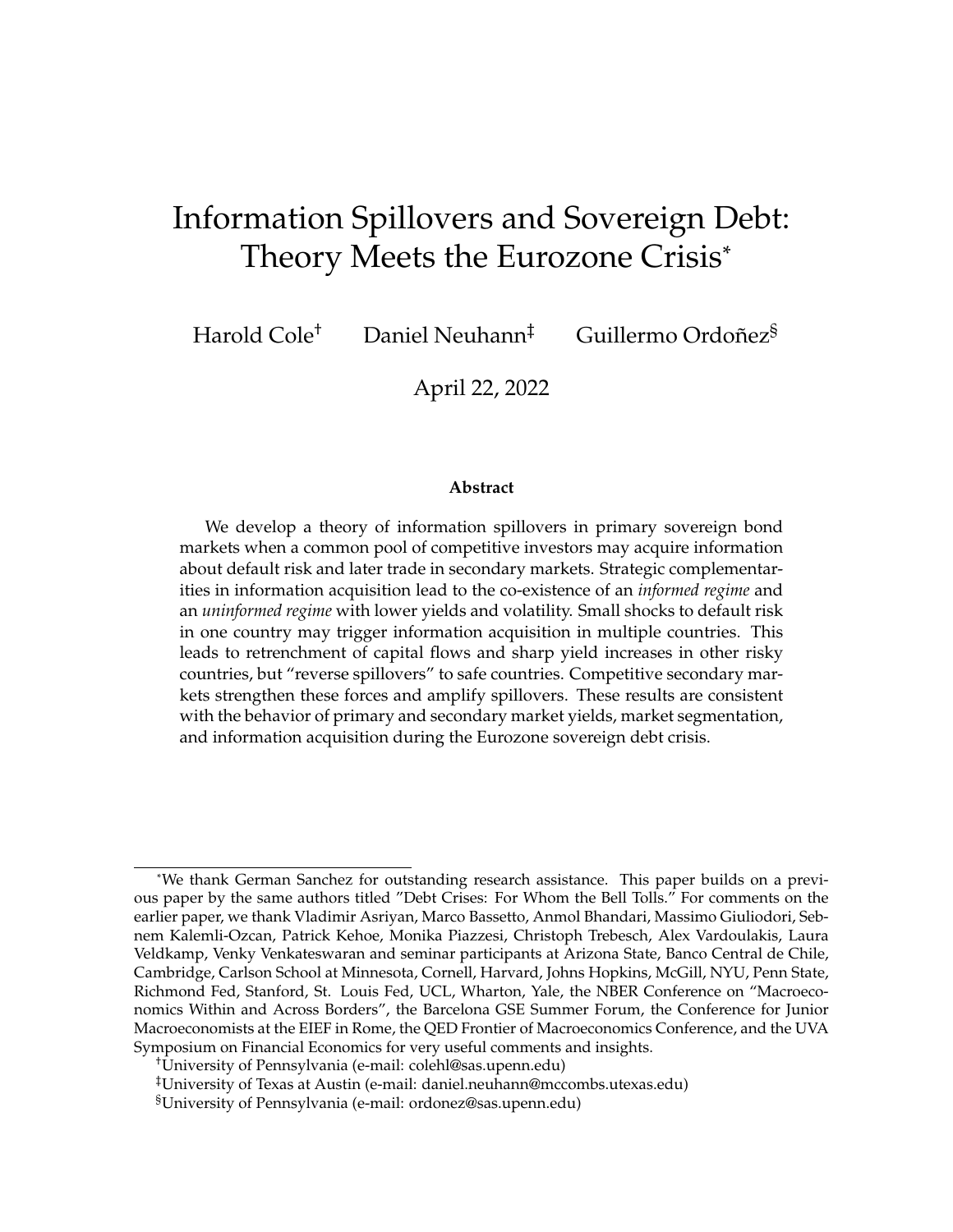Comparative statics of the high price are straightforward. Since informed investors do not face the winner's curse, they always spend more at high prices. Hence the high price monotonically increases in the share of informed investors. The comparative statics of the low marginal price with respect to  $n_1$  are driven by two competing effects. First, uninformed investors spend more on bonds in the bad state than informed investors because their bids at the high price are also executed in the bad state. Since the high price is increasing in  $n_1$ , uninformed expenditures are *increasing* in  $n_1$ , which puts upward pressure on the bad price. Conversely, informed investors spend less in the bad state which contributes to a decline in  $P_1(b)$ . The overall effect depends on number of uninformed bids submitted at the high price, which in turn responds endogenously to the extent of the winner's curse. As a result,  $P_1(b)$  may be non-monotonic in  $n_1$ .

Taken together, prices react more strongly to movements in default risk when there are more informed investors. This creates a susceptibility of prices to news that is absent in the uninformed regime. Moreover, state-contingent marginal prices do not converge to each other even when the share of informed investors is low. This is because all uninformed bids at the high price are accepted even when the state is low; thus market clearing only forces convergence of the high price to the uninformed price.

This has two important implications. The first is that a change in the information regime exposes the government to more downside risk. The other is that an informed investor's opportunities to exploit private information depend on whether there are other informed investors. When no investors is informed, prices are not state-contingent and the main advantage of being informed is the ability to adjust quantities. When some investors are informed, equilibrium prices are low in the bad state, which allows the investor to capture a risk premium at low prices while also avoiding the winner's curse. Thus, the presence of informed investors can create "better deals" that raise the value of being informed. We later show that this effect can lead to multiple equilibria.

Figure 1 illustrates these mechanisms using our numerical example. We hold prices and bids in Country 2 fixed at the level that would obtain in an equilibrium where there are no informed investors. We plot marginal prices and the *expected average price*  $E[P_1]$ . In the good state, all accepted bids are executed at  $P_1(g)$ . In the bad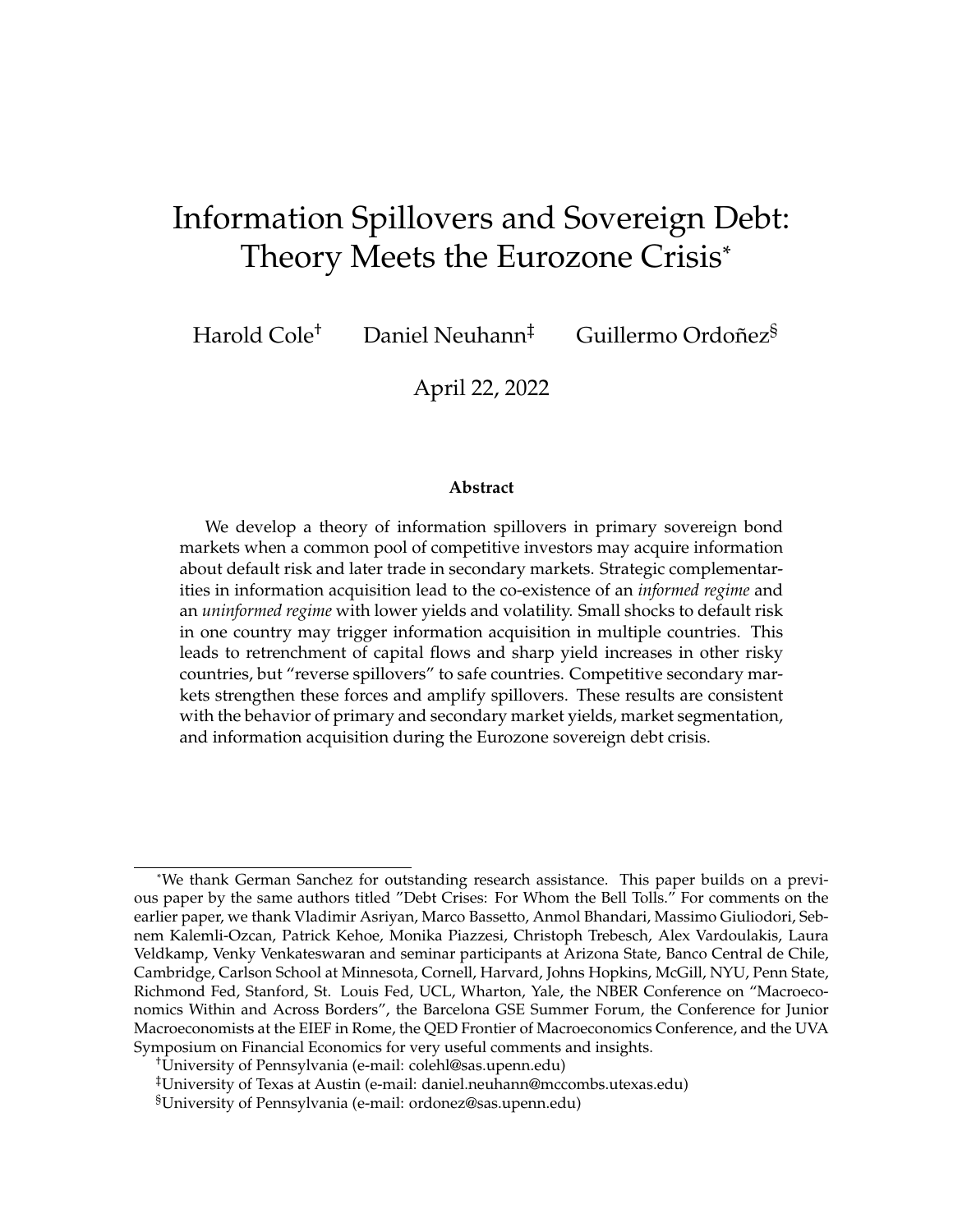state, some uninformed bids are executed at  $P_1(g)$  and the remainder at  $P_1(b)$ ,

$$
E[P_1] \t f_1(g)P_1(g) + f_1(b) \left( \frac{(1 \t n_1)B_1^U(g)P_1(g) + ((1 \t n)B_1^U(b) + n_1B_1^I(b)) P_1(b)}{(1 \t n) (B_1^U(g) + B_1^U(b)) + n_1B_1^I(b)} \right)
$$

The horizontal line shows the uninformed equilibrium price  $P_1$ . The marginal price  $P_1(g)$  is monotonically increasing in  $n_1$ , and converges to  $P_1$  as the share of informed investors approaches zero. In the given example,  $P_1(b)$  is strictly decreasing and ex-



Figure 1: Prices in Country 1 as a function of  $n_1$  given a fixed bond portfolio in Country 2.

pected average prices lies strictly below the uninformed equilibrium price unless the share of informed investors is very close to one. This is because the discount the government must offer to risk-averse investors in the bad state is greater than the premium it can charge in the good state. Moreover, price differences between states are sufficiently large such that uninformed investors withdraw from bidding at the high price very quickly. Our example provides further intuition.

**Example 1** (Continued)**.** *Let* u( ) = log( )*. In the uninformed regime with a unique* marginal price, uninformed demand is  $B_1^U = \frac{(1 - 1 - P_1)W}{P_1(1 - P_1)}$  $\frac{1}{P_1(1-P_1)}$  and the marginal price is such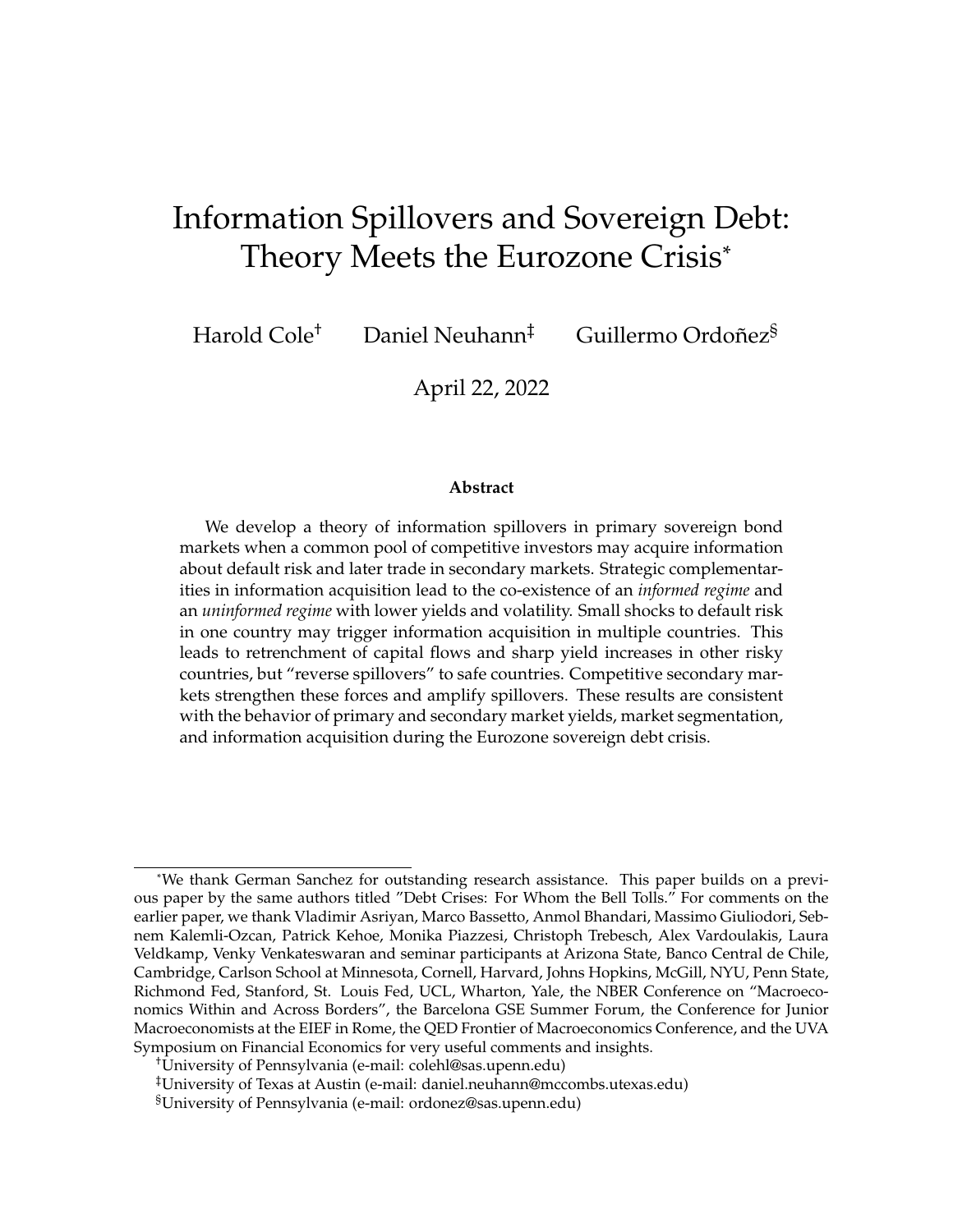that  $P_1B_1^U = D$ . Hence the uninformed equilibrium price is

$$
P_1 = 1 - \frac{\kappa_1 W}{W - D}.
$$

In the informed regime, informed investor demand is  $B'_1(\theta_1) = \frac{(1-(1)(1)P_1(-1))W}{P_1(-1)(1-P_1(-1))}$  and, by *market-clearing, prices in the limit with no information are given by*

$$
\lim_{n_1 \to 0} P_1(g) = P_1 \qquad \lim_{n_1 \to 0} P_1(b) = 1 \qquad \frac{\kappa_1(b)W}{W \quad D + \frac{1(b) - 1}{1 - 1}D}.
$$

*As* n ! 0 *the uninformed investor becomes the only type with positive mass and hence must just be indifferent as to bidding 0 at the low price* P(b) *given that it buys all of the government's bonds at the high price P(g).*

*In the full-information limit where*  $n_1$  *!* 1, *informed regime prices satisfy* 

$$
\lim_{n_1 \perp 1} P_1(g) = 1 \quad \frac{\kappa_1(g)W}{W \ D} \qquad \lim_{n_1 \perp 1} P_1(b) = 1 \quad \frac{\kappa_1(b)W}{W \ D}.
$$

*Hence offer a risk premium that depends on the level of debt relative to investor wealth. Moreover, price differences in the limit*  $n_1$  ! 0 *depend on the variance of default probabilities through*  $\kappa_1(b)$   $k_1$ .

We now study how the share of informed investors is determined. Since all investors are uninformed in Country 2, let  $K$   $C(1,0)$  denote the marginal cost of acquiring information in Country 1. Fixing Country 2 portfolios, the value of information in Country 1 is

$$
V(n_1) = V'(n_1) \t V^U(n_1).
$$

In the informed regime,  $V(n_1)$  is the *equilibrium* difference in expected utility obtained by informed and uninformed investors. In the uninformed regime,  $V^0$  denotes the *counterfactual* expected utility gain achieved by a single deviating investor who becomes informed when all other investors remain uninformed.

It is individually optimal to acquire information if the value of information exceeds its cost. Hence there exists an equilibrium without information acquisition if and only if  $V^0$  $K$ , and an equilibrium with information acquisition if and only if  $V(n_1)$  K for some  $n_1 > 0$ . Since all investors are ex-ante symmetric, an equilib-

rium with an interior share of informed investors must satisfy  $V(n_1) = K$ .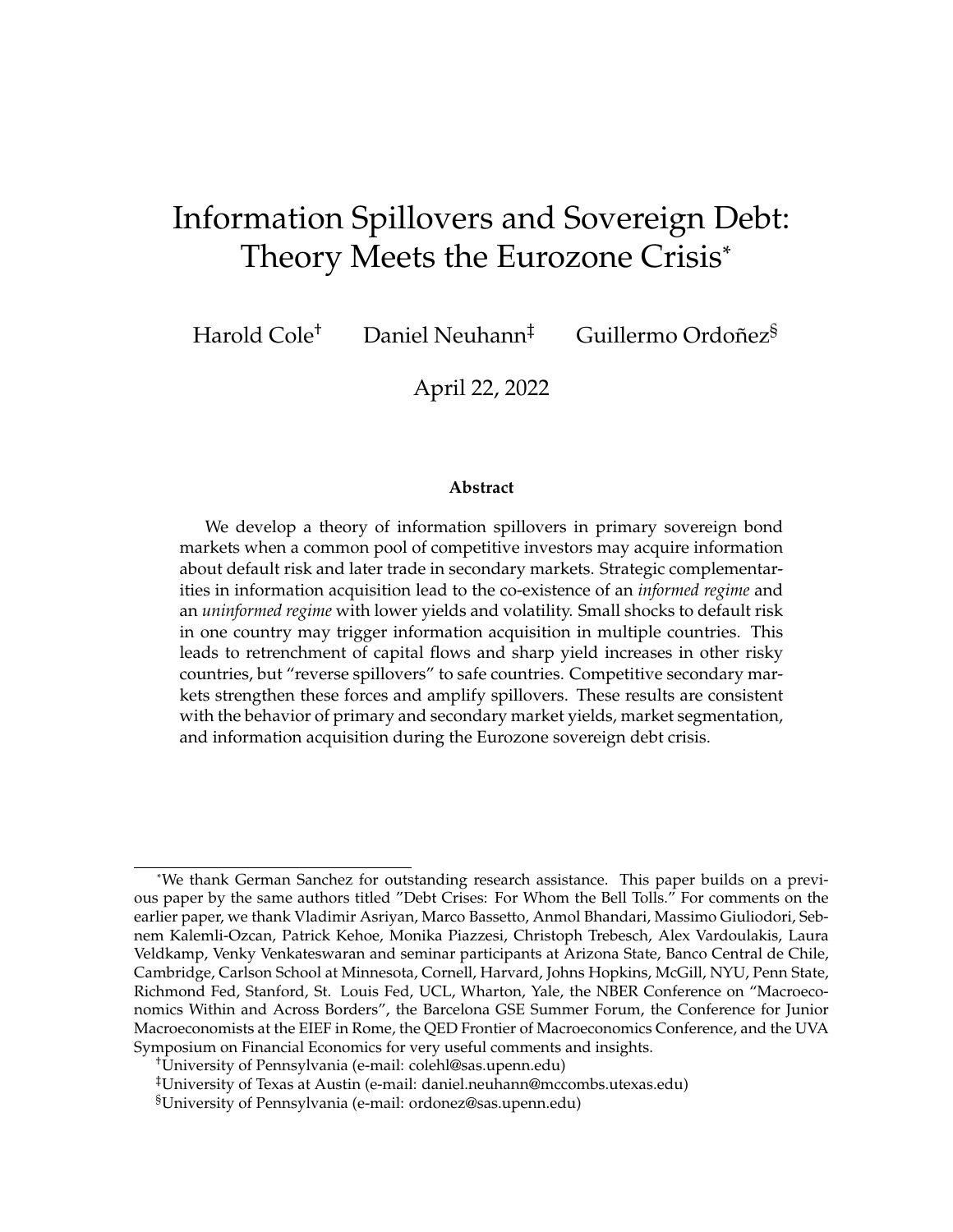The next result shows that information acquisition is a strategic complement if the share of informed investors is sufficiently small, and that the value of information is strictly higher than when there is a small strictly positive share of investors than when all investors are uninformed. This is because of the sharp difference in the low marginal price that is induced by a switch to the informed regime.<sup>10</sup> This allows for the co-existence of the informed and uninformed regime for appropriate information costs.

**Proposition 3** (Complementarity and Multiplicity)**.** *There exists a threshold share of informed investors*  $n_1 > 0$  *such that the value of information is strictly higher if*  $n_1 \geq 2$  $(0, n_1]$  *than if*  $n_1 = 0$ . The informed and uninformed regime co-exist if and only if K 2  $[V, \max_{n_1} V(n_1)]$ . The maximal share of informed investors is decreasing in K.

Our example allows us compute the value of information in closed form and provides intuition into how fundamental shocks can induce information acquisition.

**Example 1** (Continued)**.** *In the uninformed regime, uninformed investors' consumption is*  $(1 - \kappa_1)W/P_1$  after repayment and  $\kappa_1 W/(1 - P_1)$  after default. The counterfactual informed *investor's consumption is*  $(1 \kappa_1(\theta_1))W/P_1$  *after repayment and*  $\kappa_1(\theta_1)W/(1 \t P_1)$  *after default. Hence the value of information is*

$$
V = \sum_{1} f_1(\theta_1) \left[ \log(\kappa_1(\theta_1)^{-1(1)} (1 - \kappa_1(\theta_1))^{1-1(1)} \right] - \log(\kappa_1^{-1}(1 - \kappa_1)^{1-1}),
$$

*and is strictly positive and strictly increasing in a mean-preserving spread of default probabilities around*  $\kappa_1$  *by the the strict convexity of* log( $\kappa$   $(1 - \kappa)^1$  ) *on* (0, 1)*.* 

*Next consider the limit of the informed regime as*  $n_1$  ! 0*. Market clearing requires that uninformed investors continue to purchase essentially all bonds in all states. Since the high price converges to the uninformed price, they achieve the same utility as in the uniformed regime. This is not true for informed investors, who may submit bids at two distinct marginal prices. The resulting consumption profile in state*  $\theta_1$  *is*  $(1 - \kappa_1(\theta_1))W/P_1(\theta_1)$  *after repayment* 

 $10$ In Cole, Neuhann, and Ordoñez (2020) we augment the one-country auction model with a demand shock similar to Grossman and Stiglitz (1980), and show this smooths the discontinuity in the value of information at  $n = 0$  while preserving the strategic complementarity in information acquisition as well as the scope for equilibrium multiplicity.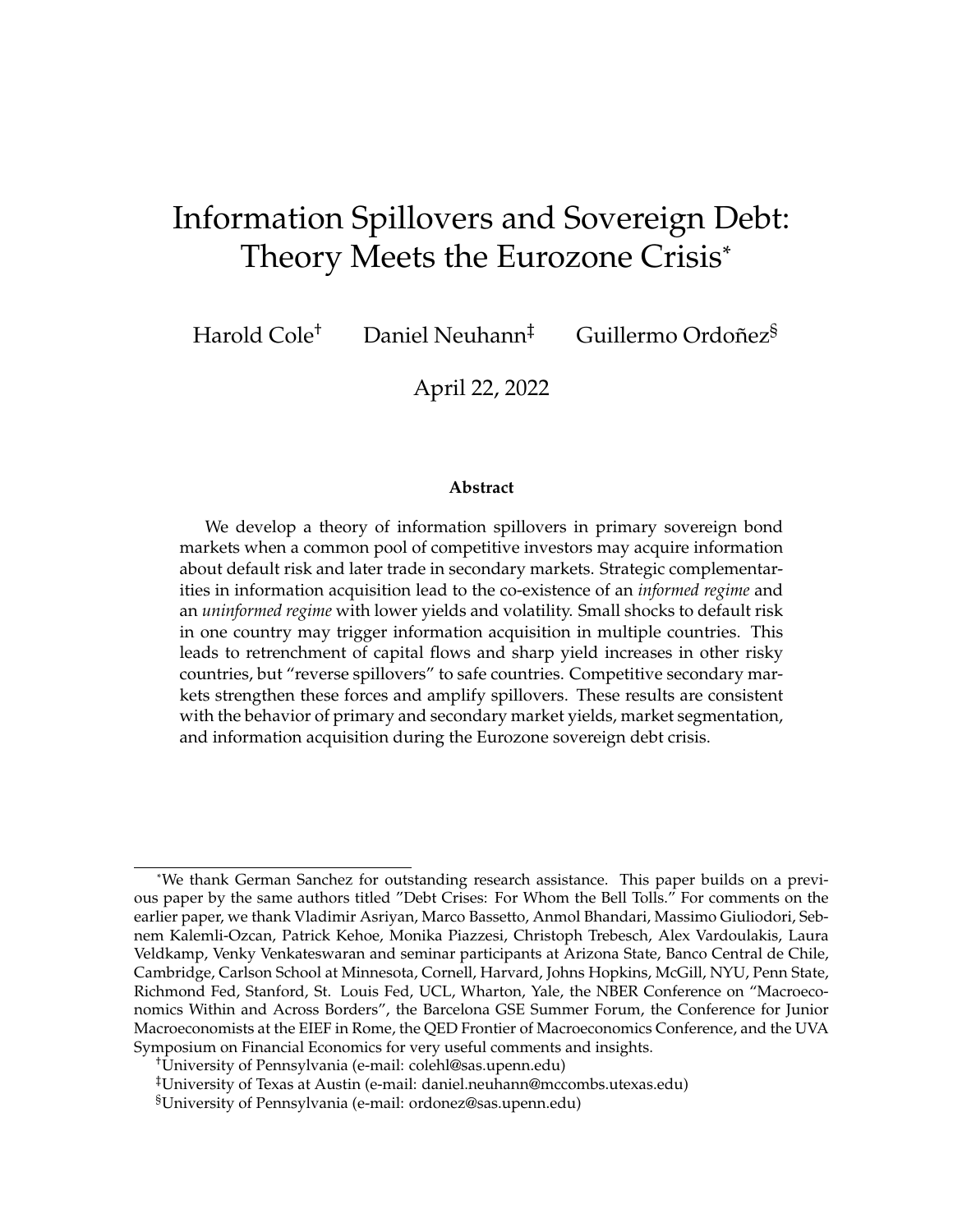*and*  $\kappa_1(\theta_1)W/(1 - P_1(\theta_1))$  *after default. Hence the value of information is* 

$$
\lim_{n_1 \to 0} V(n_1) = V(0) + f_1(b) \lim_{n_1 \to 0} \log \left( \frac{P_1}{P_1(b)} \right)^{1 - 1(b)} \left( \frac{1}{1 - P_1(b)} \right)^{-1(b)}.
$$

*It is easy to verify that the second term is strictly positive because*  $\lim_{n_1/0} P_1(b) < P_1$ .

The example highlights that fundamental volatility raises the value of information. This is because fundamental volatility creates volatility in optimal state-contingent bidding strategies. Since only informed investors can submit state-contingent bids, this raises the benefit of being informed. Below we use this observation to argue that (small) fundamental shocks can trigger switches in the information regime.

Figure 2 illustrates the proposition for the whole range of  $n_1$  using our baseline numerical example. We plot the value of information in the uninformed and informed regime, and parameters are as in Definition 4. The value of information jumps at  $n_1 = 0$  as the information regime switches from uninformed to informed. Within the informed regime, it is non-monotonic due to the interaction of two forces. On the one hand, an increase in  $n_1$  raises the price spread  $P_1(g)$   $P_1(b)$  and, thus, the severity of the winner's curse for the uninformed investor. This raises the value of information and leads to a strategic complementarity in information acquisition. On the other hand, an increase in  $n_1$  strengthens competition for good bonds among informed investors, dissipating rents on infra-marginal bond purchases. The first force dominates if  $n_1$  is small, and the second force dominates if  $n_1$  is large. This is due to a composition effect: the share of uninformed bids at the high price declines in  $n_1$ .

Figure 3 plots the value of information in the uninformed regime and in the informed regime in the limit  $n_1$  ! 0 as a function of the bad-state default probability  $\kappa_1(b)$ . An increase in  $\kappa_1(b)$  raises default risk and increases the variance of default risk across states. An equilibrium with information exists if the value of information exceeds its cost K for some value of  $n_1$ . The solid black lines show the value of information in both the informed and uninformed regimes. The regions in which an informed equilibrium exists thus expands as default risk rises. Hence shocks to fundamental risk can lead to more information acquisition.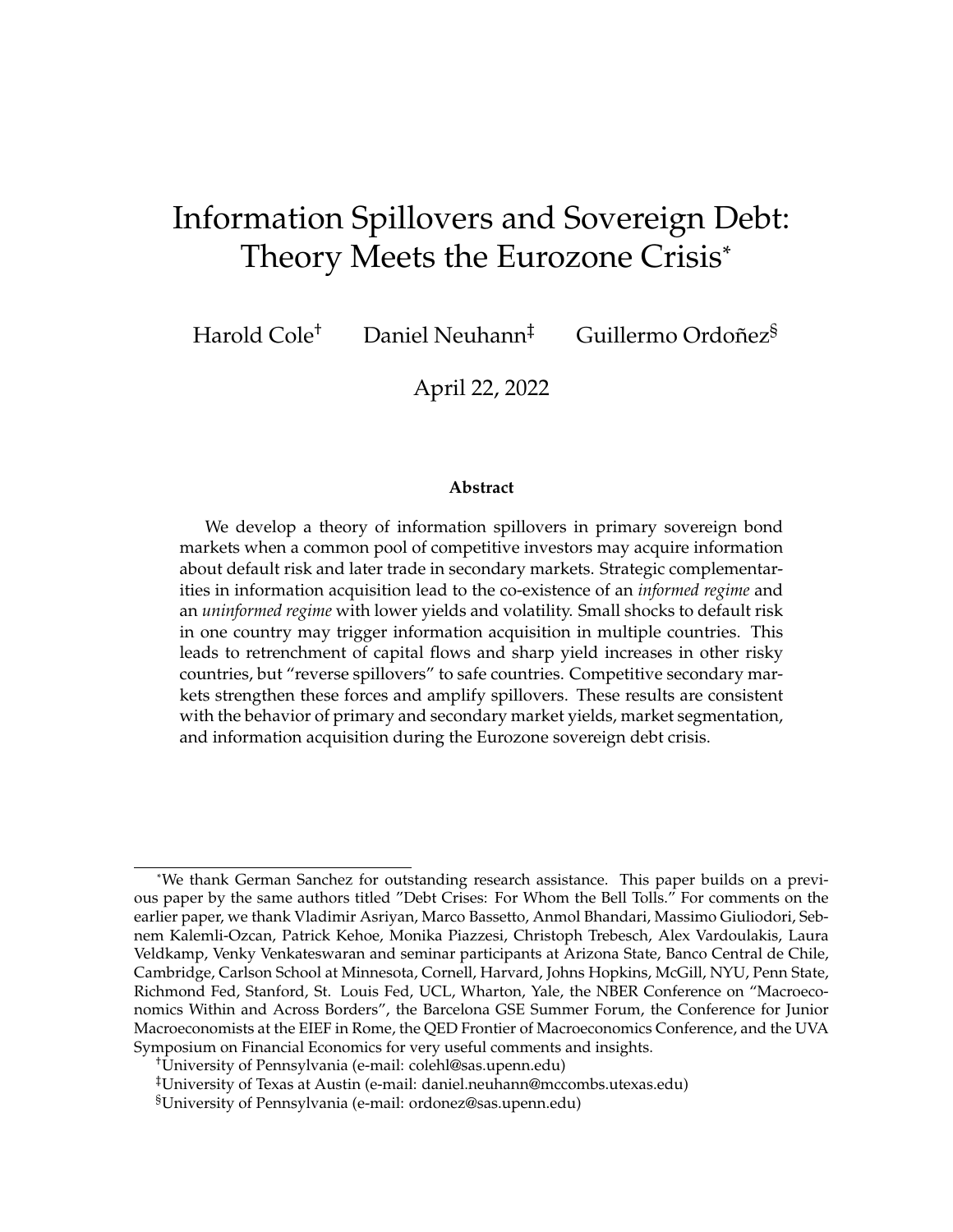

Figure 2: The value of information in Country 1 as a function of  $n_1$ .

### **5 Cross-Country Spillovers: Prices versus Portfolios**

We now characterize the scope for spillovers in our model. We first study the scope for spillovers when there is no asymmetric information. Similar to existing literature, we find that changes in risk appetite driven by fundamental shocks in one country can affect prices in the other country. However, all investors choose the same portfolios in all countries, and the direction of the spillover is negative no matter the fundamentals in either country. That is, there is insulation of portfolio composition from price changes, and there can be no "reverse" spillovers such as those observed between the core and periphery during the Eurozone. In the following sections, we show that information spillovers can generate such effects.

#### **5.1 Spillovers with symmetric information**

Under symmetric information, all investors are marginal and we can simplify notation by dropping superscripts indicating investors types. The *net marginal benefit* of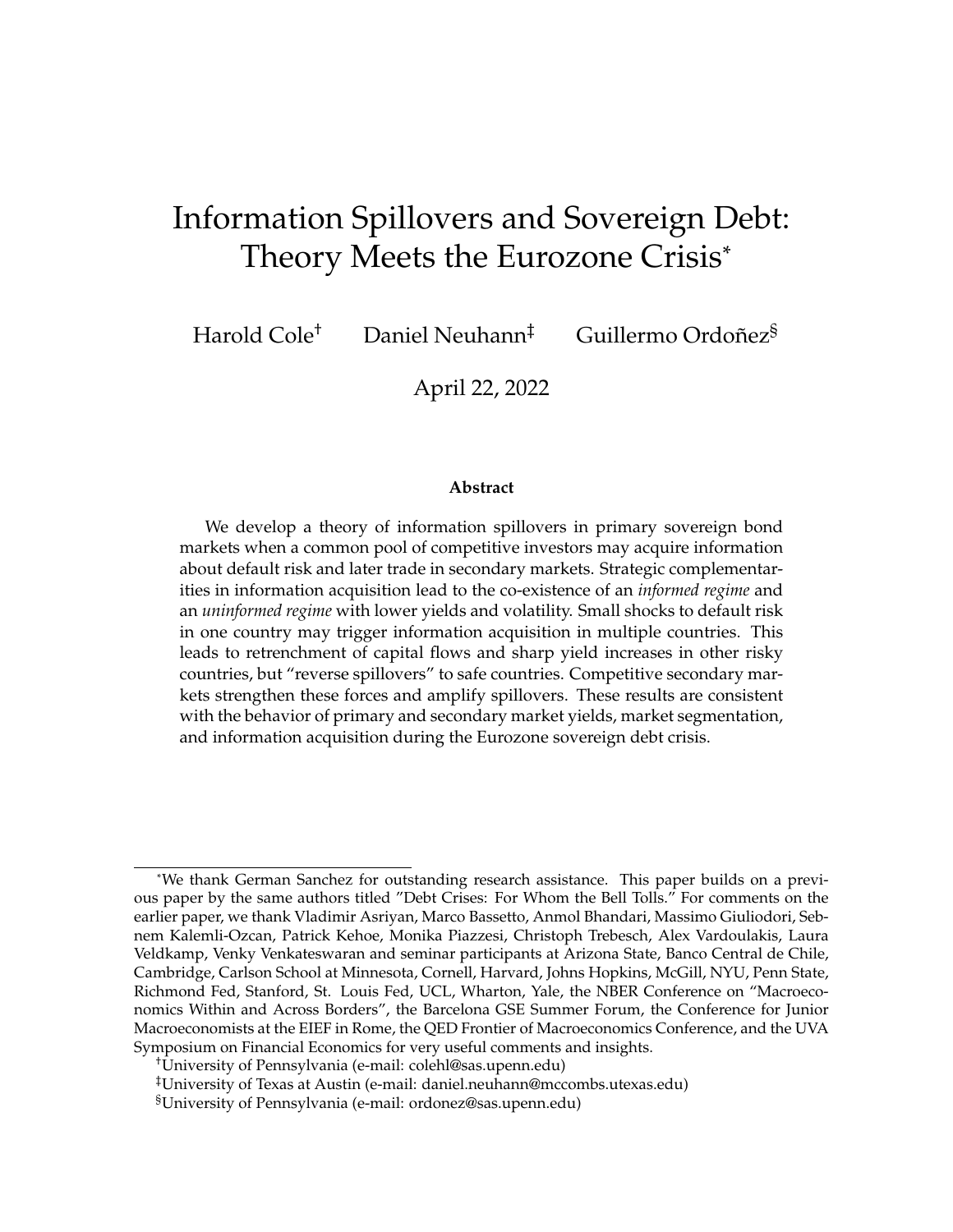

Figure 3: Information regimes in Country 1 given  $\kappa_1(b)$ .

investing in country  $j$  is

$$
F_j = \frac{1}{P_j} \quad M_j,\tag{3}
$$

The first term in  $F_j$  is the yield, the second is the relevant marginal rate of substitution. Equilibrium is such that  $F_j = 0$  for all j, and  $M_j = m_j(1) \kappa_j / m_j(0) (1 - \kappa_j)$ .

**Definition 5** (Default risk contagion)**.** *There is default risk contagion if the net benefit of investing in* j *decreases when country* j*'s default risk increases,* ∂Fj/∂κ <sup>j</sup> < 0*.*

**Proposition 4.** *With symmetric information, there is default risk contagion if and only if preferences satisfy decreasing absolute risk aversion. Default risk contagion has the same sign for any fundamentals, and all investors always hold identical portfolios.*

An increase in default risk places more weight on states with low consumption. Under DARA, this leads to an increase in average risk aversion and a higher required risk premium. This logic operates for any possible fundamentals. Absent asymmetric information, the model can thus just not generate the divergent paths of the core and periphery without relying on multiple shocks to fundamentals in both regions.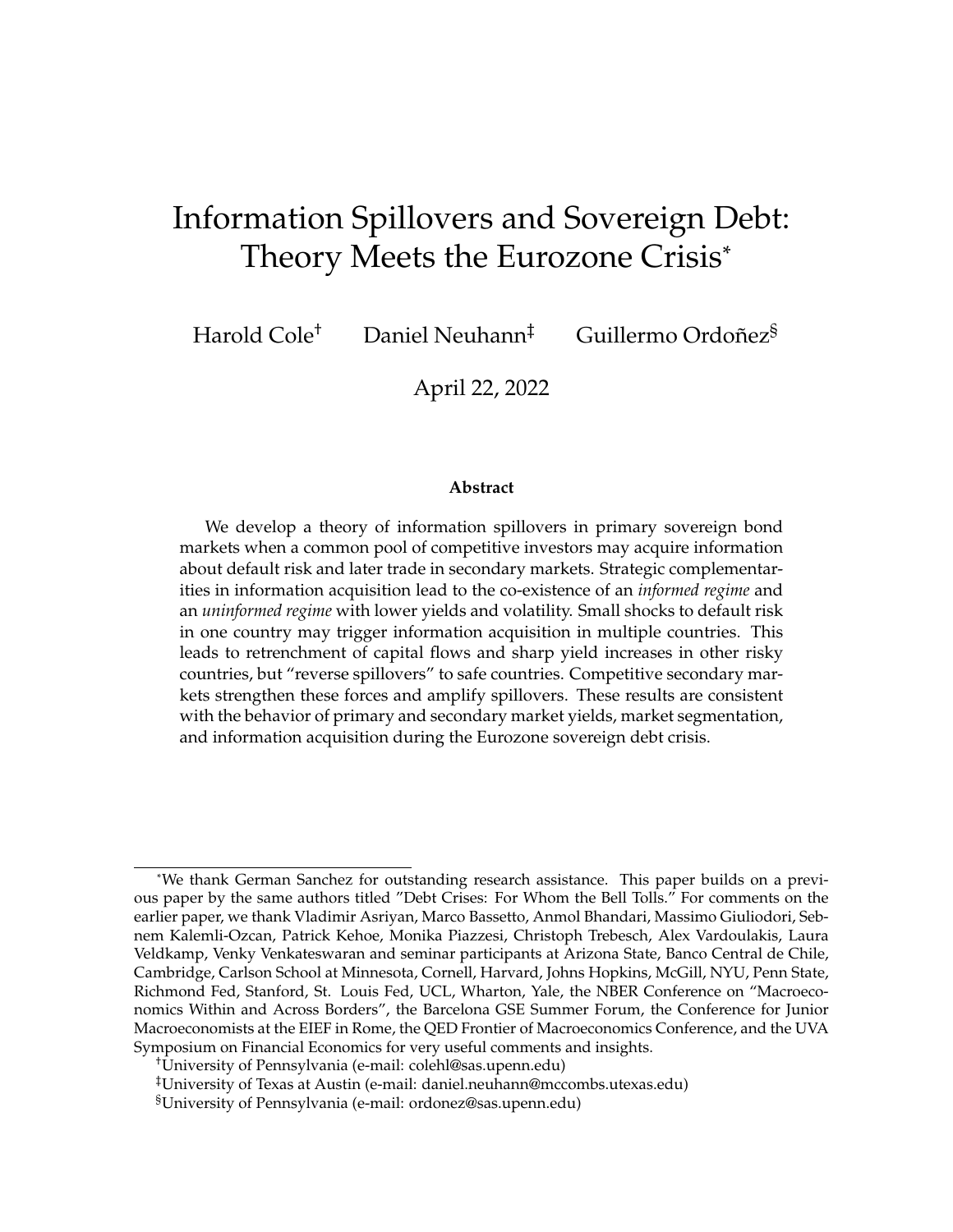Moreover, all investors hold the same portfolios. Hence the model cannot speak to the divergent paths of foreign investors holdings either.

**Remark 1.** *Without asymmetric information, the role of the auction protocol is essentially irrelevant for prices: there is a single marginal price across all states of the world. Given symmetric information, our model thus behaves similar to existing frameworks in which there is a global pool of investors trading in competitive markets. The results in this section highlight why such models cannot speak to the observed facts on portfolio segmentation among investors.*

#### **5.2 Spillovers through Asymmetric Information**

We now show that variation in the share of informed investors in one country affects prices and portfolios in both countries. We assume that no investor is informed in Country 2, but a fraction  $n_1$  is informed in Country 1. To highlight that this channel is independent of the risk-based mechanisms discussed in the previous proposition, we study a second-order approximation of the optimal portfolio problem. Specifically, we assume that the utility function satisfies constant relative risk aversion (CRRA) with risk-aversion coefficient  $\gamma$ , and approximate around zero bond holdings. We recover optimal portfolios that are functions of the mean return and return volatility of bonds at a given marginal price only. We find that informed investors hold disproportionately more bonds in Country 1, while uninformed investors spend more in Country 2. We then show that this leads to higher incentives to acquire information in Country 2 as well.

We simplify notation by using  $I$  to index investors with information in Country 1, and  $U$  to index investors without any information. The realized rate of a return on a country-j bond bought in state  $\theta_j$  at price  $P_j(\theta_j)$  given default decision  $\delta_j$  is  $R_j(\theta_j, \delta_j) = \frac{1 - j P_j(\theta_j)}{P_j(\theta_j)}$ . We define  $\widehat{R}_j'(\theta_j)$   $\in [R_j(\theta_j, \delta_j)/F^j]$  and  $\widehat{\sigma}_j'(\theta_j)$   $\sqrt{\sqrt{1} [R_j(\theta_j, \delta_j)]}$ to be the expected return and standard deviation of a Country- $j$  bond purchased at marginal price  $P_i(\theta_i)$  given i's information set. These may differ across differentially informed investors. The associated Sharpe ratio is

$$
S_j^i(\theta_j) = \frac{\widehat{R}_j^i(\theta_j)}{\widehat{\sigma}_j^i(\theta_j)}.
$$

It is immediate that uninformed investors expect a lower Sharpe ratio when bidding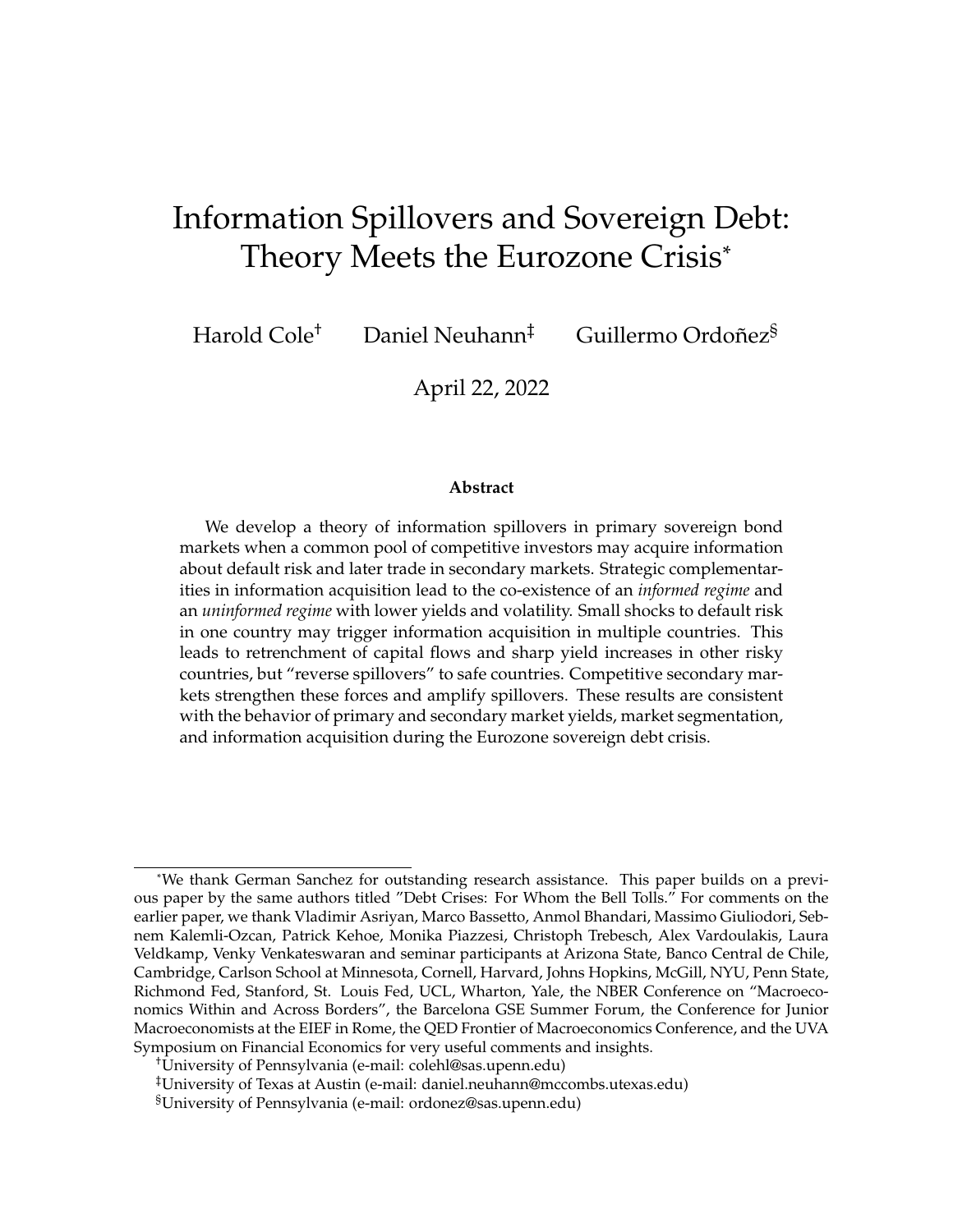at the high price as long as expected default probabilities are below 50%. This is because uninformed bids at the high price are also accepted in the bad state, which implies that bonds bought at this price have higher expected default risk than those bought by informed investors at the same price. (We restrict attention to default risk below 50% because the variance is otherwise decreasing in  $\kappa_j$ .)

**Lemma 1.** *Let*  $\kappa_1 < \frac{1}{2}$  $\frac{1}{2}$ *. For*  $\theta_1 = g$ *,*  $S_1^1(\theta_1) > S_1^U(\theta_1)$  and  $\frac{\mathscr{E}(S_1^1(\tau), S_1^U(\tau))}{\mathscr{E}_{1}(g)} < 0$ *.* 

We denote portfolio shares scaled by the coefficient of risk aversion by

$$
\omega_j'(\theta_j) \quad \frac{\gamma P_j(\theta_j) B_j'(\theta_j)}{W}.
$$

To simplify notation, let  $s_j^i(\theta_j) = \frac{S_j^i(j)^2}{1+S^i(j)^2}$  $\frac{\partial^2 j}{\partial x^2}$  denote a scaled version of the state-contingent Sharpe ratio and  $s_j^i = \sum_j f_j(\theta_j)s_j^i(\theta_j)$  its expectation over states for country  $j.$  Given that investors are ex-ante symmetric, we define *market segmentation* as the difference in equilibrium portfolio weights. The next result formally characterizes optimal portfolios.

**Proposition 5** (Segmentation)**.** *Up to second order, investor* i*'s optimal portfolio satisfies*

$$
\omega_1^j(g) = \frac{s_1^j(g)}{\widehat{R}_1^j(g)} \left( \frac{1}{1} - \frac{s_2^j}{s_1^j s_2^j} \right), \qquad \omega_1^j(b) = \frac{s_1^j(b)}{\widehat{R}_1^j(b)} \left( \frac{1}{1} - \frac{s_2^j}{s_1^j s_2^j} \right), \quad \text{and} \quad \omega_2^j = \frac{s_2^j}{\widehat{R}_2^j} \left( \frac{1}{1} - \frac{s_1^j}{s_1^j s_2^j} \right).
$$

*If*  $\kappa_1 < \frac{1}{2}$  $\frac{1}{2}$ , then portfolios display segmentation:  $\omega_1^U(g)<\omega_1^I(g)$ ,  $\omega_2^U>\omega_2^I$  and  $\frac{\phi(I_2^U-I_2^L)}{\phi P_1(g)}< 0.$ 

Given an information set and the associated Sharpe ratios, portfolios address standard risk and return trade-offs: bond purchases are increasing in Sharpe ratios, and portfolio weights are determined by relative Sharpe ratios. Asymmetric information leads to market segmentation, with informed investors buying primarily in Country 1 while uninformed investors retreat to Country 2.

Segmentation worsens as more investors become informed in Country 1. This is the high price increases in Country 1, which creates a bigger gap in the Sharpe ratios perceived by informed relative to uninformed investors. Since information acquisition is a strategic complement, there may thus be sudden and sharp increases in the extent of market segmentation.

Figure 4 illustrates this result using the baseline numerical example from Definition 4. As the share of informed investors in Country 1,  $n_1$ , increases, informed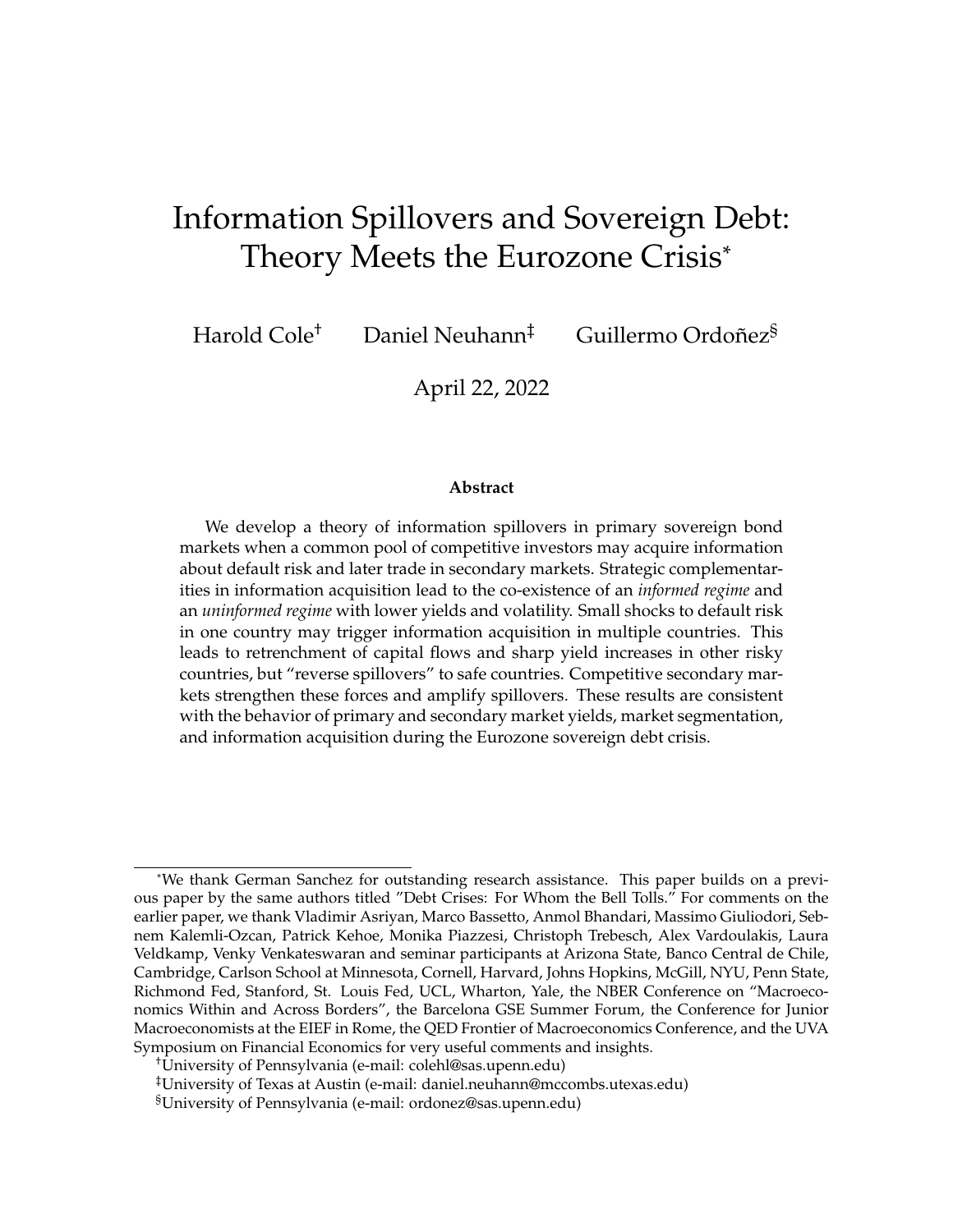investors invest less in Country 2 and more in Country 1 in order to exploit their information advantage. Uninformed investors, instead, withdraw from Country 1 due to adverse selection and invest more in Country 2. Informed investor expenditures in Country 1 are decreasing in  $n_1$  because there is more competition for information rents as the share of informed investors increases. This reduces the profitability of investing in Country 1.



Figure 4: Effects of  $n_1$  on portfolio shares across countries and investors.

Figure 5: Portfolio shares are defined as the ratio of expenditures in each country over wealth W. Since Country 1 portfolios are stochastic, we plot the cross-state average. Solid lines depict benchmark expenditure shares  $D/W$  that obtain in either the uninformed regime ( $n_1 = 0$ ) or the informed regime where all investors are informed in Country  $1(n_1 = 1)$ .

Since default risk is independent, segmentation leads to inefficient diversification. Figure 6 shows that this leads to lower prices (higher risk premia) in both countries. Despite that no investor acquires information in Country 2, that country's bond price is lower than in the uninformed regime.

Portfolio concentration raises the incentives to acquire information. To show this effect, we begin with our baseline model where there are  $n_1$  informed investors in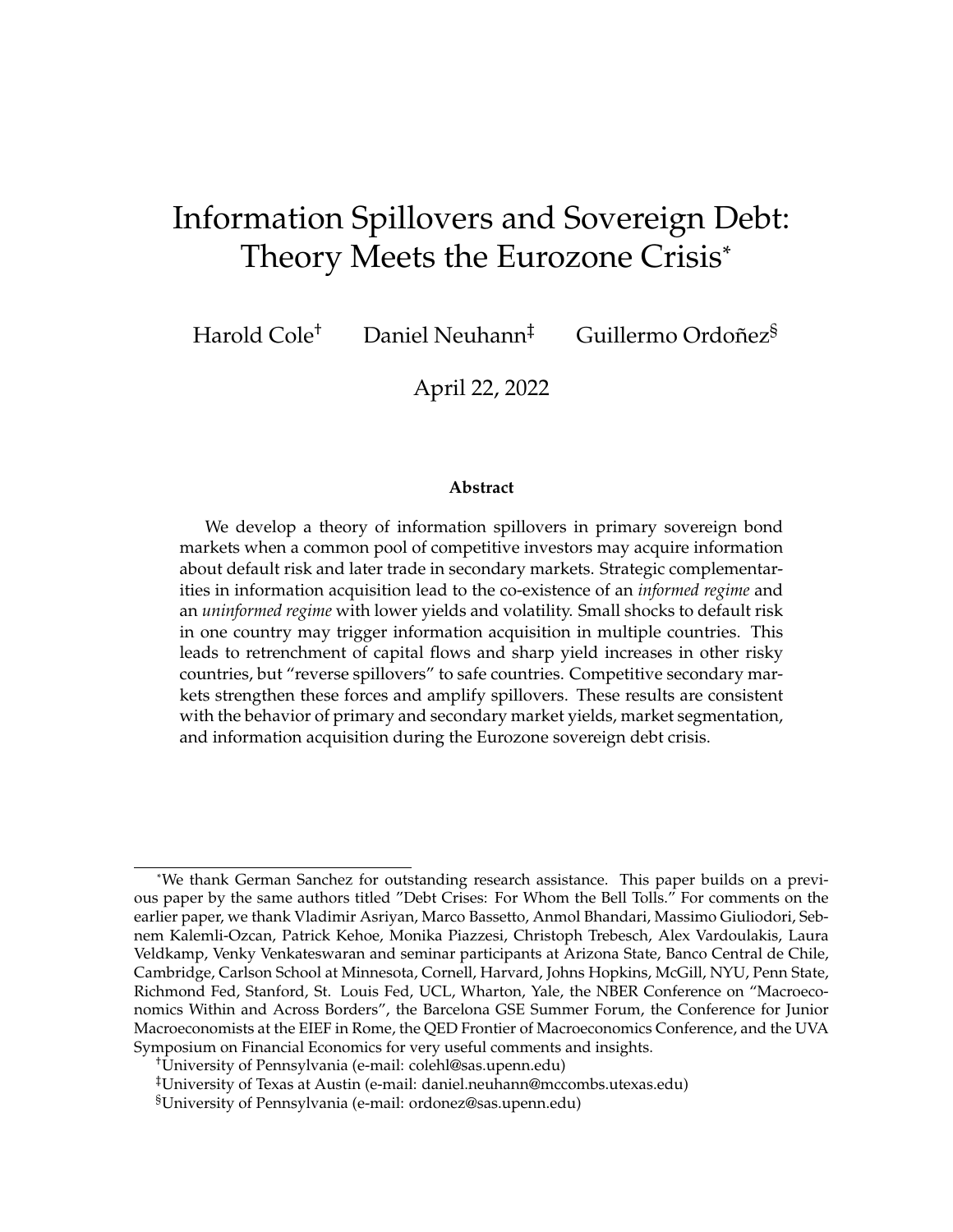

Figure 6: Prices in informed equilibrium as a function of  $n_1$ .

Country 1 and no informed investors in Country 2. We then compute incentives to become informed in Country 2. Given that there is asymmetric information in Country 1, we compute this value both for an investor who is informed in Country 1 (denoted by  $\sqrt{\frac{Vf(1)g(n_1)}{V}}$  and one who is uninformed in Country 1 (denoted by  $\wedge^{\wedge} V^{f0,1g}(n_1)$ ). Figure 7 plots these two functions in black. The gray lines show the value of information in Country 1 that are familiar from Figure 2.

The incentive to acquire information in Country 2 is always strictly higher when there is some information in Country 1, and the additional incentive to become informed in a second country is smaller than the incentive to become informed in a first country. The intuition is that a country without informed investors becomes a "safe haven" where uninformed investors do not face adverse selection. Thus information acquisition in Country 1 leads to a migration of uninformed capital to Country 2. Since Country 2 now represents a higher share of uninformed investors' portfolio, they have a stronger incentives to acquire information in the "safe haven". The existence of informed investors thus begets further information acquisition, creating a novel channel of contagion through spillovers in the informational regime. We show that this effect can help rationalize key facts from the Eurozone crisis.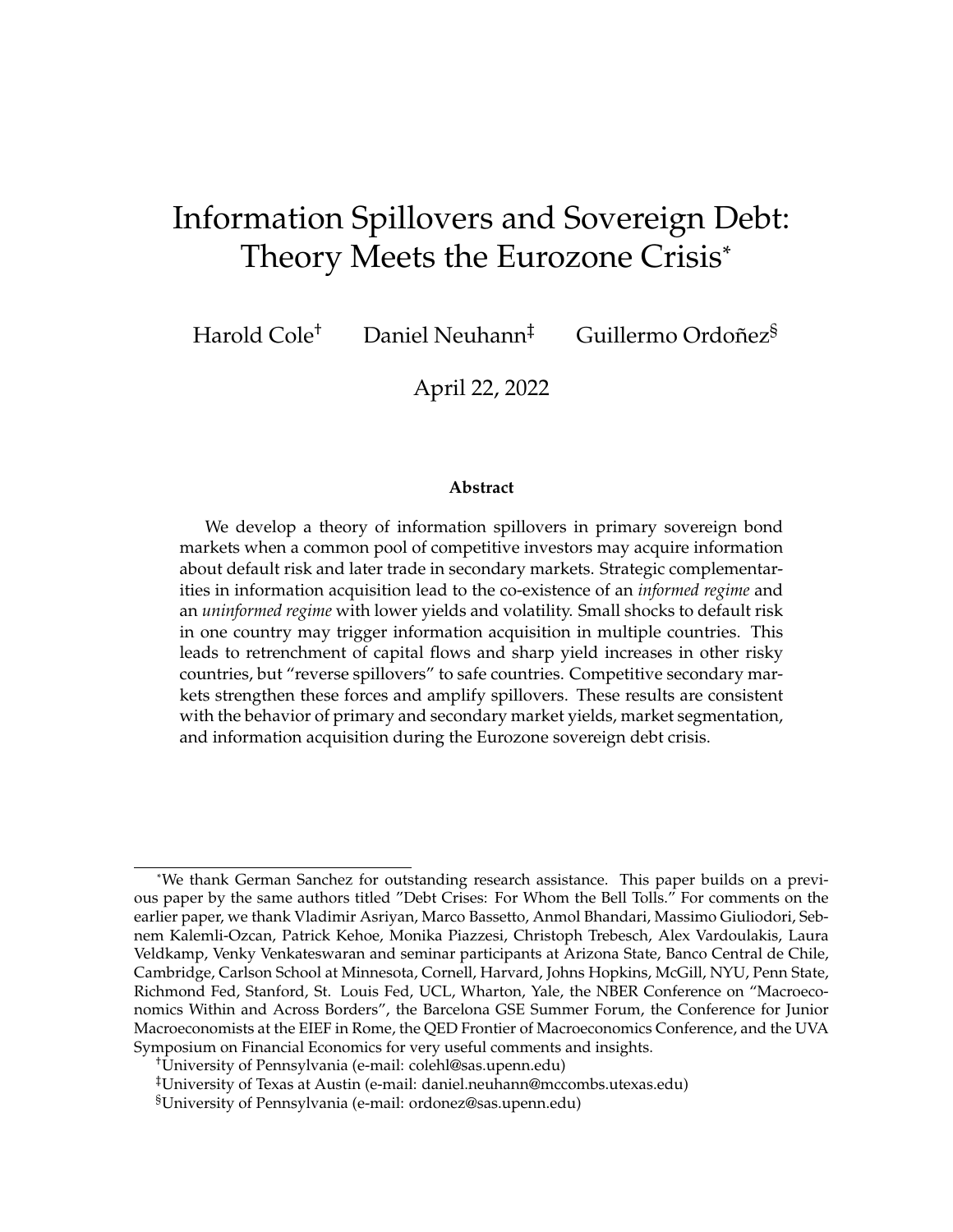

Figure 7: Value of Information as a function of  $n_1$ .

### **6 Effects of Secondary Markets**

Most sovereign bonds can be readily traded in secondary markets once the auction closes. Since auction prices and allocations are disclosed at the end of the auction, all private information impounded into bids is revealed prior to the secondary market. Hence secondary markets take place under symmetric information, and the only motive for trade is reallocating differential risk exposure acquired at auction.

In our setting, this implies that secondary markets only play a role if there is asymmetric information: when no investor acquires information prior to the auction, the information environment is the same in both markets, and prices and allocations remain unchanged relative to the pure auction without an aftermarket.

More interesting is the case with asymmetric information. Here, the ability to retrade bonds affords opportunities to flexibly exploit an information advantage at the auction. This is because informed investors are willing to buy more "underpriced" bonds at auction if they don't have to hold the default risk to maturity. The natural counterparties to these transactions are uninformed investors, who are willing to pay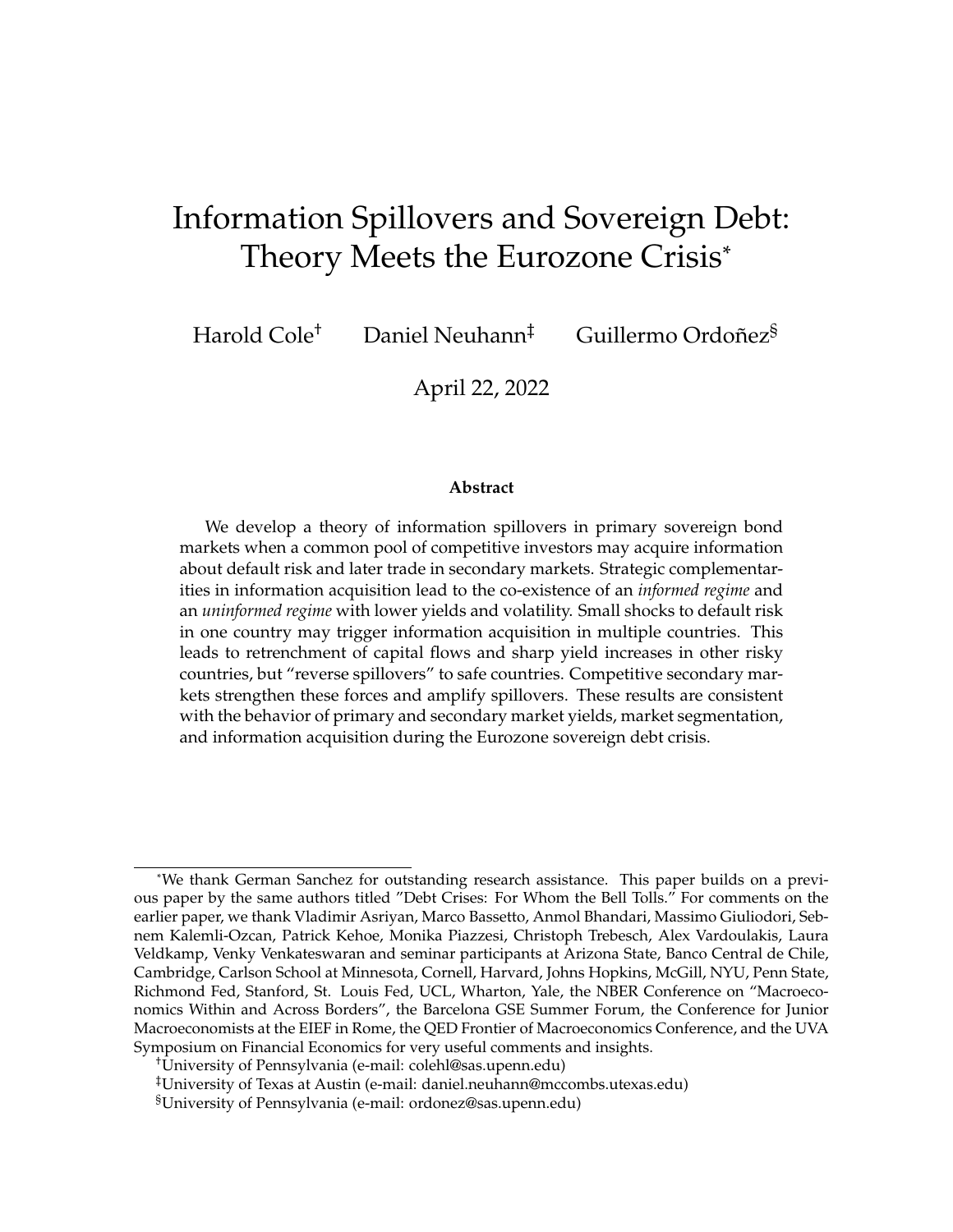a markup in the secondary market to avoid the winner's curse at auction. This allows for pure arbitrage profits that raise the value of information.

The two key features of our model that give rise to this mechanism are risk aversion, which imposes a cost to holding large concentrated positions in the bond, and and the multi-unit protocol, which allows bidders to adjust the intensive margin. However, arbitrage profits obtain only if there are not too many informed investors. The critical threshold is

$$
\hat{n}_j = \frac{D_j}{W - D_j},
$$

which is the share of informed investors beyond which informed investors are able to buy entire stock of debt outright.

**Proposition 6.** Let  $n_i > 0$ . Then the equilibrium with secondary markets satisfies:

- (i) If and only if  $n_j < \hat{n}_j$ , informed investors earn strict arbitrage profits in the high state *by buying low at the auction and selling high in the secondary market. That is,*  $P_i(g)$  <  $\hat{P}_j(g)$  if and only if  $n_j < n_j$ . This arbitrage persists in the limit with no informed *investors,*  $\lim_{n_1}$ ! 0  $P_j(g) < \lim_{n_1}$ ! 0  $\hat{P}_j(\theta_j)$ *.*
- *(ii)* There are no arbitrage profits in the low state,  $P_j(b) = \hat{P}_j(b)$  for any  $n_j$ . This is because *there is no winner's curse when bidding at low prices.*
- *(iii)* The value of information is zero if and only if  $n_1 n_1 = \frac{D_1}{W_1}$ W D<sup>2</sup> 2 (0, 1)*. Hence any equilibrium with endogenous information acquisition satisfies*  $n_1 < n_1$ *. Moreover, in the limit as*  $n_1$  ! 0, the value of information is strictly higher with secondary markets than *without. Hence the threshold cost of information above which an informed equilibrium exists is strictly lower with secondary markets than without.*

When information is costly, any equilibrium in which information is acquired thus necessarily entails cross-market arbitrage. This leads to the following useful empirical implication, which we use extensively in our application to the Eurozone.

**Corollary 1.** *The presence of asymmetric information at auction can be detected using the price spread between primary and secondary markets. This spread is zero when bad news is realized, and positive when good news is realized.*

Figure 8 illustrates the equilibrium with secondary markets. The most striking observation is that prices in primary markets are strictly lower *in all states* compared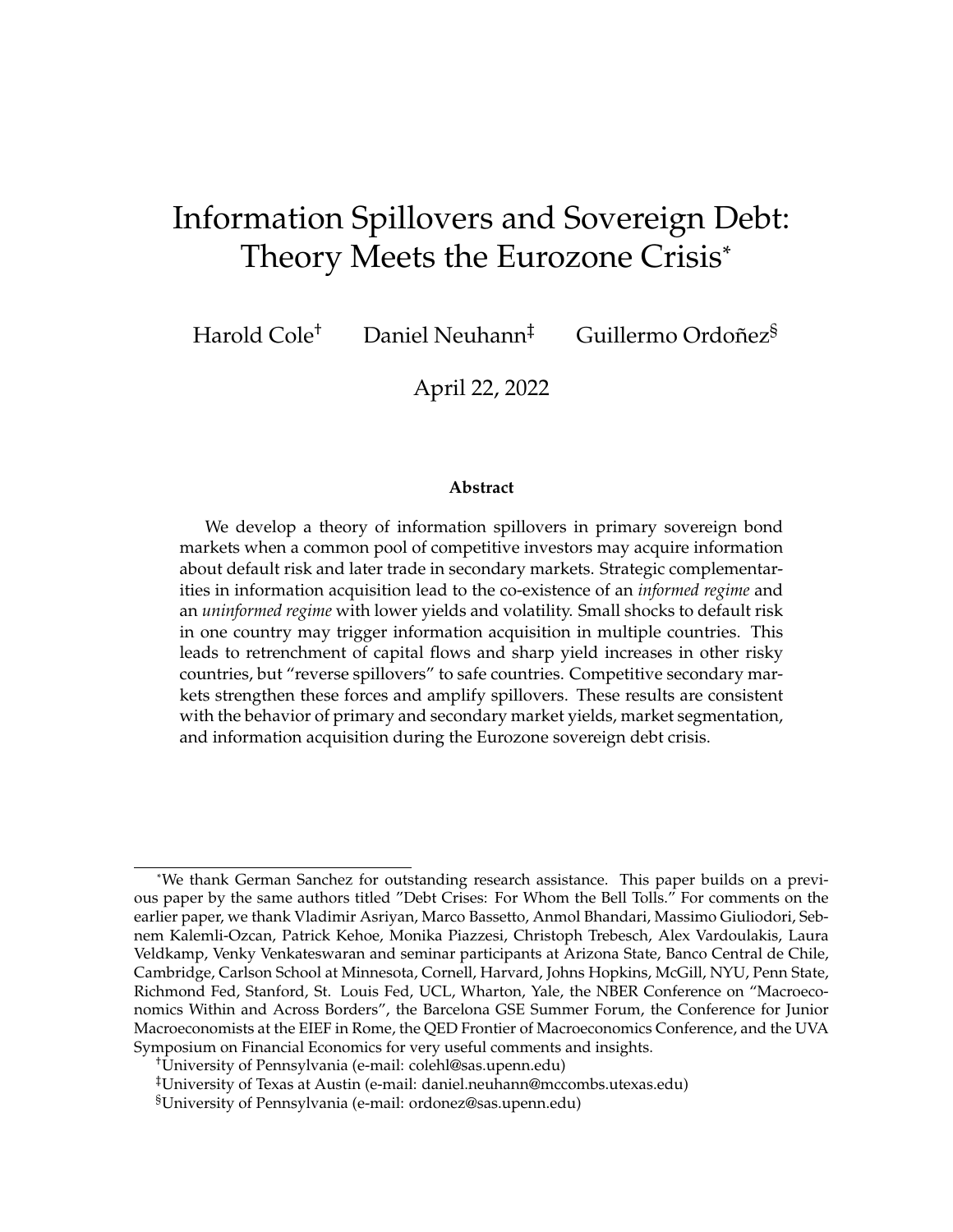to both the uninformed equilibrium and the auction equilibrium without secondary markets as long as the share of informed investors is sufficiently small. This is because uninformed investors have the option to trade under symmetric information by waiting out the auction. But when there are relatively few informed investors, the auction can clear only if some uninformed investors can be persuaded to participate in the auction. Given the benefit to waiting for the secondary market, this requires a sizable price discount at auction. Since this mechanism primarily affects the good state where uninformed investors face adverse selection at auction, even the goodstate auction price is lower than in the uninformed equilibrium price.



Figure 8: Effects of  $n_1$  on prices and the value of information.

Figure 9: The left panel shows prices in Country 1, the right panel shows prices in Country 2. We show both the prices at the auction  $(\hat{P}_1(\theta))$  and in the secondary markets  $(P_1(\theta))$  for Country 1, and how they vary with  $n_1$ . We also show the corresponding prices in the model without secondary markets  $(P_1^A(\theta))$  in grey, along with a horizontal line showing the uninformed equilibrium prices for comparison purposes. In Country 2, everyone is uninformed, so there is a single price schedule in which primary and secondary market prices coincide.

The figure shows that secondary markets amplify spillovers even though there is no asymmetric information in Country 2. This is because the ability to earn risk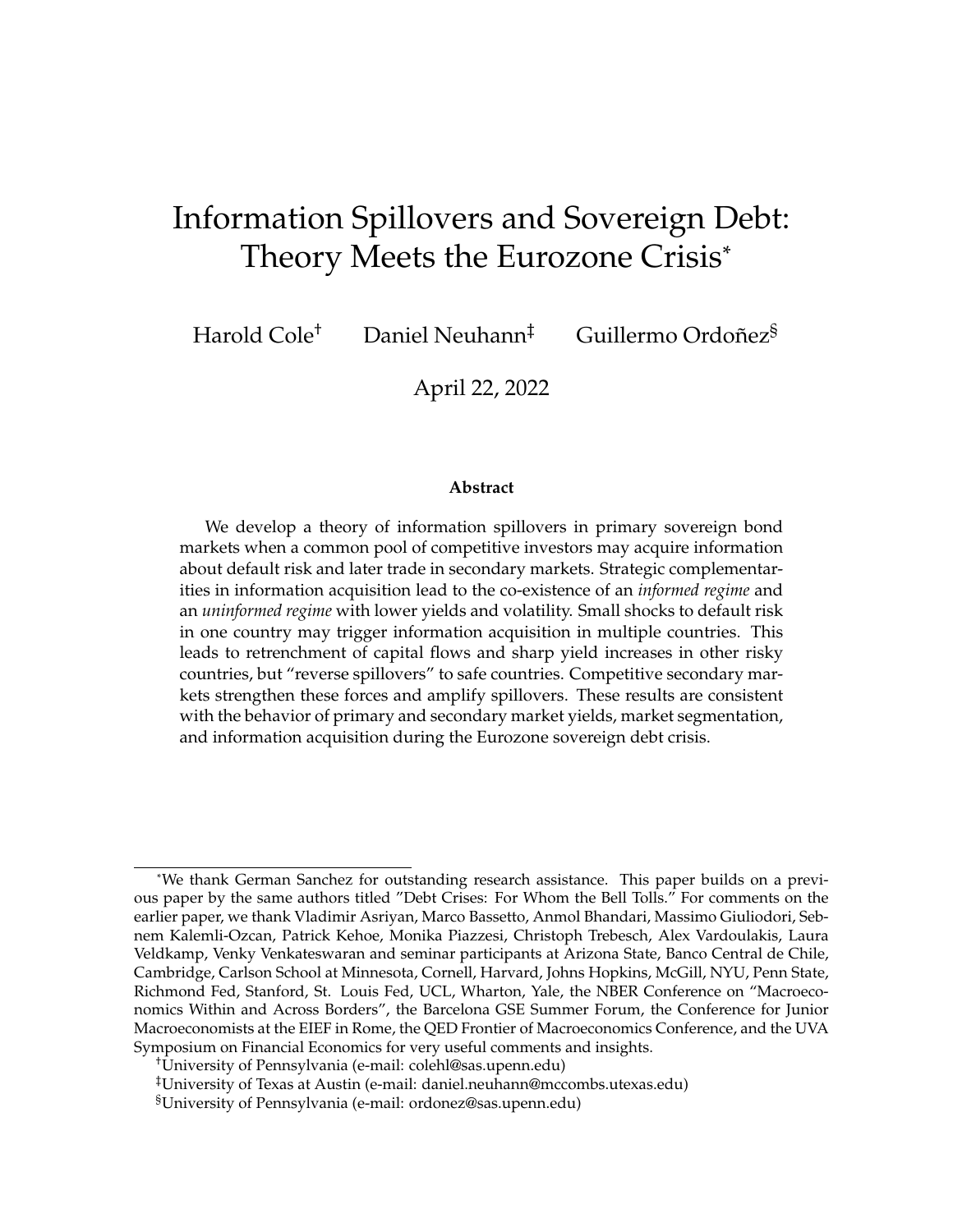free arbitrage profits motivates informed investors to reallocate more funds Country 1 than they would without secondary market.

## **7 Information Spillovers in the European Debt Crisis**

We argue that our theory of information spillovers offer a natural account for a number of key empirical regularities from Eurozone sovereign debt crisis. We focus on three countries, Portugal, Italy, and Germany, that used discriminatory auctions to sell relatively short-term debt during the crisis<sup>11</sup> and entered the crisis with different fundamentals: Portugal was highly indebted and at risk of insolvency, Italy was less fragile but sufficiently indebted to raise doubts about its ability to roll over its debt, and Germany's fiscal position was sound throughout. The key empirical regularities we are interested in are the following.

**Fact 1** (Yields)**.** *Prior to the crisis, yields were low and stable in all countries. During the crisis, average yields and yield volatility increased sharply in Portugal and Italy before eventually settling down. Conversely, German yields were low and stable throughout.*

**Fact 2** (Cross-market spread)**.** *The spread between primary and secondary market yields on auction days is sharply positive during the crisis for Portugal and Italy, but not for Germany. The spread declines once yields return to pre-crisis levels.*

**Fact 3** (Persistent Segmentation)**.** *The share of bonds held by non-resident investors in Italy and Portugal was high prior the crisis, fell during the crisis, and remained persistently low thereafter. The non-resident share of German bonds increased during the crisis.*

**Fact 4** (Auction Informativeness)**.** *Prior to the crisis, the unexpected component in auction prices had little or no explanatory power for subsequent secondary market yields. During the crisis, they have strong explanatory power in Italy and Portugal but not in Germany.*

The first fact is shown in Figure 10, the second and third are shown in Figure 11. To establish Fact 4, we regress the *unexpected* change in secondary prices for country *i* at the end of auction day *t* (denoted by  $log Sec_{i,t}$ ) on the *unexpected* change of primary prices that same auction day (denoted as  $log \text{Prim}_{i,t}$ ). To be more precise we define  $\log P_{i;t} = \log(P_{i;t}) \quad \log(\widehat{P}_{i;t})$ , where  $P \supseteq P$ rim, Secg and  $\widehat{P}_{i;t}$  is the predicted primary or secondary price based on the observed secondary prices during the

<sup>&</sup>lt;sup>11</sup>Long-maturity debt may be somewhat insulated from crisis events.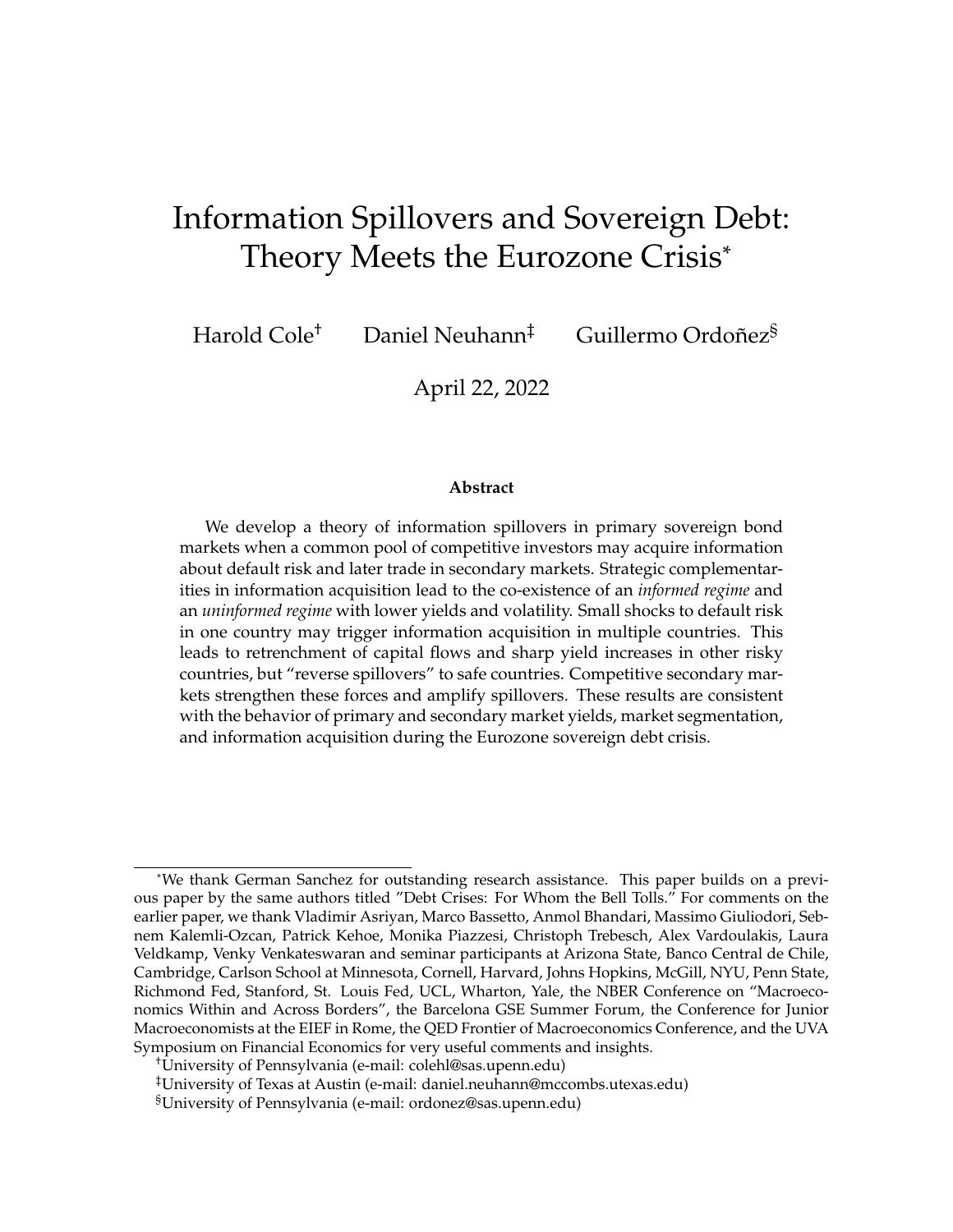last three days before auction day. Primary market surprises are informative when secondary prices react to them. Table 1 shows our estimates. We find that the primary market surprise is informative in the periphery during the crisis but not (or less informative) before the crisis, and is never informative in Germany.



Figure 10: Real Yields (one-year bonds).

Figure 11: Cross-market spreads and Segmentation.



To account for these facts, we study a repeated version of our model and modify it along three dimensions. First, we consider a richer default risk process with *public regimes* that capture commonly known variation in the default risk distribution due to, for instance, macroeconomic news. Within each regime, there are *three* possible quality shocks,  $\theta \geq \theta, m, gg$ . We use the bad state to capture "disaster" that worries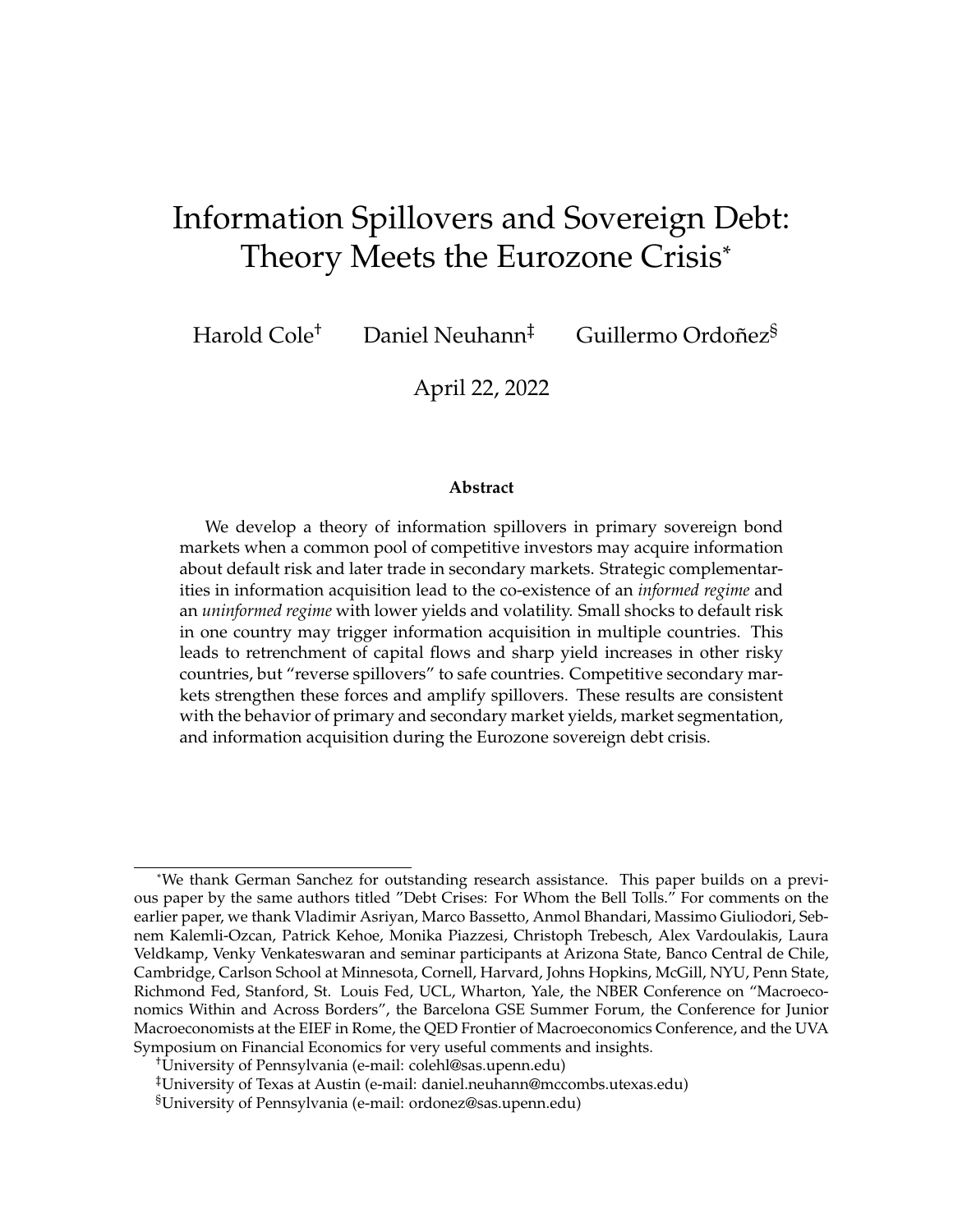| log Sec <sub>it</sub> : One-year Sovereign Bond<br>Dependent variable: |         |          |         |                                                  |          |         |  |
|------------------------------------------------------------------------|---------|----------|---------|--------------------------------------------------|----------|---------|--|
| Country                                                                |         | Portugal |         | Italy                                            |          | Germany |  |
| Period                                                                 | Before  | After    | Before  | After                                            | Before   | After   |  |
|                                                                        |         |          |         |                                                  |          |         |  |
| $log Prim_t$                                                           | 0.068   | 0.127    | 0.200   | 0.512                                            | $-0.080$ | 0.068   |  |
|                                                                        | (0.069) | (0.043)  | (0.065) | (0.054)                                          | (0.081)  | (0.043) |  |
| Observations                                                           | 45      | 103      | 46      | 129                                              | 10       | 77      |  |
| $R^2$                                                                  | 0.022   | 0.080    | 0.178   | 0.418                                            | 0.107    | 0.118   |  |
|                                                                        |         |          |         |                                                  |          |         |  |
| Dependent variable:                                                    |         |          |         | log Sec <sub>it</sub> : Half-year Sovereign Bond |          |         |  |
| Country                                                                |         | Portugal |         | Italy                                            | Germany  |         |  |
| Period                                                                 | Before  | After    | Before  | After                                            | Before   | After   |  |
|                                                                        |         |          |         |                                                  |          |         |  |
| $log Prim_t$                                                           | 0.012   | 0.049    | 0.093   | 0.111                                            | $-0.048$ | 0.003   |  |
|                                                                        | (0.049) | (0.029)  | (0.082) | (0.033)                                          | (0.033)  | (0.016) |  |
| Observations                                                           | 45      | 106      | 46      | 129                                              | 10       | 77      |  |
| $R^2$                                                                  | 0.001   | 0.026    | 0.028   | 0.080                                            | 0.207    | 0.001   |  |

Table 1: Elasticity of secondary market prices to information released at auction.

investors even when it does not materialize on path (e.g. a scenario in which Portugal is not bailed out.). This allows us to generate variation in default risk while preserving the winner's curse on path. Formally, we will assume state  $b$  is considered by investors but is never realized in sample.

To match the transition from the pre-crisis period to the height of the crisis, we consider three regimes: *tranquil* (t), *alarming* (a), and *crisis* (c), which have increasing levels of average default risk and increasingly poor worst cases. Parameters are given in Table 2 and are chosen to generate yields roughly in line with the data. In all regimes, the probability of the good state is  $f(g) = 0.6$  and the probability of the medium state is  $f(m) = 0.3$ .

Table 2: Default Risk Across Public Regimes

|             |         | Tranquil regime   Alarming regime   Crisis regime |       |
|-------------|---------|---------------------------------------------------|-------|
| $\kappa(q)$ | $0.1\%$ | $0.5\%$                                           | 3%    |
| $\kappa(m)$ | $0.5\%$ | 3%                                                | $7\%$ |
| $\kappa(b)$ | 1.25%   | $7\%$                                             | 25%   |

Second, we assume that there are distinct groups of investors indexed by their home country. The only difference between them is their cost of information acquisi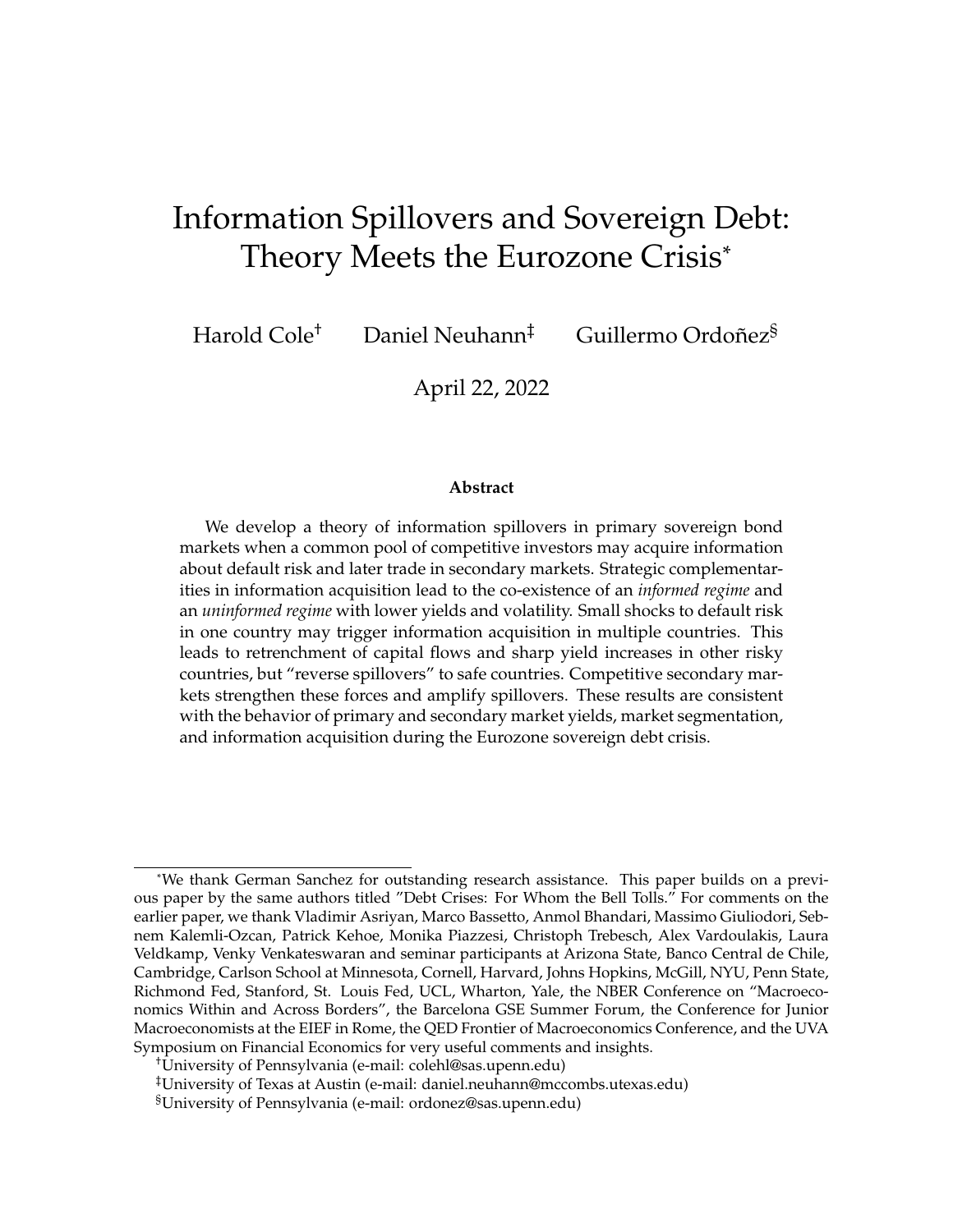tion: it is low and symmetric in their home country, but high abroad. These assumptions allow us to account for home-bias in investing. We pick information costs such that investors never acquire information abroad. Since the value of information is decreasing in the share of informed investors, this is an assumption about foreigners' cost of information *relative* to domestic investors. Thus, the key equilibrium choice is whether investors acquire information at home.

Third, we allow for trading frictions in the secondary market as in (Passadore and Xu 2020) and (Chaumont 2021). These frictions introduce a risk for informed of not finding buyers in secondary markets and for uninformed of not finding sellers, preventing full rebalancing after primary markets and ex-post perfect diversification across countries, which is counterfactual. For simplicity, we model these frictions as a fixed probability  $\rho$  that a given investor can access the secondary market.

We then conduct two event studies: *within-periphery spillovers*, whereby a shock to Portugal triggers information acquisition in Italy, and *core-periphery spillovers*, where we consider the effects on Germany of shocks to Portugal and Italy. In the latter, we treat Portugal and Italy as a joint "periphery" to maintain our two-country structure. We use the following common parameters throughout the analysis. To focus on spillovers in information regimes, we mute risk-based spillovers using log utility.

| Parameter | Interpretation                        | Value |
|-----------|---------------------------------------|-------|
|           | Country debt levels                   | 300   |
|           | Investor wealth                       | 1000  |
| $\sim$    | Coefficient of relative risk aversion |       |
|           | Secondary market liquidity            | 0.75  |

Table 3: Common parameters used in both event studies.

#### **7.1 Event Studies**

#### **7.1.1 Event Study 1: Spillovers from Portugal to Italy**

We now study spillovers from Portugal to Italy. We focus on three phases: the tranquil period prior to the crisis, the initial shock in Portugal, and the wider crisis. Table 4 describes public regimes for each phase. Portugal's default risk process steadily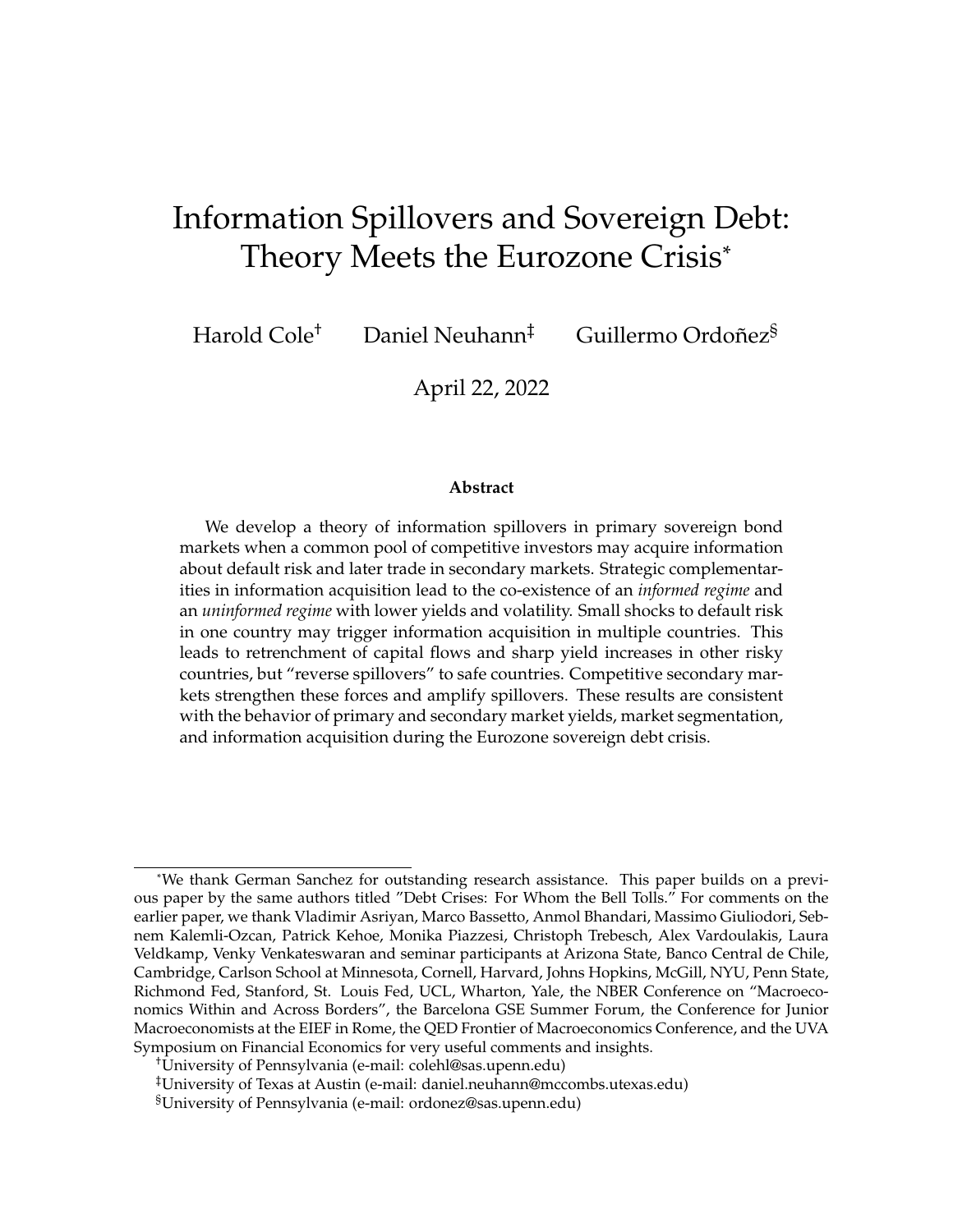worsens over time and reaches the crisis regime in Phase 3. Italy's experience is delayed: it enters the alarming regime in the last phase.

|       | Phase 1 | Phase 2                        | Phase 3  |
|-------|---------|--------------------------------|----------|
|       |         | Portugal   Tranquil   Alarming | Crisis   |
| Italy |         | $Tranquil$ $Tranquil$          | Alarming |

Table 4: Regimes in the within-periphery simulation.

There are three groups of investors: Portuguese (P), Italian (I), and Foreign (F). To match portfolio shares during the initial phase, we choose their masses to be  $n_F = 0.3$ ,  $n_P$  = 0.2 and  $n_I$  = 0.5. (Since all investors are symmetric when no one acquires information, the Portuguese non-resident share in Phase 1 is simply  $(n_1 + n_F)/n_P$ .)

Our theoretical results show that the value of information is increasing in default risk, and that there may be spillovers in information regimes. In the present example, an intermediate cost of domestic information acquisition triggers the pattern of information acquisition shown in Table 5: no investor acquires information when Italy and Portugal are in either the tranquil or the alarming regime, but information is acquired in *both* countries once Portugal enters the crisis regime.

|  |  |  | Table 5: Optimal information acquisition in the within-periphery simulation |
|--|--|--|-----------------------------------------------------------------------------|
|  |  |  |                                                                             |

|         | Phase 1                 | Phase 2 | Phase 3                                                      |
|---------|-------------------------|---------|--------------------------------------------------------------|
|         |                         |         | Portuguese   Uninformed.   Uninformed   Informed in Portugal |
| Italian | Uninformed   Uninformed |         | Informed in Italy                                            |
| Foreign | Uninformed   Uninformed |         | Uninformed                                                   |

Figure 12 shows simulated yields and portfolios for all possible realizations of the underlying quality shock  $\theta$ , where vertical lines indicate the three phases. We now show that transitions across these three phases can rationalize the key facts.

In Phase 1, yields are low and invariant to the state because default risk is low and no investor is informed. Moreover, markets are well-integrated because all investors behave symmetrically and the hold the same per-capita portfolio shares in both countries. In Phase 2, Portugal's yield rises due to an increase in default risk. However, the continued absence of informed investors implies stable yields and wellintegrated markets. This insulates Italy from the Portuguese shock: there is only a negligible increase in borrowing cost due to weak risk-based spillovers.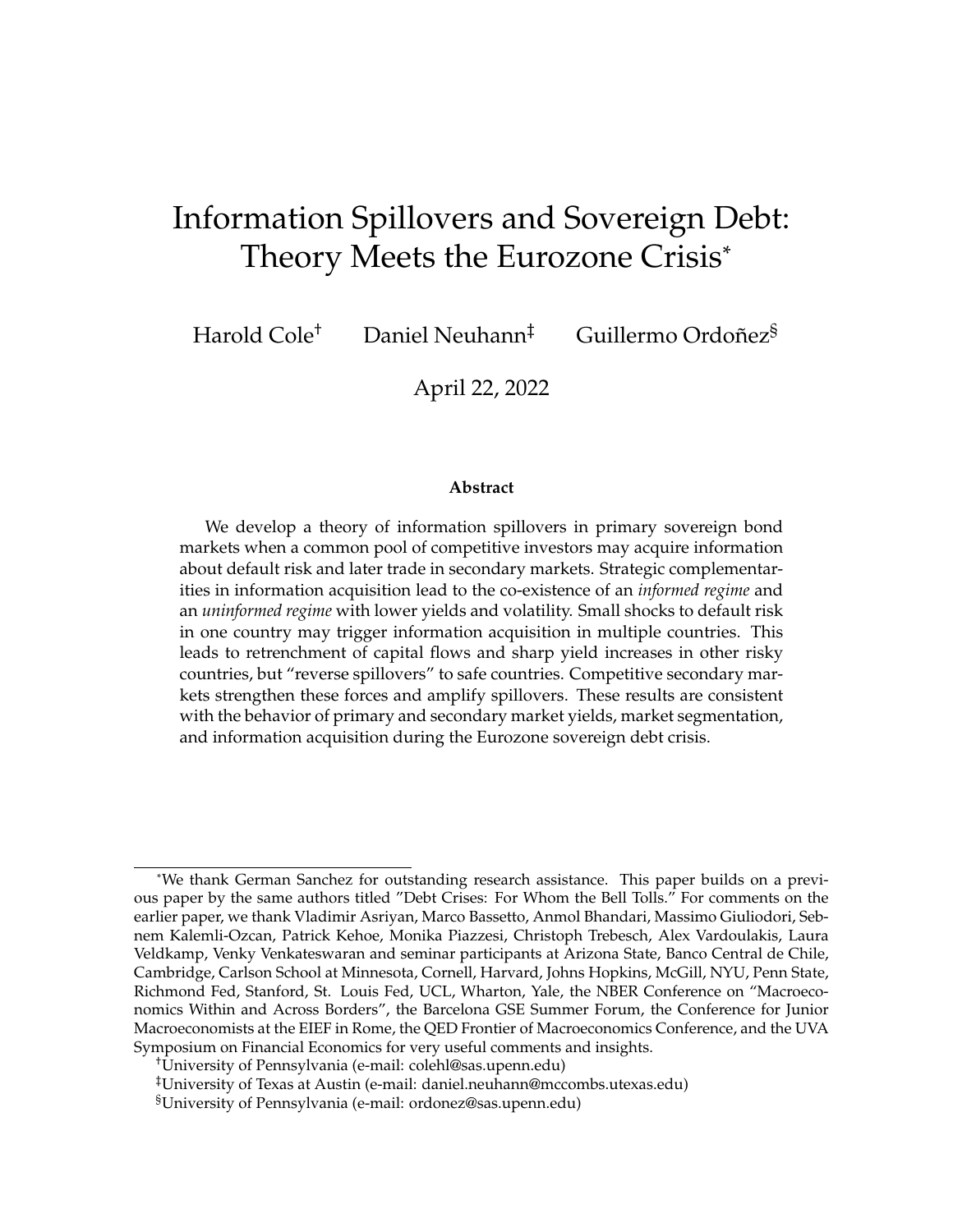In Phase 3, spillovers are substantial because the additional increase in default risk leads to a sudden shock to information acquisition in *both countries*. As in the data, this leads to a spike in average yields and yield *volatility*: average yields are high because default risk has increased and the winner's curse leads to poor risk sharing, and volatility is high because yields are highly sensitive to the realized shock. The advent of the winner's curse further induces market segmentation: because foreign investors can no longer bid in Portugal or Italy without fear of adverse selection, they withdraw from the auction. Because prices are higher in the secondary market, they also purchase fewer bonds later on. This fragmentation is simultaneously reflected in high average yields and a substantial primary-secondary market spread, in line with empirical record.

Two additional observations are also congruent with the data. First, news about the quality shock is reflected in auction prices. Since auction prices are observable, this news is impounded into secondary market prices, which generates the predictability result we establish empirically. Second, the non-resident share is low when *either* the good or the medium quality shock are realized. In fact, segmentation is more pronounced ex-post when the realized news is good because uninformed investors are particularly wary of bidding at high marginal prices. Accordingly, a natural outcome of our model is that markets remain *persistently segmented* even as yields start to fall once the height of the crisis passes (as can be captured by an increase of prices to  $P(g)$ ) from  $P(b)$ . Put differently, continued fears of potential bad shocks can lead foreign investors to pull back from Portugal and Italy for extended periods of time even when the *realized* shocks are good. This is consistent with the data, where non-resident shares are persistently low despite an eventual decline in yields.

The right panels also show the counterfactual where Italian investors do not acquire information at home. We find that the information spillover has striking effects: in its absence, average yields would have been lower, yield volatility would have been muted, there would have been no primary-secondary market spread, and the non-resident share would have *increased*. All of these effects are counterfactual with respect to the data.

#### **7.1.2 Event Study 2: Reverse Spillovers to Germany**

We now turn to the core-periphery event study in order to analyze the effects of shocks to the periphery on core yields and portfolios. The periphery is a combina-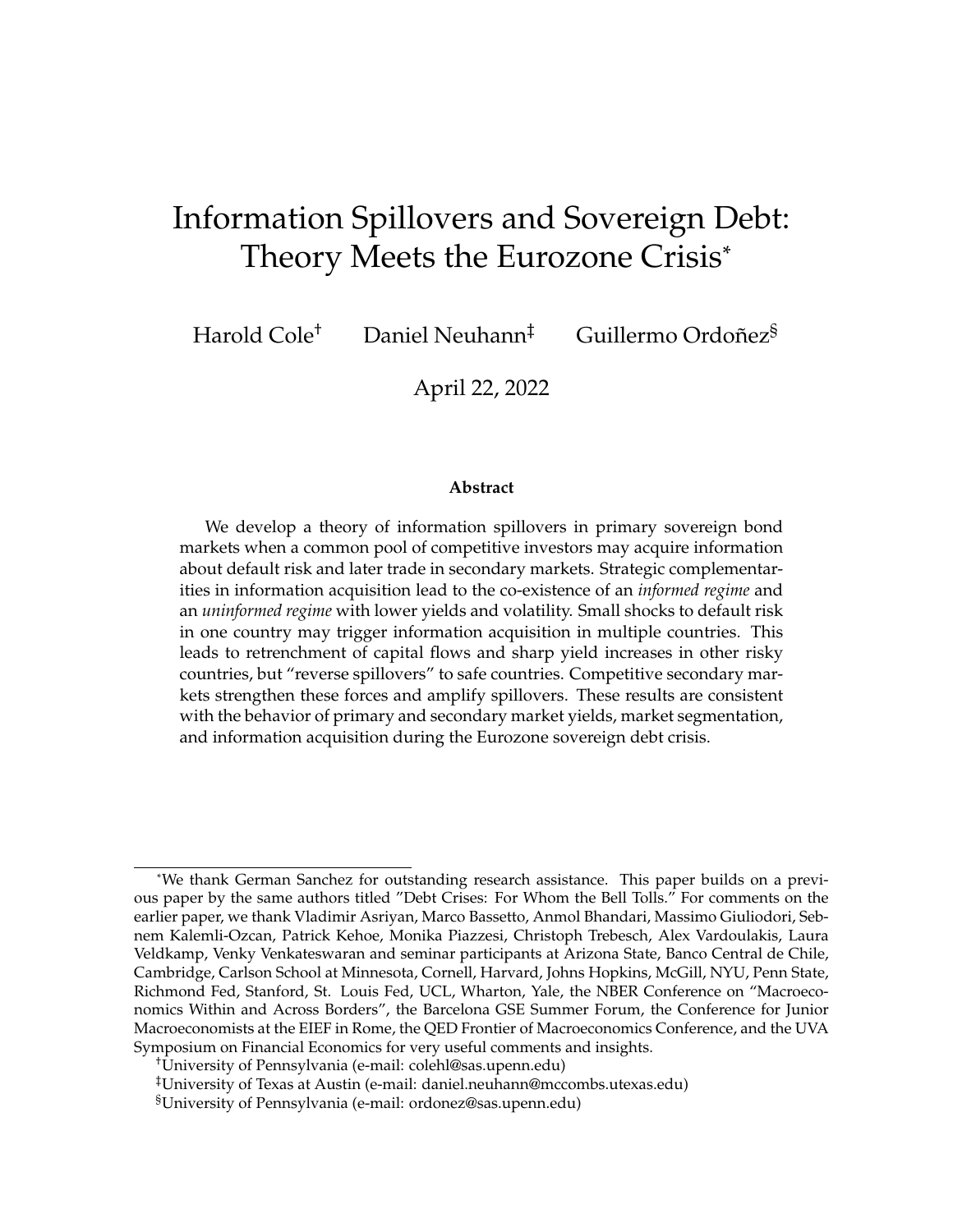

Figure 12: Portugal-Italy event study: primary market yields, the primary-secondary market spread, and non-resident shares for all quality shocks.

tion of Portugal and Italy; the core is represented by Germany. We again consider three phases: the tranquil period prior to the crisis, the initial shock to the periphery, and the full crisis.

Table 6 describes the assumed regimes for each phase. The periphery behaves like Portugal in the previous event study, with steadily worsening default risk culminating in the crisis regime. Germany experiences no fundamental regime shifts: it is in the tranquil regime throughout.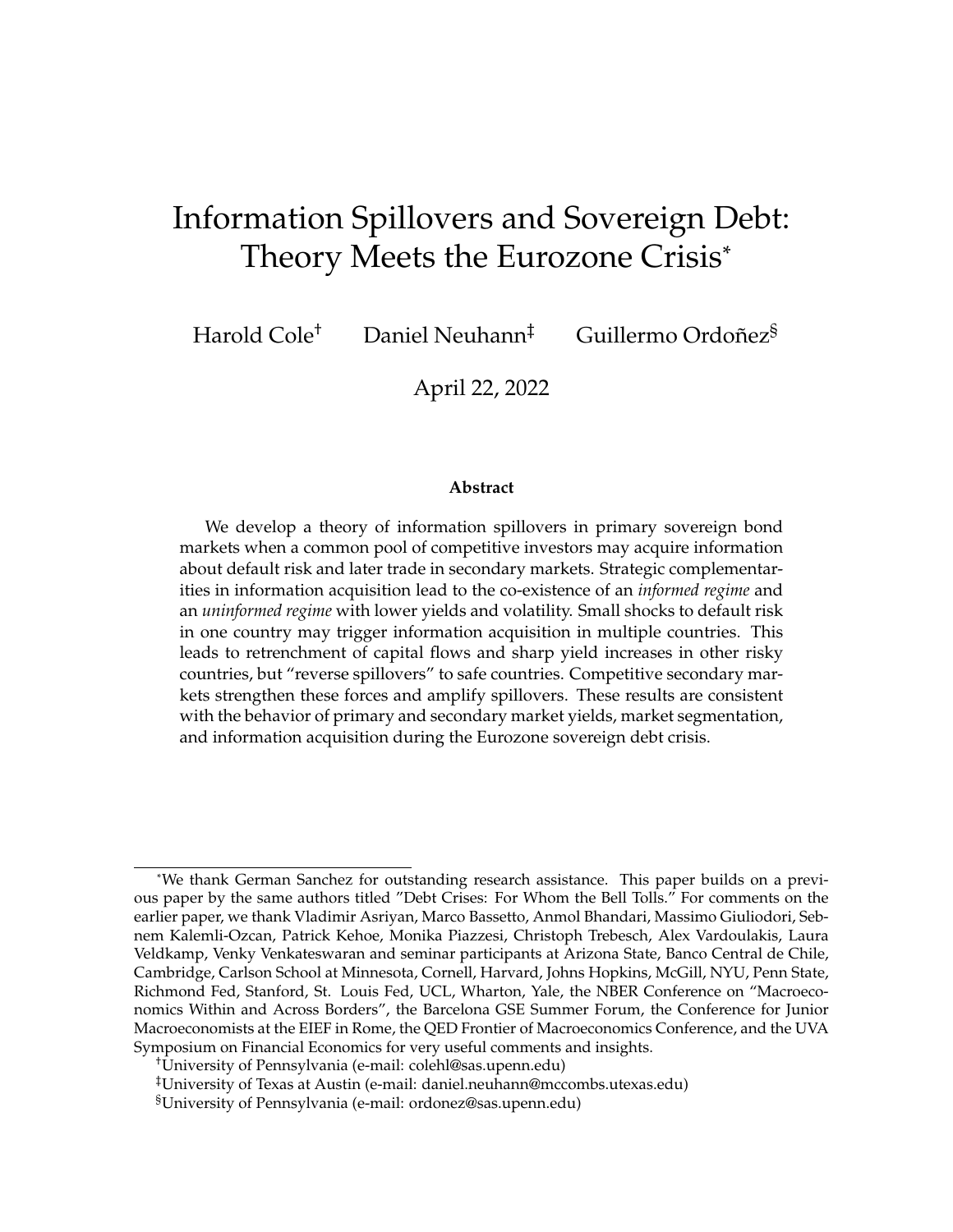Table 6: Regimes in the core-periphery event study.

|                                 | Phase 1 | Phase 2           | Phase 3  |
|---------------------------------|---------|-------------------|----------|
| Periphery   Tranquil   Alarming |         |                   | Crisis   |
| Germany                         |         | Tranquil Tranquil | Tranquil |

There are three groups of investors: German (G), Periphery (P) and Foreign (F).. Their masses are  $n_F = 0.15$ ,  $n_G = 0.5$ , and  $n_P = 0.35$ , respectively, which are chosen to match non-resident shares in the tranquil period prior to the crisis.<sup>12</sup> We conduct a similar information acquisition exercise before: taking as given that no investor acquires information abroad, do German and periphery investors want to acquire information in their countries? Given the *same* cost of domestic information acquisition as in the previous event study, we now find that there is no information regime spillover: while the shock to the periphery induces information acquisition there, tranquil fundamentals in Germany are sufficient to ensure the uninformed equilibrium there. These choices are summarized in Table 7.

Table 7: Optimal information acquisition in the core-periphery simulation.

| Investor type | Phase 1                 | Phase 2 | Phase 3                                          |
|---------------|-------------------------|---------|--------------------------------------------------|
| Periphery     |                         |         | Uninformed.   Uninformed   Informed in Periphery |
| German        | Uninformed   Uninformed |         | Uninformed                                       |
| Foreign       | Uninformed   Uninformed |         | Uninformed                                       |

Figure 13 shows the resulting outcomes in solid lines, and a counterfactual with information acquisition in Germany in dashed lines. As before, vertical lines indicate transition across the three phases.

The behavior of the periphery is similar to the first event study. Yields rise as the periphery enters the alarming regime in Phase 2, but volatility and the cross-market spread remain muted because there is no information acqusition. This changes in Phase 3, where the additional increase in fundamental risk leads to information acquisition. Yields are now highly sensitive to fundamentals, and the auction price reveals the state. Hence auction prices contain information about subsequent secondary mar-

<sup>&</sup>lt;sup>12</sup>As before, all investors choose identical portfolios in Phase 1; hence the periphery non-resident share is  $(n_F + n_G)/n_P$  in the initial phase.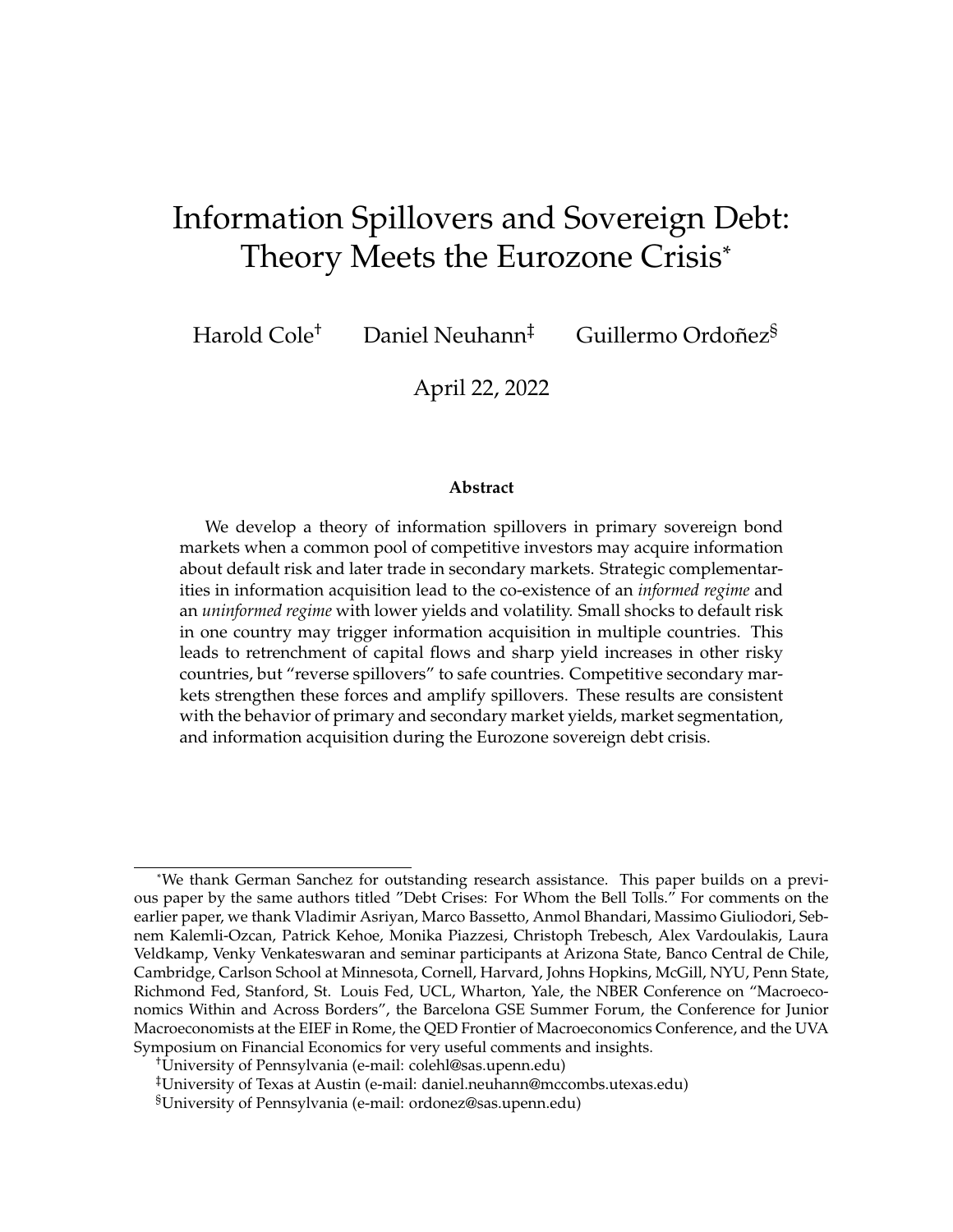ket prices, and there is a cross-market spread that allows informed investors to earn rents at auction. Finally, the winner's curse induces a sharp fall in non-resident share as uninformed investors pull back out of fear of overpaying at auction.

The key difference is in the behavior of Germany: since it did not experience a shock to its own fundamentals, the shock in the periphery is *not* enough to trigger a spillover of the information regime. Hence yields and yield volatility remain low, and auction prices do not reveal any additional information because no one is informed. Accordingly, auction prices do not predict subsequent secondary market prices, and there is no cross-market spread. In fact, yields fall slightly because the lack of winner's curse means Germany can serve as a "safe haven" for non-resident investors. Accordingly, its non-resident share actually *increases* during Phase 3.

Our counterfactuals reveal that these effects are driven almost entirely by lack of informational spillovers. Had there been information acquisition, average yields and yield volatility would have risen and the non-resident share would have *fallen*.

### **8 Conclusion**

This paper constructs a simple model of portfolio choice with information acquisition by an international pool of risk-averse investors who can buy sovereign debt issued by a number of different countries in primary markets, and traded later in secondary markets. There are three novelties in our approach. First, we allows for endogenous asymmetric information about fundamental default risk. Second, we focus on primary markets and the role of commonly-used discriminatory price protocols in determining the equilibrium degree of information asymmetry and its impact on yields and spillovers. Third, we explore the implications of secondary markets, and their interaction with primary markets and asymmetric information.

The auction protocol generates information rents that can induce sudden switches in the degree of asymmetric information in response to fundamental shocks. We show that this leads to a theory of yield shocks that also speaks to evidence of retrenchment in capital flows during sovereign bond crises. Our multi-unit auction with risk-averse investors give rise to rich interactions with secondary markets. Specifically, the ability to offload default risk boosts the value of information at auction and induces an arbitrage spread between primary and secondary markets. This spread can be used to detect the presence of asymmetric information at auction even absent bidding data.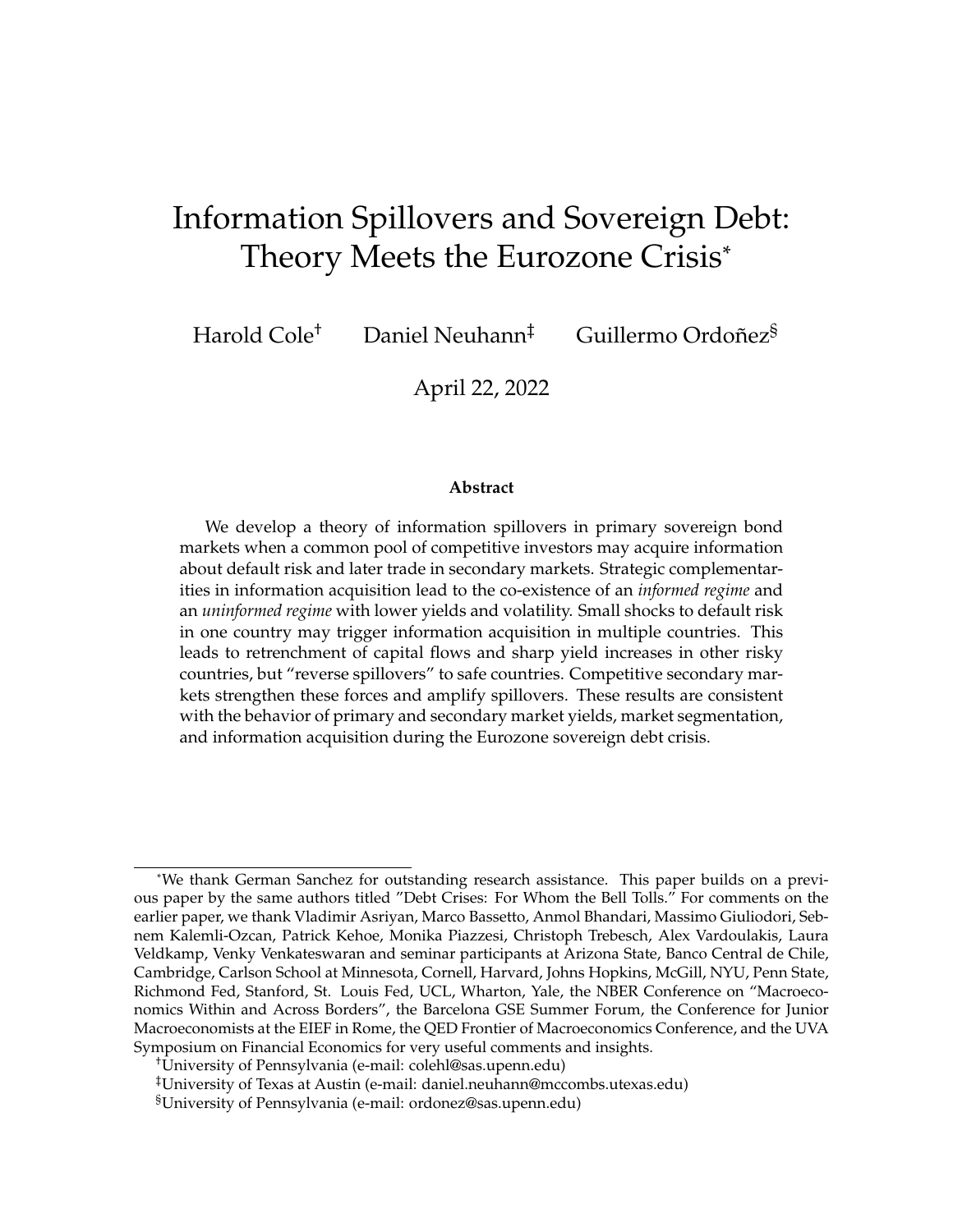

Figure 13: Periphery-Germany event study: primary market yields, the primary-secondary market spread, and non-resident shares for all quality shocks.

We apply our model to the recent Eurozone sovereign debt crisis and show that it can rationalize the key facts from that episode, which include yield contagion among the periphery, falling yields in the core, a pullback of foreign ownership of periphery bonds but an increase in foreign ownership of core bonds, and a wider spread between auction and secondary market.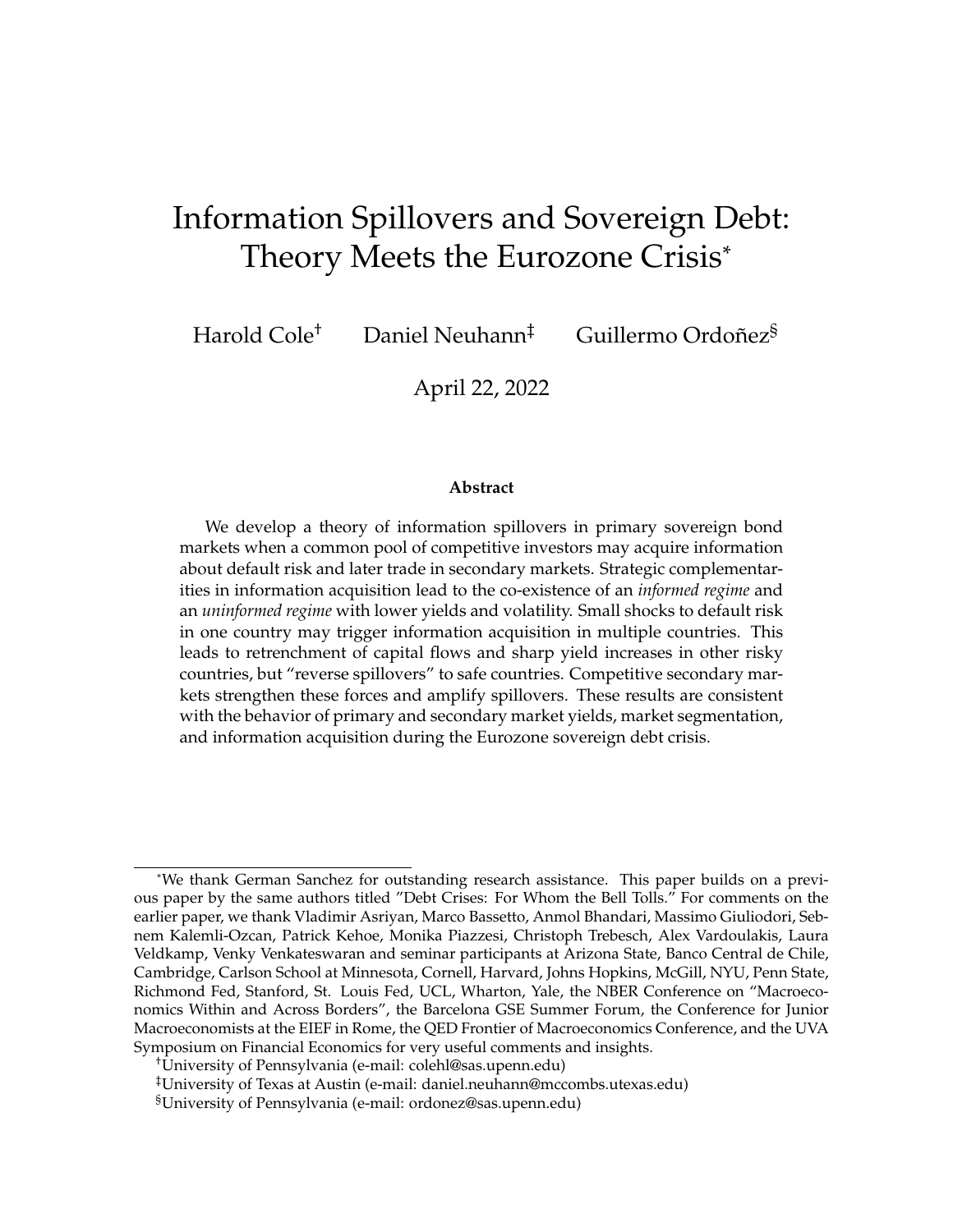### **References**

- Aguiar, Mark, Manuel Amador, Emmanuel Farhi, and Gita Gopinath. 2015. "Coordination and Crisis in Monetary Unions." *Quarterly Journal of Economics* 130:1727– 1779.
- Ahnert, Toni, and Christoph Bertsch. 2020. "A Wake-up Call Theory of Contagion." *Working paper*.
- Arellano, Cristina, Yan Bai, and Sandra Lizarazo. 2017. "Sovereign Risk Contagion." NBER Working Paper 24031.
- Bahaj, Saleem. 2020. "Sovereign spreads in the Euro area: Cross border transmission and macroeconomic implications." *Journal of Monetary Economics* 110:116–135.
- Bartolini, Leonardo, and Carlo Cottarelli. 2001. "Designing Effective Auctions for Treasury Securities." *Handbook of Fiscal Policy* 98:1287.
- Bocola, Luigi, and Alessandro Dovis. 2015. "Self-Fulfilling Debt Crises: A Quantitative Analysis." Working Paper, Northwestern University.
- Brenner, Menachem, Dan Galai, and Orly Sade. 2009. "Sovereign debt auctions: Uniform or discriminatory?" *Journal of Monetary Economics* 56 (2): 267–274.
- Broner, Fernando, Gaston Gelos, and Carmen Reinhart. 2004. "When in Peril, Retrench: Testing the Portfolio Channel of Contagion." NBER Working Paper 10941.
- Broner, Fernando, Alberto Martin, and Jaume Ventura. 2010. "Sovereign Risk and Secondary Markets." *American Economic Review* 100:1523–1555.
- Bukchandani, Sushil, and Chi-fu Huang. 1989. "Auctions with Resale Markets: An Exploratory Model of Treasury Bill Markets." *The Review of Financial Studies* 2 (3): 311–339 (July).
- Calvo, Guillermo. 1988. "Servicing the Public Debt: The Role of Expectations." *American Economic Review* 78 (4): 647–661.
- Calvo, Guillermo, and Enrique Mendoza. 1999. "Rational Contagion and the Globalization of Securities Markets." *Journal of International Economics* 51:79–113.
- Chaumont, Gaston. 2021. "Sovereign Debt, Default Risk, and the Liquidity of Government Bonds." *Working paper*.
- Cole, Harold, and Timothy Kehoe. 2000. "Self-Fulfilling Debt Crises." *Review of Economic Studies* 67 (1): 91–116.
- Cole, Harold L., Daniel Neuhann, and Guillermo Ordoñez. 2020. "Asymmetric Information and Sovereign Debt: Theory Meets Mexican Data." *Journal of Political Economy. Forthcoming.*
	- . 2021. "Sovereign Debt Auctions In Turbulent Times." *AEA Papers and Proceedings. Forthcoming.*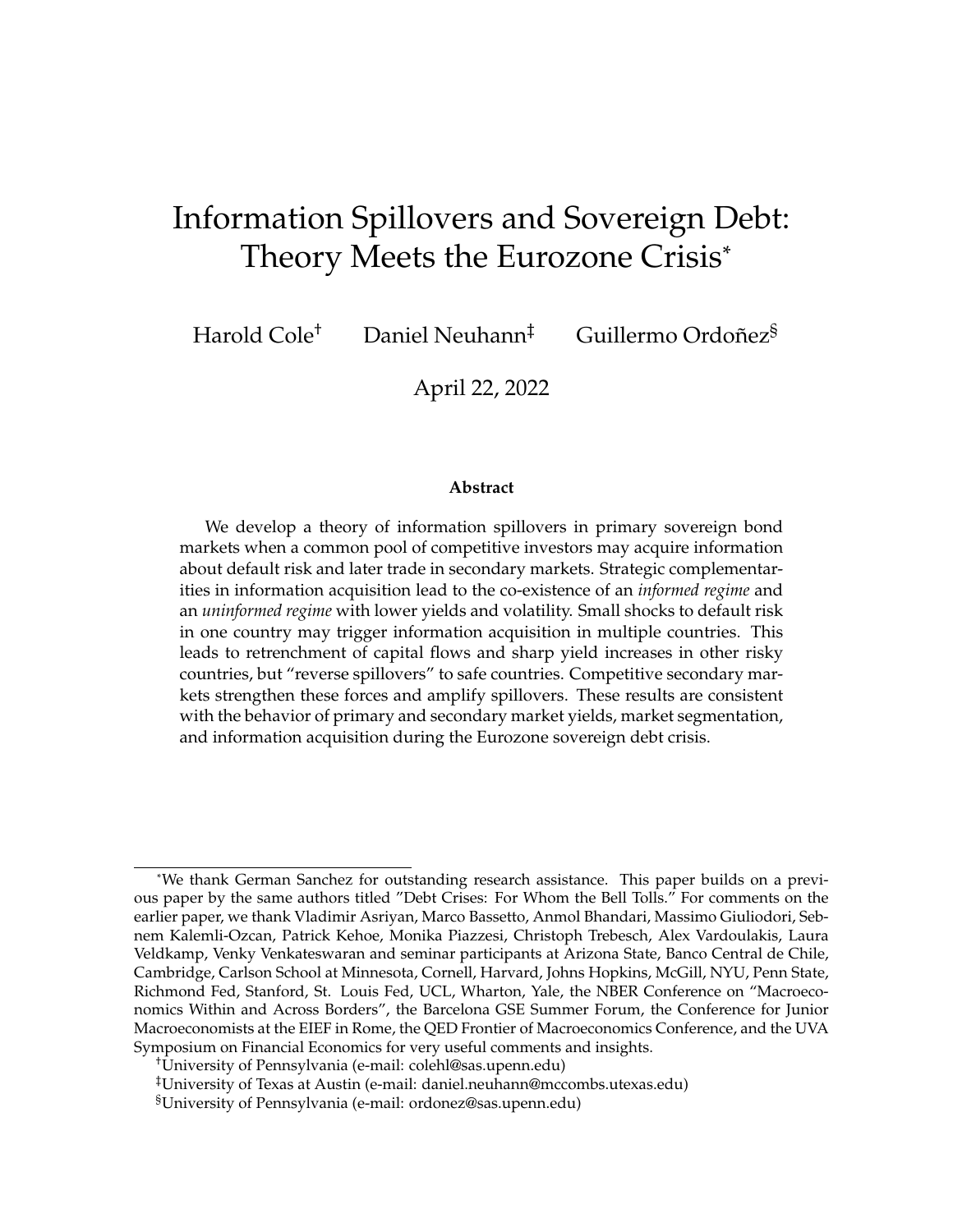- Engelbrecht-Wiggans, Richard, and Charles M Kahn. 1998. "Multi-unit auctions with uniform prices." *Economic theory* 12 (2): 227–258.
- Esö, Peter, and Lucy White. 2004. "Precautionary bidding in auctions." *Econometrica* 72 (1): 77–92.
- Fudenberg, Drew, Markus Mobius, and Adam Szeidl. 2007. "Existence of equilibrium in large double auctions." *Journal of Economic theory* 133 (1): 550–567.
- Giordano, Rafaella, Marcello Pericolli, and Pietro Tommasino. 2013. "Pure or Wakeup-Call Contagion? Another Look at the EMU Sovereign Debt Crisis." *International Finance* 16 (2): 131–160.
- Goldstein, I, and A Pauzner. 2004. "Contagion of Self-Fulfilling Financial Crises due to Diversification of Investment Portfolios." *Journal of Economic Theory*, no. 119:151–183.
- Goldstein, Morris. 1998. *The Asian Financial Crisis: Causes, Cures, and Systematic Implications*. Washington, DC: Institute of International Economics.
- Grossman, Sanford, and Joseph Stiglitz. 1980. "On the Impossibility of Informationally Efficient Markets." *American Economic Review* 70 (3): 393–408 (June).
- Grossman, Sanford J, and Joseph E Stiglitz. 1976. "Information and competitive price systems." *The American Economic Review* 66 (2): 246–253.
- Hortaçsu, Ali, and David McAdams. 2010. "Mechanism choice and strategic bidding in divisible good auctions: An empirical analysis of the turkish treasury auction market." *Journal of Political Economy* 118 (5): 833–865.
- Kagel, John H, and Dan Levin. 2001. "Behavior in multi-unit demand auctions: experiments with uniform price and dynamic Vickrey auctions." *Econometrica* 69 (2): 413–454.
- Kastl, Jakub. 2011. "Discrete bids and empirical inference in divisible good auctions." *The Review of Economic Studies* 78 (3): 974–1014.
- Kodres, Laura E., and Matthew Pritsker. 2002. "A Rational Expectations Model of Financial Contagion." *Journal of Finance* 57 (2): 769–799 (April).
- Kyle, Albert, and Wei Xiong. 2001. "Contagion as a Wealth Effect." *Journal of Finance* 56 (4): 1401–1440.
- Lizarazo, Sandra. 2013. "Default Risk and Risk Averse International Investors." *Journal of International Economics* 89:317–330.
- Lorenzoni, Guido, and Ivan Werning. 2013. "Slow Moving Debt Crises." *NBER Working Paper 19228*, July.
- McAdams, David. 2006. "Monotone equilibrium in multi-unit auctions." *The Review of Economic Studies* 73 (4): 1039–1056.
- Milgrom, Paul R. 1981. "Rational expectations, information acquisition, and competitive bidding." *Econometrica: Journal of the Econometric Society*, pp. 921–943.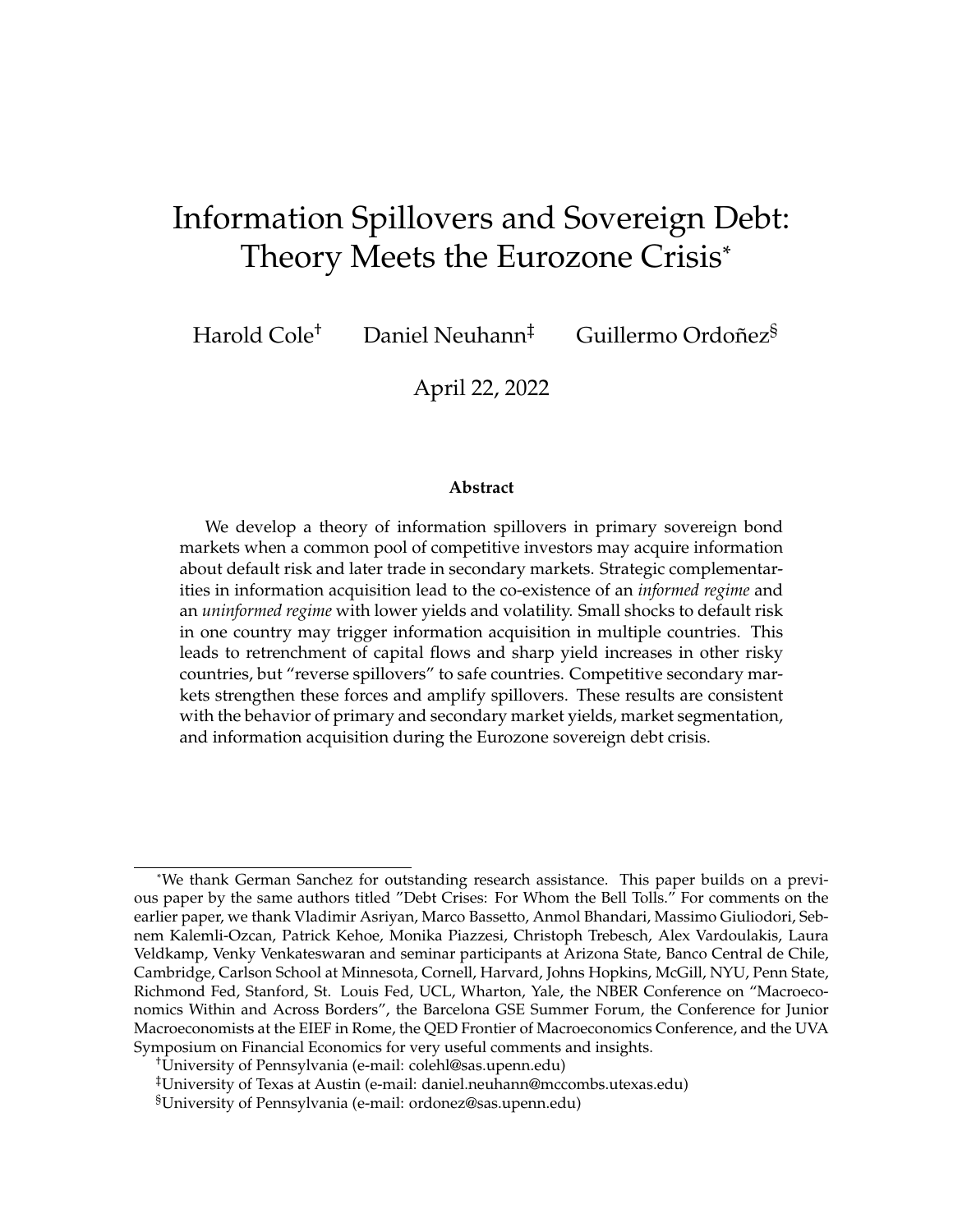- Mondria, Jordi, and Climent Quintana-Domeque. 2013. "Financial Contagion and Attention Allocation." *Economic Journal* 123:429–454.
- Moretti, Matias. 2021. "The Asymmetric Pass-Through of Sovereign Risk." Working Paper, Princeton University.
- Passadore, Juan, and Yu Xu. 2020. "Illiquidity in Sovereign Debt Markets." *Working paper*.
- Perry, Motty, and Philip J Reny. 1999. "On the Failure of the Linkage Principle in Multi-unit Auctions." *Econometrica* 67 (4): 895–900.
- Reny, Philip J, and Motty Perry. 2006. "Toward a strategic foundation for rational expectations equilibrium." *Econometrica* 74 (5): 1231–1269.
- Van Nieuwerburgh, Stijn, and Laura Veldkamp. 2009. "Information Immobility and the Home Bias Puzzle." *The Journal of Finance* 64 (3): 1187–1215.
- Wilson, Robert. 1979. "Auctions of Shares." *Quarterly Journal of Economics* 93:675– 689.
- Yuan, Kathy. 2005. "Asymmetric Price Movements and Borrowing Constraints: A Rational Expectations Equilibrium Model of Crises, Contagion and Confusion." *Journal of Finance* 60 (1): 379–411.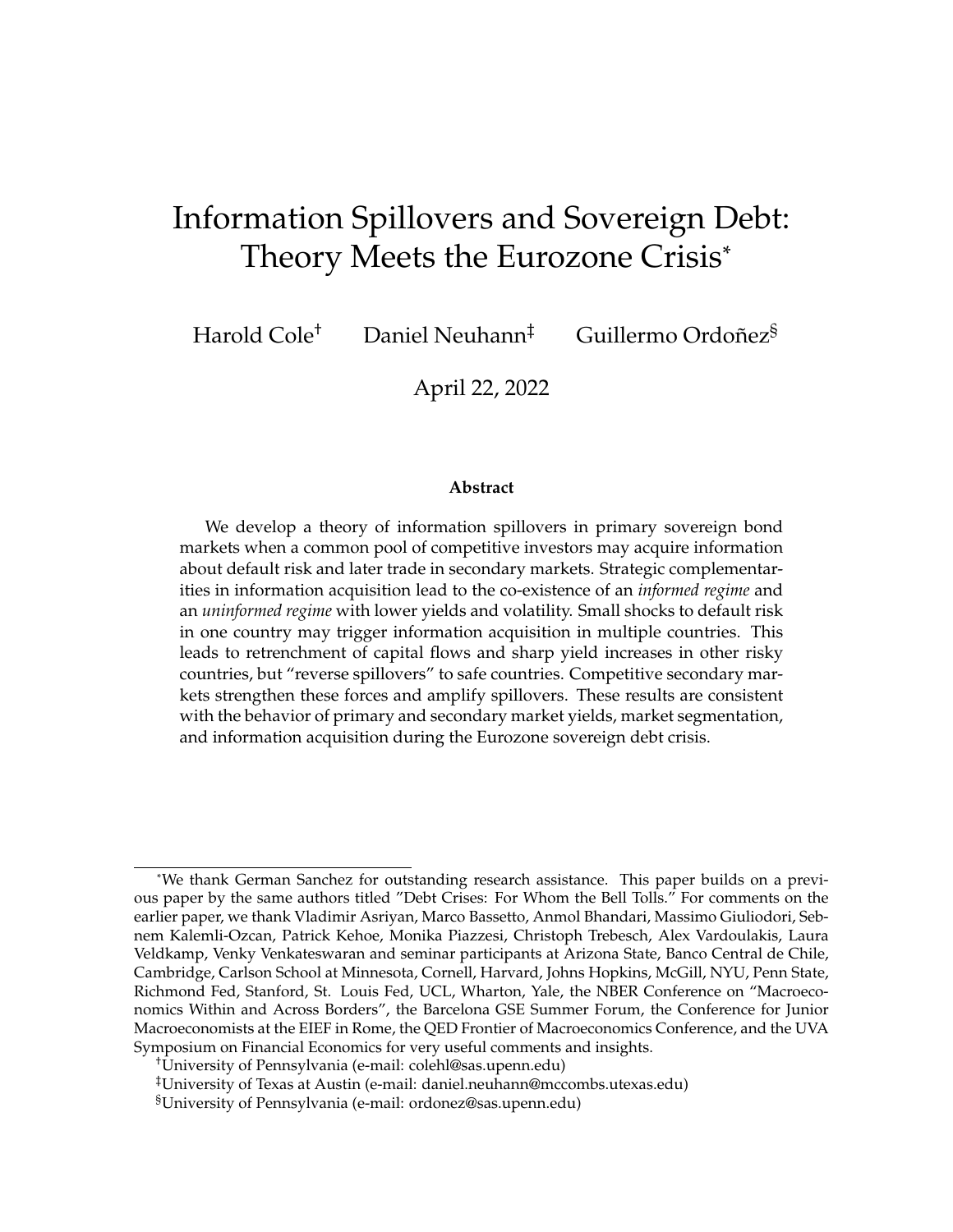### **A Appendix: Proofs**

#### **A.1 Proof of Proposition 1**

Investors' risk-aversion implies that we must have  $P_i(\theta_i) < 1 \quad \kappa_i(\theta_i)$  whenever there are informed investors in j, and  $P_j(g) = P_j(b) < 1$   $\kappa_j$  if there no informed investors. Hence bonds offer a strictly positive risk premium (excess return over storage), and each country's default decision is uncorrelated with that of the other country. Given a twice continuously differentiable utility function, a risk-averse investor must purchase a strictly positive quantity of any perfectly divisible risky gamble if it offers a strictly positive expected return. When there are no informed investors, uninformed investors face such a gamble and thus their first-order condition for optimal bids must hold with equality. When there are informed investors, informed investors also face such a gamble in every state, and thus their first-order condition holds with equality. Lemma **??** shows that the presence of informed investors leads to price dispersion. As a result, uninformed investors' bids at  $P_i(g)$  are also accepted if  $\theta_i = b$ , and the expected default probability on a bond acquired at  $P_i(g)$  is  $\kappa_1$ . If  $P_i(g) < 1 - \kappa_1$ , uninformed investors face a gamble with negative expected returns and the shortsale constraint on bids at  $P_i(g)$  binds. Hence uninformed investors are marginal if there are no informed investors, and otherwise informed investors are marginal investors in every state. The stated optimality conditions are the first-order conditions for optimality derived from differentiating the objective function with respect to bids. Given the convexity of constraints and the strict concavity of the objective function, first-order conditions are necessary and sufficient for portfolio optimality.

#### **A.2 Proof of Proposition 2**

*First statement.* Let  $B_2$  denote investors' bids in Country 2 given marginal price  $P<sub>2</sub>$ . Assume that uninformed investors submit bids in all states, so that all firstorder conditions for optimal bids hold with equality. We will first show that informed investors spend less than uninformed investors in the bad state,  $P_1(b)B_1'(b) <$  $P_1(g)B_1^U(g) + P_1(b)B_1^U(b)$ . For a contradiction, suppose not. Then for any  $W$  2  $fW$   $P_2B_2$ ,  $W$  + (1  $P_2B_2g$ , marginal utility after default satisfies

$$
P_1(b)\kappa_1(b)u^0(W-P_1(b)B_1'(b))\qquad P_1(b)\kappa_1(b)u^0(W-P_1(g)B_1'(g)-P_1(b)B_1''(b)).
$$

First-order conditions for bids at  $P_1(b)$  (as stated in Proposition 2) then imply that, for any  $W \supseteq fW$   $P_2B_2$ ,  $W + (1 \quad P_2B_2g$ , marginal utility after repayment satisfies

$$
u^{\theta}\Big(W + (1 - P_1(b))B_1'(b)\Big) - u^{\theta}\Big(W + (1 - P_1(g))B_1^U(g) + (1 - P_1(b))B_1^U(b)\Big).
$$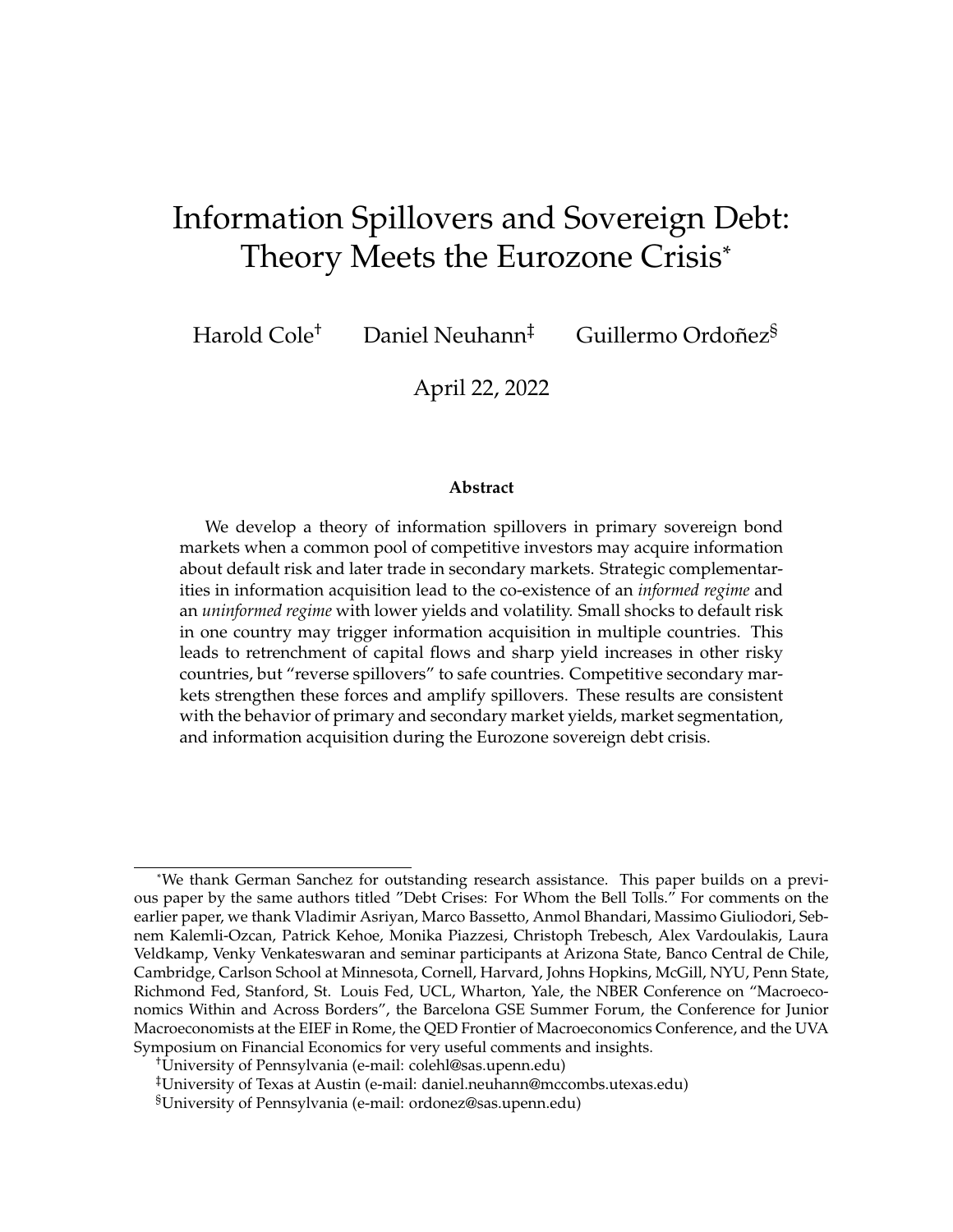By the concavity of  $u($  ), we have

$$
B'_1(b) \quad \left(B''_1(g) + B''_1(b)\right) \quad P_1(b)B'_1(b) \quad \left(P_1(g)B''_1(g) + P_1(b)B''_1(b)\right).
$$

We have assumed for a contradiction that  $P_1(b)B_1^b$ (b)  $P_1(g)B_1^U(g) + P_1(b)B_1^U(b).$ Moreover,  $P_1(b)$  < 1 by investors' risk aversion. Hence the right-hand side of the preceding inequality satisfies

$$
P_1(b)B_1'(b) \quad \left(P_1(g)B_1^U(g) + P_1(b)B_1^U(b)\right) < B_1'(b) \quad \left(\frac{P_1(g)}{P_1(b)}B_1^U(g) + B_1^U(b)\right).
$$

Since  $P_1(g)$   $P_1(b)$ , the contradiction obtains.

Next, we show that informed investors spend more than uninformed investors in the good state,  $P_1(g)B_1^I(g) > P_1(g)B_1^U(g)$ . For any fixed repayment or default decision in Country 2 and associated risk-free holdings  $W \supseteq fW$   $P_2B_2$ ,  $W + (1 \quad P_2B_2g$ , uninformed investors' first-order condition for bids at  $P_1(g)$  can be written as

$$
f_1(b) \Big[ P_1(g)\kappa_1(b)u^{\ell}(W \t P_1(g)B_1^U(g) \t P_1(b)B_1^U(b)) \dots
$$
  
(1  $P_1(g))(1 \kappa_1(b))u^{\ell}(W + (1 \t P_1(g))B_1^U(g) + (1 \t P_1(b))B_1^U(b)) \Big]$   
=  $f_1(g) \Big[ (1 \t P_1(g))(1 \kappa_1(g))u^{\ell}(W(1 \t P_1(g))B_1^U(g)) \t P_1(g)\kappa_1(g)u^{\ell}(W \t P_1(g)B_1^U(g)) \Big]$ 

.

Since  $P_1(q)$   $P_1(b)$ , the first-order condition for bids at  $P_1(b)$  implies that the lefthand side is positive. This implies

$$
\frac{(1-\kappa_1(g))u^{\theta}(W+(1-P_1(g))B_1^U(g))}{\kappa_1(g)u^{\theta}(W-P_1(g)B_1^U(g))}>\frac{P_1(g)}{(1-P_1(g))}.
$$

Comparing with informed investors' FOC for bids at  $P_1(g)$  implies the result.

Lastly, assume that the short-sale constraint binds for uninformed bids at  $P_1(g)$ . Then uninformed investors' decision problem for bids at  $P_1(b)$  is identical to that of informed investors (else the only difference is that the uninformed know bids at  $P_1(g)$ are also going to be accepted). Hence they choose the same bidding strategy at  $P_1(b)$ .

*Second statement.* The first part follows directly from the first statement. Since informed investors spend relatively more in the good state for any marginal price, and increase in their mass must lead to a price increase. (The analogous statement does not necessarily hold for the bad state because market-clearing condition in state  $\theta_1 = b$  is a function of  $P_1(g)$  also.) In the limit as  $n_1 / 0$ , uninformed investors must clear the market,  $\lim_{n\to 0} P_1(g)B_1^U(g) = D_1$ . Since all high-price bids are also accepted in the bad state, uninformed investor's first-order condition then implies the result.

*Third statement.* Since  $P_1(b) < 1 \quad \kappa_1(b)$ , all investors face a gamble with strictly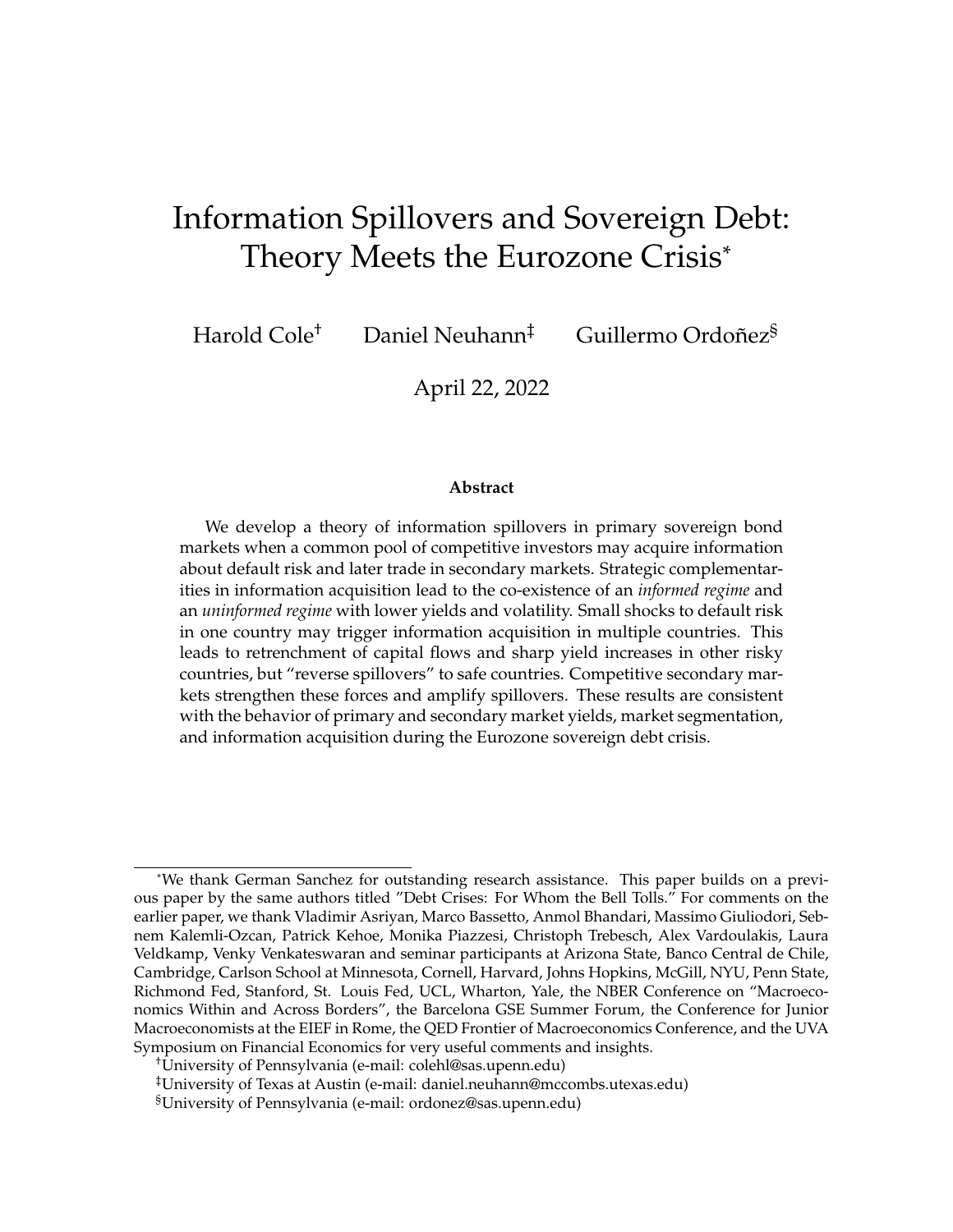positive expected returns at  $P_1(b)$ . Hence by Proposition 1 the first-order condition for bids at  $P_1(b)$  binds with equality for all investors and  $B_1^i(b) > 0$  for all i if  $n_1 > 0$ . Since  $\lim_{n_1 \to 0} P_1(g) = P_1$  and  $P_1(g) > P_1(b)$  for all  $n_1 > 0$  by Lemma **??**, we have ruled out  $\lim_{n\to\infty} P_1(b) > P_1$ . Now suppose for a contradiction that  $\lim_{n \to \infty} P_1(b) = P_1$ . If  $B_1^U(b) = 0$ , uninformed investors' consumption is invariant to the state. By the first-order condition for bids at  $P_1(g)$ , these investors are indifferent on the margin between buying and selling a bond that defaults with probability  $\kappa_1$ . Since  $\lim_{n\to 0} P_1(b) = P_1$ , the continutity of marginal utility implies that there exists  $n_1 > 0$  sufficiently close to zero such that it is strictly optimal to submit negative bids at  $P_1(b)$  because the associated bonds default with probability  $\kappa_1(b) > \kappa_1$ . Contradiction.

Next, we show that  $P_1(b) < P_1$  for all  $n_1 > 0$ . Suppose for a contradition that  $P_1(b)$   $P_1$ . By definition,  $P_1$  is the price at which uninformed investors are willing to spend  $D_1$  on bonds given that the acquired bonds default with probability  $\kappa_1$ . Recall also that  $P_1(g)$   $P_1(b)$  by Lemma **??**. Hence if  $P_1(b)$   $P_1$ , first-order conditions for bid optimality imply that  $X_1^U(b) = P_1(g)B_1^U(g) + P_1(b)B_1^U(b) < D_1.$  The first statement of this proposition showed that  $X_1^U(g) = X_1^U(g)$ . Hence  $n_1 X_1^I(b) + (1 - n_1) X_1^U(b) < D_1$ , a contradiction with the market-clearing condition.

**Q.E.D.**

#### **A.3 Proof of Proposition 3**

In the uninformed equilibrium, prices are invariant to the state,  $P_1(g) = P_1(b) = P_1$ . Let  $B_1 = D_1/P_1$  denote the equilibrium bids of uninformed investors in the uninformed equilibrium. Proposition 2 and its proof show that the informed equilibrium satisfies  $\lim_{n_1/0} P_1(g) = P_1$ ,  $\lim_{n_1/0} P_1(b) < P_1$ ,  $\lim_{n_1/0} P_1(b) < P_1$ ,  $\lim_{n_1/0} B_1^U(g) =$  $B_1$  and  $\lim_{n\to\infty} B_1^U(b) = 0$ . Hence in the limit as  $n_1$  ! 0, uninformed investors purchase bonds only at  $P_1(q)$  and obtain the same utility as in the uninformed equilibrium. Hence we must show that informed investors do strictly better in the limit of the informed equilibrium as  $n_1$  ! 0. By the fact that  $\lim_{n_1 \to \infty} P_1(g) = P_1$ , informed investors face the same decision problem (and obtain the same utility advantage over uninformed investors) in the good state. In the bad state, informed investors face a strictly lower marginal price in the limit of the uninformed equilibrium than in the uninformed equilibrium. Hence they are strictly better in the informed equilibrium if and only if the short-sale constraint does not bind at  $P_1^0(b)$   $\lim_{n\to\infty} P_1(b)$ . We now show that this constraint does not bind. Recall that  $P_1^0(b)$  is such that uninformed investors are willing to purchase a vanishingly small number of bonds in a neighborhood around  $n_1 = 0$ . This requires  $P_1(b) < 1 \kappa_1(b)$ . Since informed investors can make state-contingent bids and hold only uncorrelated risks in Country 2, it is strictly optimal to purchase bonds at  $P_1^0(b)$ .

The previous arguments have shown that  $V < \lim_{n \to \infty} V(n_1)$ , and we can find a cost of information such that it is strictly suboptimal to acquire information if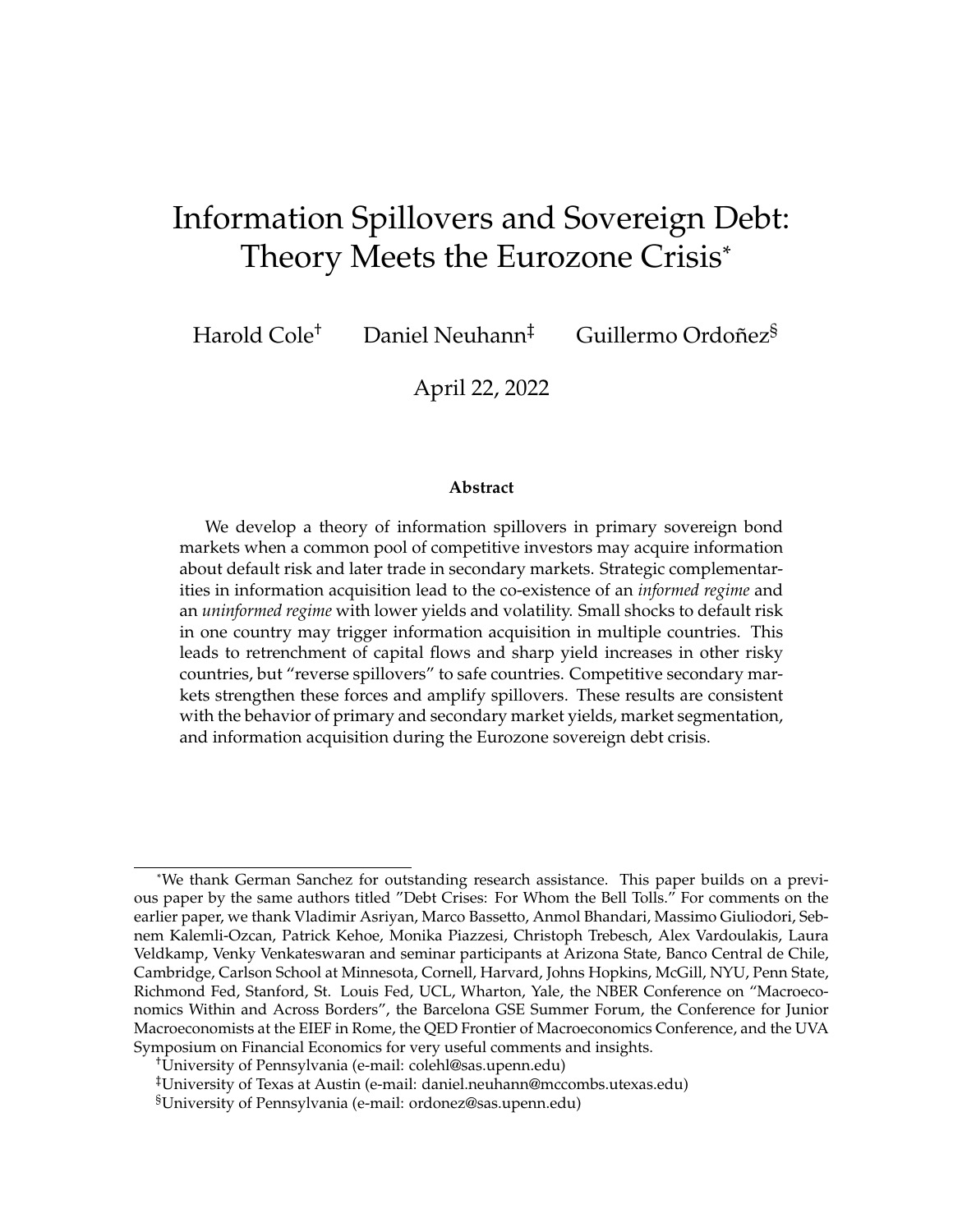no other investor does so, but strictly optimal to acquire information if some other investors do so as well. Since  $K$  is the cost of acquiring information, it is trivial that the share of informed investors in any equilibrium with endogenous information acquisition is weakly increasing in  $K$ .

**Q.E.D.**

#### **A.4 Proof of Proposition 7**

We first state a proposition on the general properties of cross-country spillovers.

**Proposition 7** (Risk-based contagion)**.** *Assume there are no informed investors in either country. Then the following statements hold:*

*(i)* An increase in  $\kappa_1$  simultaneously decreases prices in both countries if and only if

$$
\left[\frac{\partial F_1}{\partial P_1}\frac{\partial F_2}{\partial P_2} \quad \frac{\partial F_1}{\partial P_2}\frac{\partial F_2}{\partial P_1}\right]\left[\quad \frac{\partial F_j}{\partial P_j}\frac{\partial F_j}{\partial \kappa_1} + \frac{\partial F_j}{\partial P_j}\frac{\partial F_j}{\partial \kappa_1}\right] < 0 \quad \text{for all } j.
$$

- *(ii) There is contagion through the default risk channel (*∂Fj/∂κ <sup>j</sup> < 0*) if and only if there is decreasing absolute risk aversion. There is no cross-country contagion (* $\partial F_j/\partial \kappa_j$  *=*  $\partial F_i/\partial P_j = 0$ ) if and only if there is constant absolute risk aversion.
- *(iii)* Under decreasing absolute risk aversion, a shock to  $\kappa_1$  that lowers  $P_1$  also lowers  $P_2$  if

$$
\frac{\partial F_j}{\partial P_j} > \frac{\frac{\partial F_j}{\partial P_j} \frac{\partial F_j}{\partial P_j}}{\frac{\partial F_j}{\partial P_j}} \quad \text{where} \quad \frac{\frac{\partial F_j}{\partial P_j} \frac{\partial F_j}{\partial P_j}}{\frac{\partial F_j}{\partial P_j}} < 0.
$$

The proposition first states a general necessary and sufficient condition for contagion. The first term on the left-hand side compares the magnitude of within-country price effects with cross-country price effects, while second term determines the magnitude of contagion due to default risk. The second statement in the proposition shows that the sign of the default risk contagion channel is determined by the properties of investors' absolute risk aversion: there is contagion through default risk if and only if there is decreasing absolute risk aversion (DARA). This is because an increase in default risk places more weight on states with low consumption. Under DARA, this leads to an increase in average risk aversion and a higher required risk premium. With constant absolute risk aversion (CARA) instead, a level change in consumption does not change the required risk premium and prices are perfectly insulated from fundamental shocks in the other country.

The sign of the pure price contagion channel is  $\partial F_j/\partial P_{j}$  is ambiguous under DARA. To account for this, the third statement provides a sufficient condition for simultaneous price decreases which ensures that any positive spillovers from pure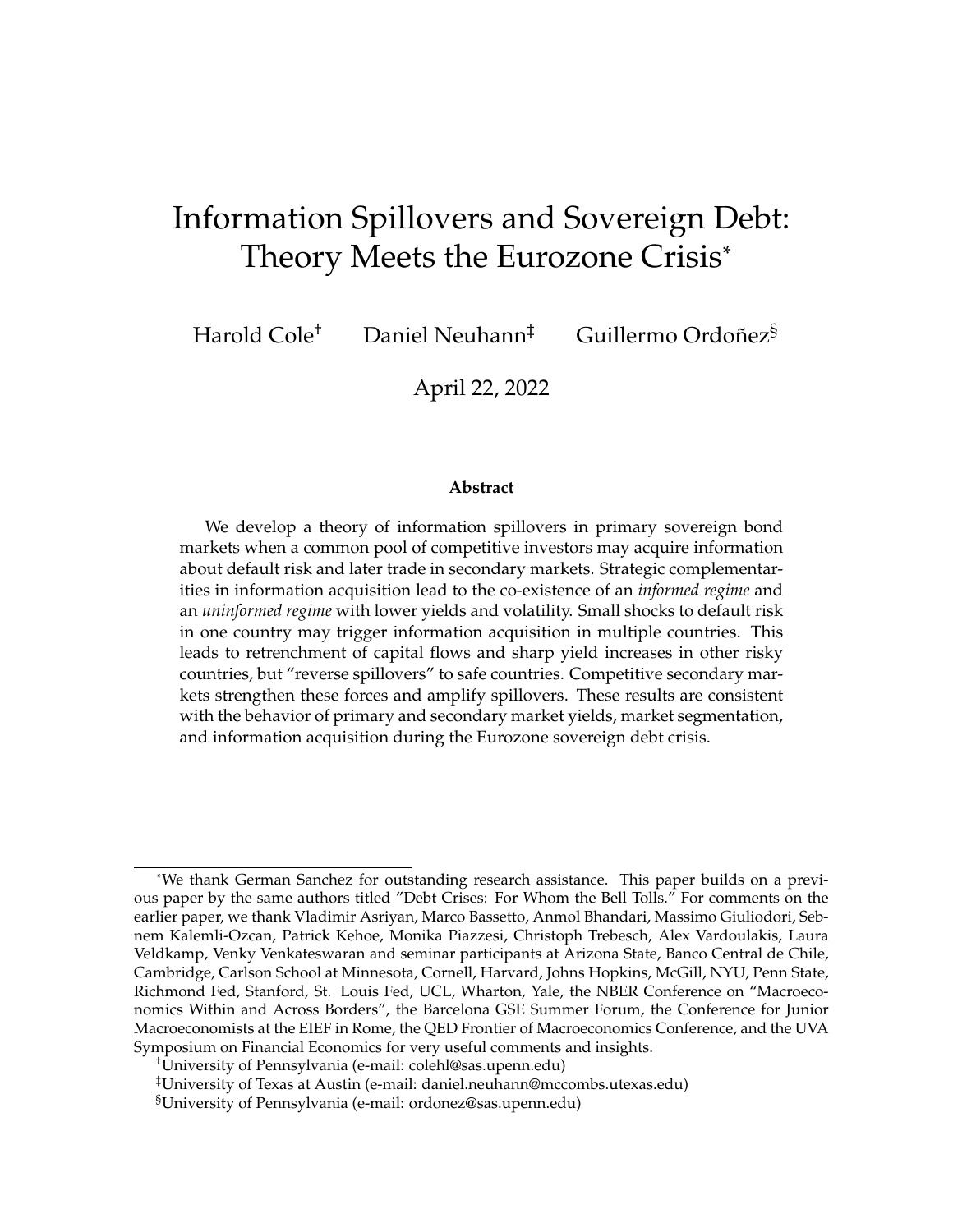price contagion do not not outweigh the negative spillovers from default risk contagion. (We provide sufficient conditions for negative price spillovers below.)

*First Statement.* Write the system of first-order conditions in vector form as

$$
\begin{bmatrix} F_1 \\ F_2 \end{bmatrix} = \begin{bmatrix} 0 \\ 0 \end{bmatrix}
$$

Differentiating with respect to  $\kappa_1$  and applying the implicit function theorem gives

$$
\begin{bmatrix}\n\frac{\mathcal{Q}F_1}{\mathcal{Q}P_1} & \frac{\mathcal{Q}F_1}{\mathcal{Q}P_2} \\
\frac{\mathcal{Q}F_2}{\mathcal{Q}P_1} & \frac{\mathcal{Q}F_2}{\mathcal{Q}P_2}\n\end{bmatrix}\n\begin{bmatrix}\n\frac{\mathcal{Q}P_1}{\mathcal{Q}P_2} \\
\frac{\mathcal{Q}P_2}{\mathcal{Q}P_1}\n\end{bmatrix} = \begin{bmatrix}\n\frac{\mathcal{Q}F_1}{\mathcal{Q}P_2} \\
\frac{\mathcal{Q}F_2}{\mathcal{Q}P_1}\n\end{bmatrix}
$$

Define the determinant of the square matrix as

$$
\det = \frac{\partial F_1}{\partial P_1} \frac{\partial F_2}{\partial P_2} \quad \frac{\partial F_1}{\partial P_2} \frac{\partial F_2}{\partial P_1}
$$

Then

$$
\begin{bmatrix} \frac{\mathcal{Q}P_1}{\mathcal{Q}P_2} \\ \frac{\mathcal{Q}P_2}{\mathcal{Q}P_1} \end{bmatrix} = \frac{1}{\det} \begin{bmatrix} \frac{\mathcal{Q}F_2}{\mathcal{Q}P_2} & \frac{\mathcal{Q}F_1}{\mathcal{Q}P_2} \\ \frac{\mathcal{Q}F_2}{\mathcal{Q}P_1} & \frac{\mathcal{Q}F_1}{\mathcal{Q}P_1} \end{bmatrix} \begin{bmatrix} \frac{\mathcal{Q}F_1}{\mathcal{Q}P_2} \\ \frac{\mathcal{Q}F_2}{\mathcal{Q}P_1} \end{bmatrix}
$$

The first statement follows from this expression.

*Second Statement.* We will first show that there is no contagion with CARA preferences. Without loss of generality, consider a representative uninformed investor and drop superscripts indicating types. By market-clearing,  $B_j = \frac{D_j}{P_j}$  $\frac{D_j}{P_j}$  for *j*, and risk-free holdings satisfy  $w = W - D_1 - D_2$ . The resulting consumption profile depends only on the default decisions  $\delta_1$  and  $\delta_2$ ,

$$
c(\delta_1, \delta_2) = w + (1 - \delta_1)B_1 + (1 - \delta_2)B_2.
$$

where  $\delta_i = 1$  if j defaults and  $\delta_i = 0$  otherwise. Expected marginal utility conditional on  $\delta_j$  is

$$
m_j(\delta_j) = \kappa_{j} u^j (w + (1 - \delta_j)B_j) + (1 - \kappa_{j}) u^j (w + (1 - \delta_j)B_j + B_j)
$$

First-order conditions for bids in Country 1 and Country 2 are, respectively,

$$
(1 \kappa_1)(1 \tP_1)m_1(0) \kappa_1P_1m_1(1) = 0 \t\t(4)
$$

$$
(1 \kappa_2)(1 \tP_2)m_2(0) \kappa_2 P_2m_2(1) = 0. \t(5)
$$

Let  $y_j$  (1  $P_j$ )/ $P_j$  denote j's yield and redefine the appropriate ratio of marginal utilities (or ratio of state prices) as  $M_j = \frac{j}{1-j} M_j$ , with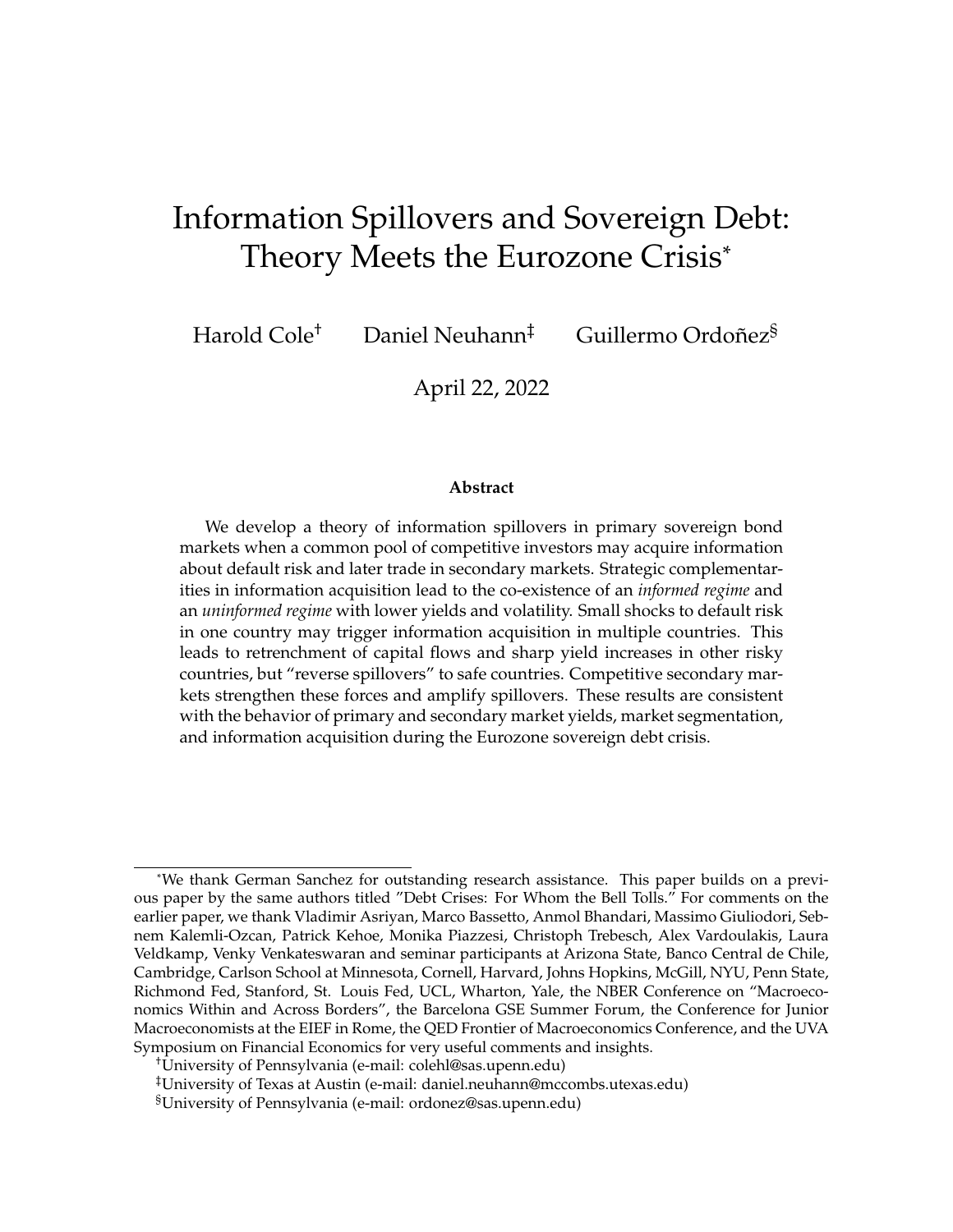$$
\widetilde{M}_{j} \quad \frac{m_{j}(1)}{m_{j}(0)} = \frac{\kappa_{j} u^{\theta}(w) + (1 + \kappa_{j}) u^{\theta}(w + B_{j})}{\kappa_{j} u^{\theta}(w + B_{j}) + (1 + \kappa_{j}) u^{\theta}(w + B_{j} + B_{j})}
$$
\n
$$
= \frac{u^{\theta}(w + B_{j})}{u^{\theta}(w + B_{j} + B_{j})} \frac{1 + \kappa_{j} \left[ \frac{u^{\theta}(w)}{u^{\theta}(w + B_{j})} - 1 \right]}{1 + \kappa_{j} \left[ \frac{u^{\theta}(w + B_{j})}{u^{\theta}(w + B_{j} + B_{j})} - 1 \right]}
$$

If preferences satisfy CARA, then  $u^{\ell}(c) = \gamma e^{-c}$  and the second term of the previous line is equal to one for any default probabilities and debt levels. Hence

$$
\widetilde{M}_j = e^{-B_j}
$$

Given this result, we can express the pricing equation for each country as

$$
\frac{1 - P_j}{P_j} = \frac{\kappa_j}{1 - \kappa_j} e^{-\frac{D_j}{P_j}}
$$

which is independent of any variables indexed by  $j$ .

Based on this new notation,  $F_j = y_j - \frac{j}{1-j}M_j$ . Hence

$$
\frac{\partial F_j}{\partial \kappa_j} = \frac{\kappa_j}{1 - \kappa_j} \frac{\partial M_j}{\partial \kappa_j}.
$$

Hence the sign is the opposite of the sign of  $\frac{\mathscr{P}M_j}{\mathscr{P}-j}$ . We will show that that the latter is strictly positive if and only if preferences satisfy DARA (as we discussed this is zero with CARA). Hence  $\frac{\mathscr{F} F_j}{\mathscr{F}} < 0$ . Differentiating  $\widetilde{M}_j$  with respect to  $\kappa_{-j}$  yields

$$
\frac{\partial \widetilde{M}_j}{\partial \kappa_j} = \frac{\left(u^{\theta}(w) - u^{\theta}(w + B_j)\right) - \left(u^{\theta}(w + B_j) - u^{\theta}(w + B_j + B_j)\right)\widetilde{M}_j}{m_j(0)}
$$

Observe that

$$
\frac{\partial \widetilde{M}_j}{\partial \kappa_j} > 0 \ , \quad \frac{\left(u^{\ell}(w) - u^{\ell}(w + B_j) \right)}{\left(u^{\ell}(w + B_j) - u^{\ell}(w + B_j + B_j) \right)} > \widetilde{M}_j.
$$

After some algebra, this condition can be rewritten as

$$
\frac{\partial \widetilde{M}_j}{\partial \kappa_j} > 0 \; , \quad \frac{u^{\theta}(w) - u^{\theta}(w + B_j)}{u^{\theta}(w + B_j)} > \frac{u^{\theta}(w + B_j) - u^{\theta}(w + B_j + B_j)}{u^{\theta}(w + B_j + B_j)}
$$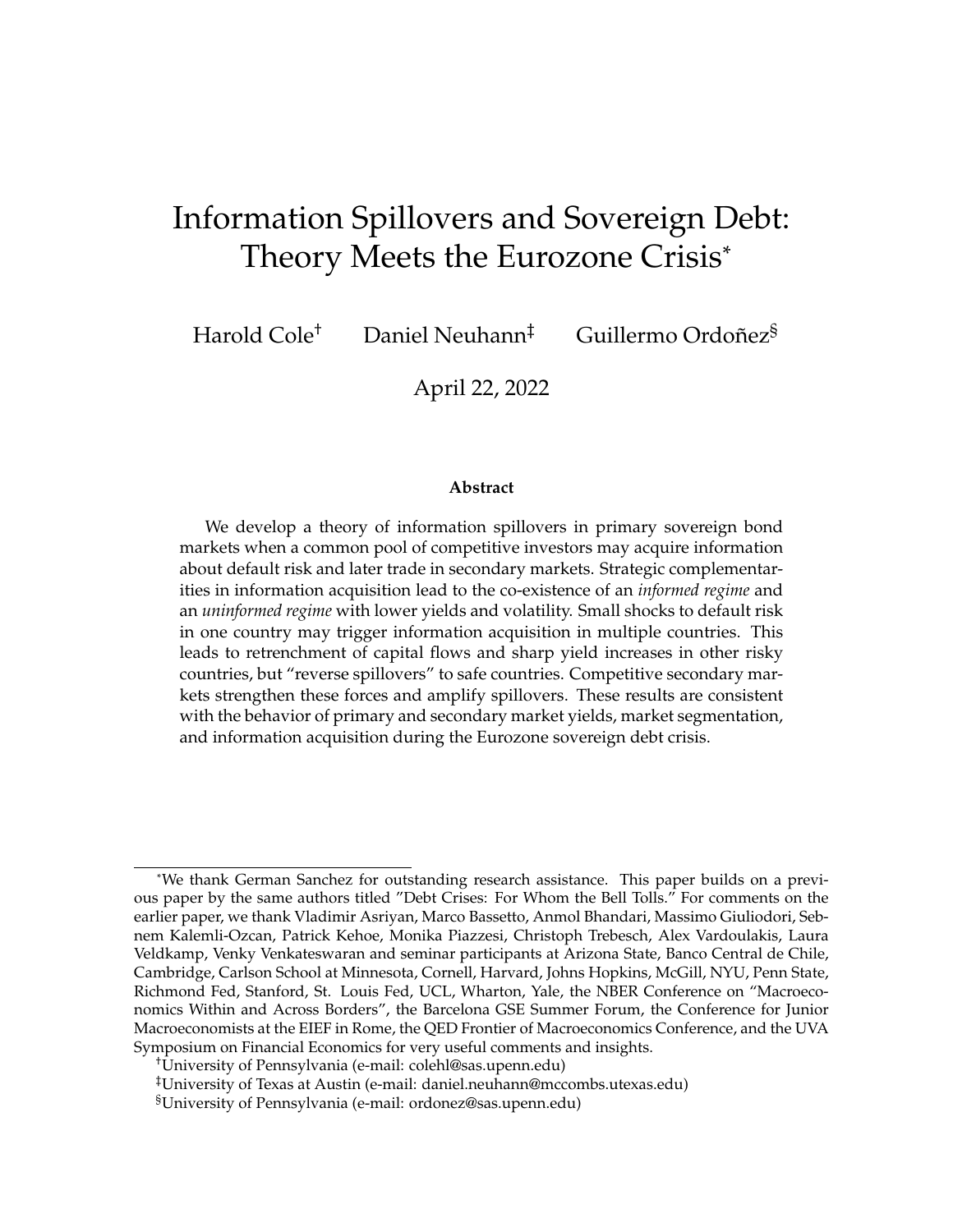We now show this holds if u satisfies decreasing absolute risk aversion (DARA). Let

$$
=\frac{u^{\ell}(W)-u^{\ell}(W+B)}{u^{\ell}(W+B)}.
$$

Then the claim is equivalent to strictly decreasing in W for any  $B, W > 0$ . This holds by definition of DARA since

$$
\frac{\partial}{\partial W} < 0 \quad \frac{u^{\emptyset}(W)}{u^{\emptyset}(W)} > \frac{u^{\emptyset}(W + B)}{u^{\emptyset}(W + B)}.
$$

*Third Statement.* By the second statement, we have that  $\frac{\partial F_j}{\partial P_j}$ ,  $\frac{\partial F_j}{\partial P_j}$  $\frac{\mathscr{E} F_j}{\mathscr{E}_{1}}$ ,  $\frac{\mathscr{E} F_{j}}{\mathscr{E}_{1}}$  $\frac{q}{\mathcal{Q}-1}$  are all strictly negative. Under the stated condition, we therefore have the that the second term of the condition in Statement (i) is strictly negative for each  $j$ . If prices are to decline in Country 1, we must have  $\frac{\mathscr{E} F_1}{\mathscr{E} P_1}$ <u>@F2</u> @ $P_2$  $E_1$  $\mathcal{P}_2$  $E_2$  $\frac{\partial P_{2}}{\partial P_{1}}>0$ , and Country 2 prices also decline.

**Q.E.D.**

#### **A.5 Proof of Corollary ??**

There is pure price contagion if  $\partial F_j/\partial P_j > 0$ . From the third statement of Proposition 7 this is the case if and only if,

$$
\frac{\partial \widetilde{M}_j}{\partial B_j} > 0 \; , \quad \frac{u^{\emptyset}(w + B_j)}{u^{\emptyset}(w + B_j)} < \frac{u^{\emptyset}(w + B_j + B_j)}{u^{\emptyset}(w + B_j + B_j)} \left[ \frac{1 + \kappa_j + \kappa_j \frac{u^{\emptyset}(w)}{u^{\emptyset}(w + B_j)}}{1 + \kappa_j \frac{u^{\emptyset}(w + B_j)}{u^{\emptyset}(w + B_j + B_j)}} \right].
$$

We can rewrite this condition as

$$
\frac{u^{\emptyset}(w+B_j)}{u^{\emptyset}(w+B_j)} < \frac{u^{\emptyset}(w+B_j+B_j)}{u^{\emptyset}(w+B_j+B_j)} \left[ \frac{\frac{(1-j)u^{\emptyset}(w+B_j)+j}u^{\emptyset}(w)}{\frac{u^{\emptyset}(w+B_j)+j}u^{\emptyset}(w+B_j)}{\frac{u^{\emptyset}(w+B_j+B_j)+j}u^{\emptyset}(w+B_j)} \right].
$$

Cancelling  $u^{\ell}(w + B_j + B_{j})$  in the denominator

$$
\frac{u^{\emptyset}(w + B_{j})}{u^{\emptyset}(w + B_{j})} < \frac{u^{\emptyset}(w + B_{j} + B_{j})}{u^{\emptyset}(w + B_{j})} \Bigg[ \frac{(1 + \kappa_{j})u^{\emptyset}(w + B_{j}) + \kappa_{j}u^{\emptyset}(w)}{(1 + \kappa_{j})u^{\emptyset}(w + B_{j} + B_{j}) + \kappa_{j}u^{\emptyset}(w + B_{j})} \Bigg].
$$

Cancelling  $u^{\ell}(w + B_j)$  in both sides and rearranging

$$
\frac{u^{\emptyset}(w + B_j)}{(1 - \kappa_j)u^{\emptyset}(w + B_j) + \kappa_j u^{\emptyset}(w)} < \frac{u^{\emptyset}(w + B_j + B_j)}{(1 - \kappa_j)u^{\emptyset}(w + B_j + B_j) + \kappa_j u^{\emptyset}(w + B_j)}.
$$

In the limit as  $D_j$  ! 0, we have that  $B_j$  ! 0 and the condition is not fulfilled by DARA. In the limit as  $w / 0$ , the left hand side goes to 0 and the condition is fulfilled.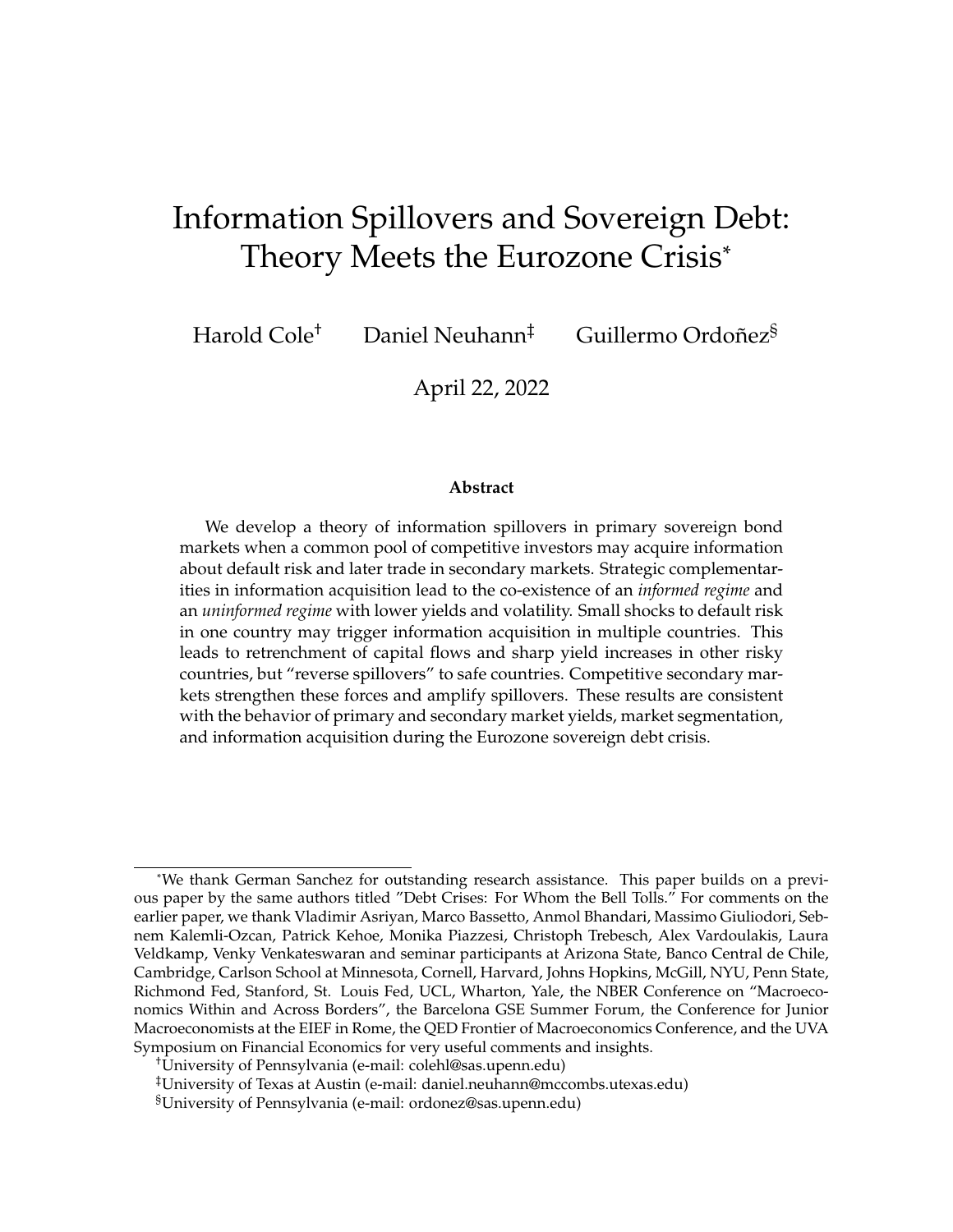#### **A.6 Proof of Lemma 1**

The return of a Country-1 bond bought at the high price (in state  $g$ ) in case of default is 1 (with expected probability  $\kappa'_1(g)$ ) and in case of repayment  $\frac{1-P_1(g)}{P_1(g)}$  (with expected probability 1  $\hat{H}_1(g)$ ). This implies that the expected return of such bond is  $\hat{R}_1^i(g) =$ 1  $i_1(g)$   $P_1(g)$  $\frac{g}{p_1(g)}$  and the standard deviation is  $\hat{\sigma}_1' = \frac{\hat{\pi}(g)(1 - \hat{\pi}(g))}{p_1(g)}$  $\frac{g_1(1-\frac{1}{1}(g))}{P_1(g)}$ . Since  $\kappa'_1(g) = \kappa_1(g)$  and  $\kappa_1^U(g) = \kappa_1$ , the difference in Sharpe ratios can be written as

$$
S_1'(g) \t S_1''(g) = \frac{1 - \kappa_1(g)}{\sqrt{\kappa_1(g)(1 - \kappa_1(g))}} \frac{1 - \kappa_1}{\sqrt{\kappa_1(1 - \kappa_1)}} \t P_1(g) \left( \frac{1}{\sqrt{\kappa_1(g)(1 - \kappa_1(g))}} \frac{1}{\sqrt{\kappa_1(1 - \kappa_1)}} \right)
$$

If  $\kappa_1 < \frac{1}{2}$  $\frac{1}{2}$ , then  $S_1^I(g)$   $S_1^U(g) > 0$  and strictly decreasing in  $P_1(g)$ . **Q.E.D.** 

#### **A.7 Proof of Proposition 5**

Let  $n_1 \, 2 \, (0, 1)$ . There are 8 possible states: for each  $\theta_j \, 2 \, f \cdot g$ ,  $\theta_g$ , each country may default  $(d)$  or repay  $(r)$ . Since there is no information in Country 2, we can proceed as if there were only one state with default probability  $\kappa_2$ . Simplify notation by writing state-contingent consumption as  $fc^i_{rr}(\theta)$ ,  $c^i_{rd}(\theta)$ ,  $c^i_{dr}(\theta)$ ,  $c^i_{dd}(\theta)$ g. Then i's objective function can be written as

$$
V' = f_1(g) \left\{ \begin{array}{c} \kappa_1(g) \left[ \kappa_2 U(c_{dd}^i(g)) + (1 - \kappa_2)U(c_{dr}^i(g)) \right] \\ + (1 - \kappa_1(g)) \left[ \kappa_2 U(c_{rd}^i(g)) + (1 - \kappa_2)U(c_{rr}^i(g)) \right] \end{array} \right\}
$$
  
+  $f_1(b) \left\{ \begin{array}{c} \kappa_1(b) \left[ \kappa_2 U(c_{dd}^b) + (1 - \kappa_2)U(c_{dr}^b) \right] \\ + (1 - \kappa_1(b)) \left[ \kappa_2 U(c_{rd}^b) + (1 - \kappa_2)U(c_{rr}^b) \right] \end{array} \right\}$ 

We compute a second-order Taylor approximation of the objective function around  $B_j^i(\theta_j) = 0$  for all *i*, all *j*, and all  $\theta_j$ . For informed investors, the associated first-order conditions with respect to  $B_1^i(g)$ ,  $B_1^i(b)$  and  $B_2^i$  are, respectively,

$$
0 = f_1(g)(1 \kappa_1(g) P_1(g))U^{\emptyset}(W)
$$
  
+  $f_1(g) [\kappa_1(g)( P_1(g))^2 + (1 \kappa_1(g))(1 P_1(g))^2]U^{\emptyset}(W)B'_1(g)$   
+  $f_1(g)(1 \kappa_1(g) P_1(g))(1 \kappa_2 P_2)U^{\emptyset}(W)B'_2$  (6)

$$
0 = f_1(b)(1 \kappa_1(b) P_1(b))U^{\emptyset}(W) + f_1(b) [\kappa_1(b)( P_1(b))^2 + (1 \kappa_1(b))(1 P_1(b))^2]U^{\emptyset}(W)B'_1(b) + f_1(b)(1 \kappa_1(b) P_1(b))(1 \kappa_2 P_2)U^{\emptyset}(W)B'_2
$$
(7)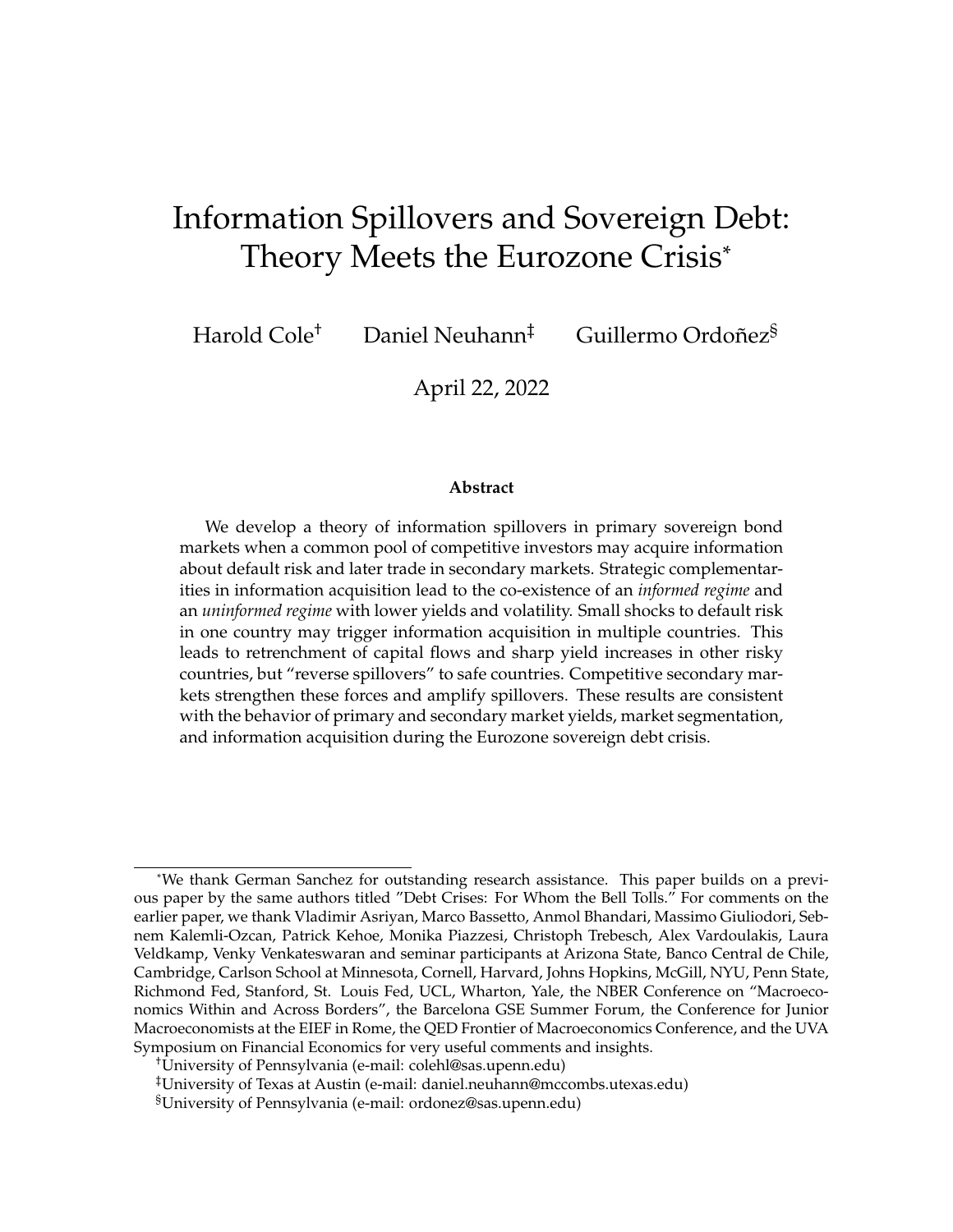$$
0 = (1 \kappa_2 P_2)U^{\theta}(W) + \left[\kappa_2(P_2)^2 + (1 \kappa_2)(1 P_2)^2\right]U^{\theta}(W)B_2' + f_1(g)(1 \kappa_2 P_2)(1 \kappa_1(g) P_1(g))U^{\theta}(W)B_1'(g) + f_1(b)(1 \kappa_2 P_2)(1 \kappa_1(b) P_1(b))U^{\theta}(W)B_1'(b)
$$
(8)

Define informed expected rates of return by  $r'_1(g) = \frac{1 - 1(g) - P_1(g)}{P_1(g)}$ ,  $r'_1(b) = \frac{1 - 1(b) - P_1(b)}{P_1(b)}$ and  $r'_2 = \frac{1}{P_2 P_2}$  $\frac{2}{p_2}$  and let  $\sigma'_1(g)$ ,  $\sigma'_1(b)$ , and  $\sigma'_2$  denote the associated standard deviations. The first term of the RHS of (6) can be rewritten in terms of returns as

$$
f_1(g)(1 - \kappa_1(g) - P_1(g))U^{\ell}(W) = f_1(g)r_1(g)P_1(g)U^{\ell}(W)
$$

and the second term as

$$
f_1(g)\Big[\kappa_1(g)(P_1(g))^2+(1-\kappa_1(g))(1-P_1(g))^2\Big]U^{\emptyset}(W)B_1^{\{g\}}=f_1(g)\mathrm{E}\left[\left(r_1^{\{g\}}\right)^2\right]P_1(g)^2U^{\emptyset}(W)B_1^{\{g\}}
$$

All other terms in equations (6)-(8) can be analogously rewritten. Let  $U(c) = \frac{c^{1-\gamma}-1}{1}$  $\frac{1}{1}$ , and define the state-contingent portfolio weights  $\omega_1^J(g) = \frac{P_1(g)B_1^J(g)}{W}$  $\frac{\partial B_1^I(g)}{\partial W}$ ,  $\omega_1^I(b) = \frac{P_1(b)B_1^I(b)}{W}$  $\frac{\sqrt{D_1(D)}}{W}$ , and  $\omega_2' = \frac{P_2 B_2^I}{W}$ . Since  $Var(x) = E[x^2]$   $(E[x])^2$ , the system of equations is

$$
r'_1(g) = \gamma \omega'_1(g) \left( \left( \sigma'_1(g) \right)^2 + \left( r'_1(g) \right)^2 \right) + \gamma \omega'_2 \left( r'_1(g) r'_2 \right) \tag{9}
$$

$$
r'_1(b) = \gamma \omega'_1(b) \left( \left( \sigma'_1(b) \right)^2 + \left( r'_1(b) \right)^2 \right) + \gamma \omega'_2 \left( r'_1(b) r'_2 \right) \tag{10}
$$

$$
r_2' = \gamma \omega_2' \left( \left( \sigma_2' \right)^2 + \left( r_2' \right)^2 \right) + f_1(g) \gamma \omega_1'(g) r_1'(g) r_2' + f_1(b) \gamma \omega_1'(b) r_1'(b) r_2'
$$
(11)

Optimality conditions for uninformed investors are analogous, modulo adjusting expected returns and standard deviations to take into account that bids  $P_1(g)$  are also accepted in the bad state. To facilitate comparisons of optimal portfolios, going forward we denote expected returns for a given information set simply by  $R_g$ ,  $R_b$  and  $R_2$ . Let  $\sigma_g$ ,  $\sigma_b$ , and  $\sigma_2$  denote the associated standard deviations, and  $S_g$ ,  $S_b$  and  $S_2$  the Sharpe ratios. Optimal portfolios then satisfy the following system of equations, with the only differences across types accounted for by differences in expected returns and volatities:

$$
\omega_g = \left(\frac{R_g}{\sigma_g^2 + R_g^2}\right) (1 \quad \omega_2 R_2)
$$

$$
\omega_b = \left(\frac{R_b}{\sigma_b^2 + R_b^2}\right) (1 \quad \omega_2 R_2)
$$

$$
\omega_2 = \left(\frac{R_2}{\sigma_2^2 + R_2^2}\right) (1 \quad f_1(g)\omega_g R_g \quad f_1(b)\omega_b R_b)
$$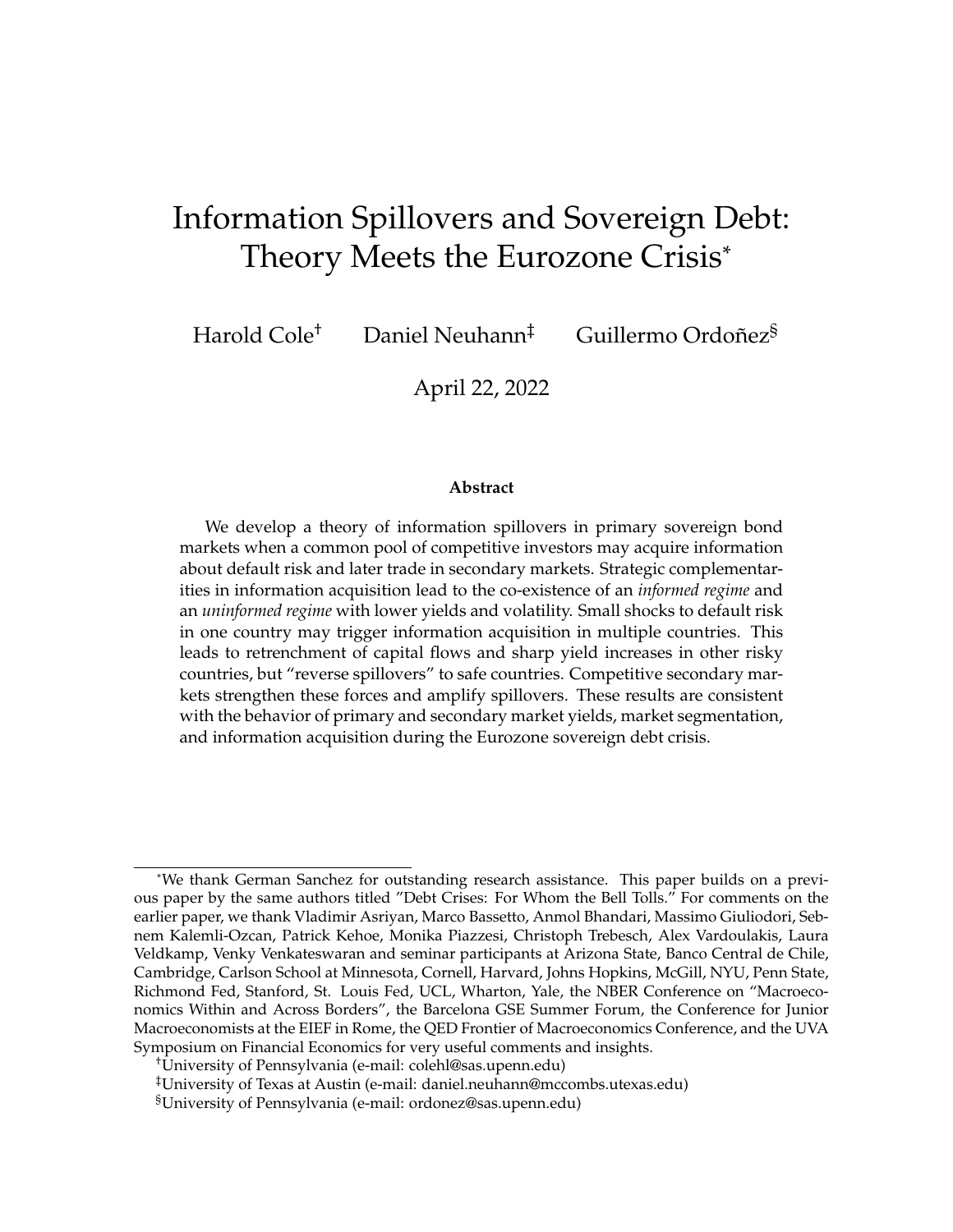Multiplying by  $R_i(1/\sigma_i^2)$ , dividing by  $(1/\sigma_i^2)$  and defining  $s = \frac{S^2}{1+S^2}$  $\frac{S^2}{1+S^2}$ , which is strictly increasing in  $S$ , we can rewrite these expressions as

$$
R_g \omega_g = s_g (1 \quad R_2 \omega_2)
$$
  

$$
R_b \omega_b = s_b (1 \quad R_2 \omega_2)
$$
  

$$
R_2 \omega_2 = s_2 (1 \quad f_1(g) R_g \omega_g \quad f_1(b) R_b \omega_b)
$$

Then plug in the first two equations into the third to give:

$$
R_2\omega_2 = s_2 \left(1 - f_1(g)s_g(1 - R_2\omega_2) - f_1(b)s_b(1 - R_2\omega_2)\right)
$$

It follows that

$$
\omega_2 = \frac{1}{R_2} \left( \frac{1}{\frac{1}{s_2}} \frac{f_1(g) s_g}{f_1(g) s_g} \frac{f_1(b) s_b}{f_1(b) s_b} \right)
$$

$$
\omega_g = \frac{s_g}{R_g} \left( \frac{\frac{1}{s_2}}{\frac{1}{s_2}} \frac{1}{f_1(g) s_g} \frac{1}{f_1(b) s_b} \right)
$$

$$
\omega_b = \frac{s_b}{R_b} \left( \frac{\frac{1}{s_2}}{\frac{1}{s_2}} \frac{1}{f_1(g) s_g} \frac{1}{f_1(b) s_b} \right)
$$

Since  $\frac{\omega_1}{\omega S_g}>0$ , then from Lemma 1,  $\omega_1'(g)>\omega_1''(g)$ . Since  $\frac{\omega_1}{\omega S_g}<0$ , then from Lemma 1,  $\omega_2^J < \omega_2^U$  and  $\frac{\mathscr{Q}(I_2^U - I_2^I)}{\mathscr{Q}P_1(g)} < 0$ .

**Q.E.D.**

#### **A.8 Proof of Proposition 6**

*First Statement.* Let all investors be uninformed. Since all investors are symmetric, there is no arbitrage across markets. If they are no price differences across markets, all investors must hold the same portfolio ex-post. Since no information is revealed at any stage, any equilibrium must feature the same allocation as the auction equilibrium.

*Second Statement.* Consider the bad state. If  $P_j(b) > \hat{P}_j(b)$ , it is strictly optimal to submit zero bids at auction, which is a contradiction with auction market clearing. Next, suppose  $P_j(b) < \hat{P}_j(b)$ . Recall that all investors' bids at  $P_j(b)$  are executed if and only if  $\theta_1 = b$ . Hence is strictly optimal for all investors to sell bonds in the secondary market. Hence the secondary market cannot clear. Now consider the good state. By auction market-clearing, we cannot have  $P_j(g) > \hat{P}_j(g)$  because all investors would then strictly prefer to trade in the secondary market. Next, we show that we must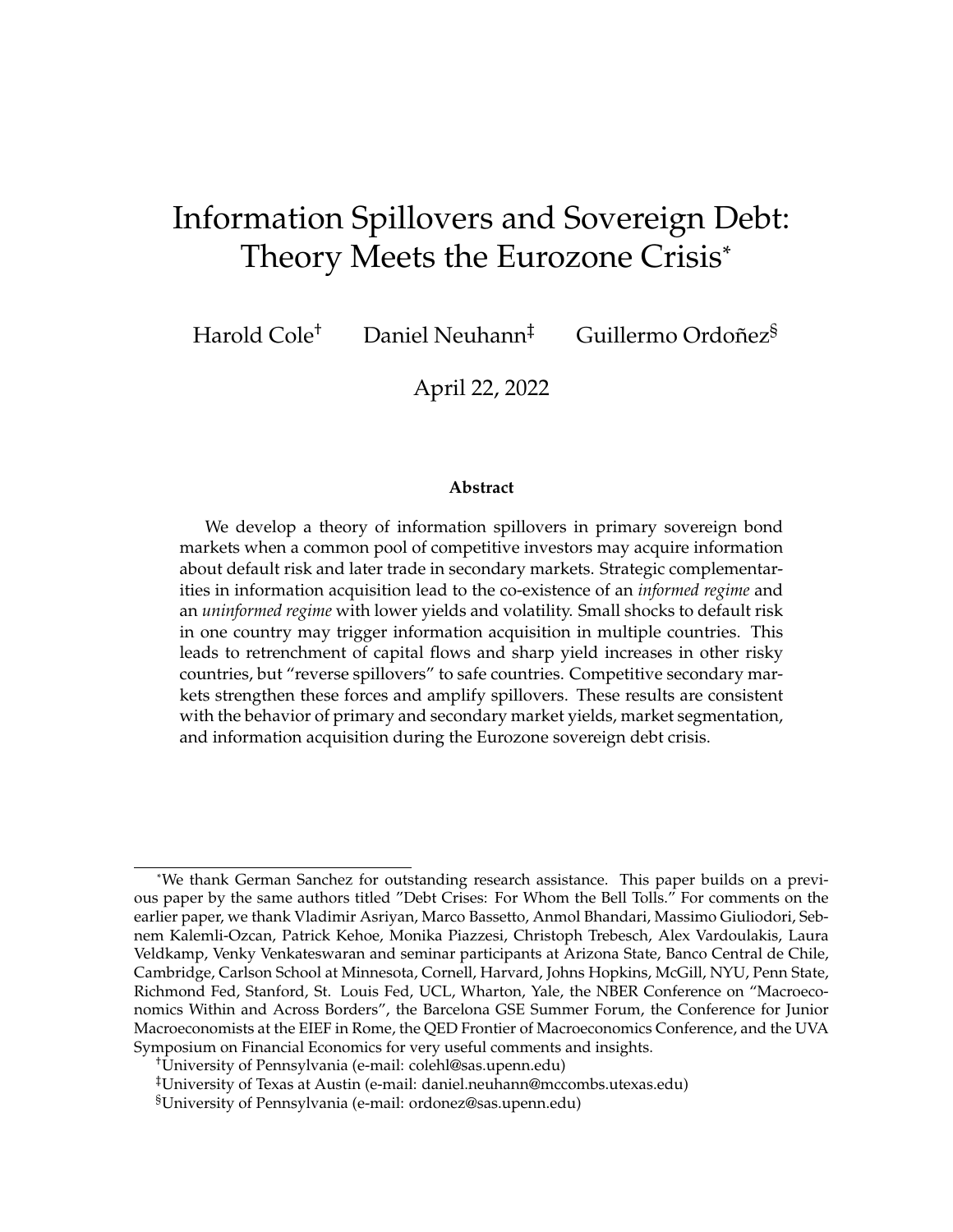have  $P_j(g) \ < \ \hat{P}_j(g)$ . Suppose not,  $P_j(g) = \ \hat{P}_j(g)$ . Then uninformed investors can trade under perfect information in the secondary market but receive the same price as in the auction. Hence the value of information is zero, and there is no incentive to become informed.  $P_j(g) < \hat{P}_j(g)$  is sustainable in equilibrium because uninformed investors are adversely selected if buying at auction. Hence as long as  $\hat{P}_j(g)$   $P_j(g)$  is sufficiently small, uninformed investors strictly prefer to buy in the secondary market.

Suppose  $\theta_j = b$ , both informed and uninformed investors would trade to arbitrage price differences (recall that uninformed bids at the low price are accepted if and only if  $\theta_1 = b$ ). But if all investors take the same side of the arbitrage in the primary market, then the secondary market cannot clear. Now turn to the good state. If  $P_i(g) > q_i(g)$ , then all investors find it strictly optimal to wait, and the primary market does not clear. Hence the informed cannot do better than the uninformed, and there are no incentives to acquire information. Hence, when there is information in the auction it must be that  $P_i(g) < q_i(g)$ .

Now, turning to bids, informed investors fully exploit the arbitrage opportunity using all wealth allocated to country  $j$  to buy bonds in the good state and by selling a fraction to uninformed investors in the secondary market. Uninformed investors cannot exploit the arbitrage in the same manner ecause they run the risk of overpaying in the bad state. To see why arbitrage can persist, note that the supply of assets in the secondary market is bounded above by  $\sum_{i: a_j^i = 1}$  $n^i$  W  $\frac{f_1^n W}{P_j(g)}$ , while the demand for bonds in the primary market is decreasing in the fraction of informed investors. All else equal, reducing the number of informed investors thus widens the gap between primary and secondary market prices in the high state.

*Third statement.* In the limit  $n_1$  ! 0, almost all investors are ex-ante identical. By market-clearing, it follows trivially that auction prices must converge to the limiting prices of the auction-only equilibrium. Now consider the limit of secondary market prices. Since  $\hat{P}_1(b) = P_1(b)$  for all  $n_1 > 0$ , we have  $\lim_{n_1 \to 0} \hat{P}_1(b) = \lim_{n_1 \to 0} P_1^A(b)$ . Next consider the high state. The case  $\lim_{n_1 \neq 0} \hat{P}_1(g) < \lim_{n_1 \neq 0} P_1(g)$  can be immediately ruled out by the second statement. Suppose for a contradiction that  $\lim_{n\to\infty} \hat{P}_1(g) =$  $\lim_{n\to\infty} P_1(g)$ . Since  $\lim_{n\to\infty} P_1(b) < \lim_{n\to\infty} P_1(g)$ , for  $n_1$  sufficiently small it is strictly optimal for any uninformed investor to submit zero bids at  $P_1(g)$  and purchase bonds only in the secondary market. Since  $n_1W < D_1$  for  $n_1$  sufficiently small, we have a contradiction with market clearing. **Q.E.D.**

**Proposition 8** (Value of Information)**.** *When there are secondary markets after the auction:*

- *(i)* As  $n_1$  ! 0, the value of information is strictly higher than without secondary markets.
- *(ii) The range of information costs for which an informed equilibrium exists is strictly larger.*
- *(iii)* If and only if  $n_1$   $\hat{n}_1$  $D_1$  $\frac{D_1}{W \ D_2}$ , the value of information is zero, the equilibrium *with secondary markets delivers the same allocations and prices as the full information* auction equilibrium, and there is no cross-market arbitrage,  $P_j(\theta_j) = \hat{P}_j(\theta_j)$  for all  $\theta_j.$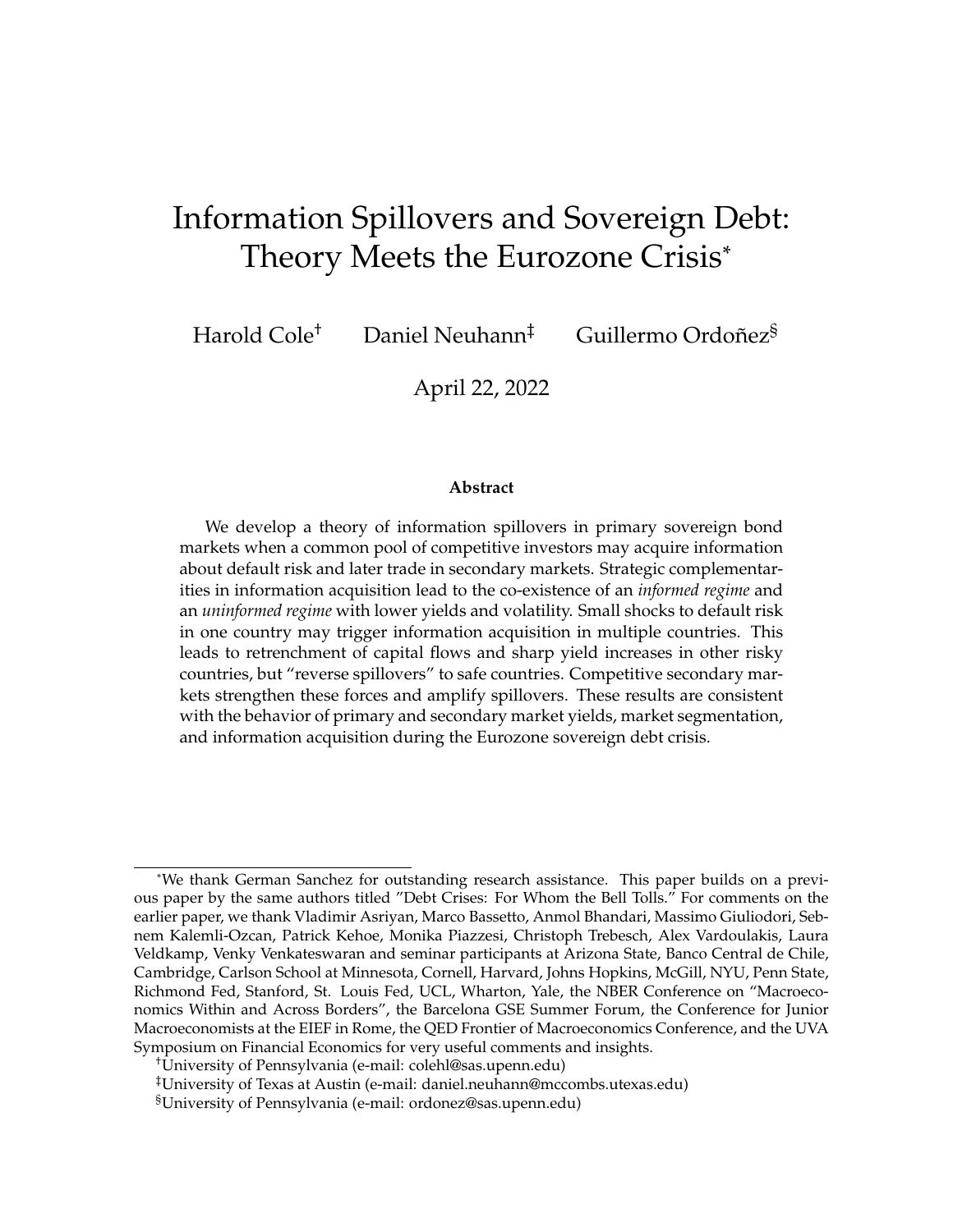*(iv) Any equilibrium with endogenous information acquisition satisfies*  $n_1 < n_1$ .

#### **A.9 Proof of Proposition 8**

*First Statement.* By Proposition 6,  $\lim_{n\neq 0} \hat{P}_j(\theta_j) = \lim_{n\neq 0} P^A_j(\theta_j)$  and  $\lim_{n\neq 0} \hat{P}_1(g) > 0$  $\lim_{n\to\infty} P_1(g)$ . By the Inada condition, it is always strictly optimal to invest a strictly positive amount of wealth into the risk-free asset in the auction equilibrium say  $W$ . The following is a feasible portfolio that generates strictly higher utitlity than the optimal auction-only portfolio: (i) buy the same portfolio at auction, (ii) in addition spend W on bonds in state g in Country 1, and (iii) sell the additional bonds purchased with  $W$  in the secondary market at a strict profit. This portfolio has higher average returns and less volatility, and so it is strictly preferred. Since uninformed investors obtain the same utility as in the auction equilibrium in the limit  $n_1 / 0$ , the result follows.

*Second Statement.* Follows immediately from the first statement.

*Third Statement.* There is enough informed capital to fully arbitrage prices if and only if  $n \in \hat{H}_1(g)d$ ,  $\hat{B}^I(g)$ , and  $B_2^I$  denote the equilibrium good-state price and informed bids in the equilibrium in which all investors are informed and there are no secondary markets. In this equilibrium, informed investors spend  $\hat{P}_2 \hat{B}_2^I$  in Country 2. By auction-clearing,  $\hat{P}_2 \hat{B}_2^T = D_2$ . By the budget constraint, informed investors have  $W$   $D_2$  in capital to invest in Country 1. In order for informed buy the entire supply of bonds in Country 1 at price  $P_1$  if  $\theta_1 = g$ , we require that  $n_1(W \t D_2)$   $P_1B_1'(g) = D_1$ , where the last equality follows from auction clearing. This holds iff  $n_1 \t n_1$ . Hence  $_1'(g) = D_1$ , where the last equality follows from auction clearing. This holds iff  $n_1$ . iff  $n - h_1$ , we can construct an equilibrium in which informed investors buy the entire supply of bonds in the primary market when  $\theta_1 = g$ , and then sell some of these bonds to uninformed investors in the secondary market at the same price. This implies that uninformed investors can buy bonds as if they were informed and choose not to participate in primary markets. Hence the equilibrium must be such that all prices are identical to the fully informed equilibrium.

*Fourth statement.* By the third statement, uninformed investors choose the same ex-post portfolio as informed investors if and only if  $n_1$   $\hat{n}_1$ . Hence the value of information is positive if and only if  $n_1 < \hat{n}_1$ .

### **B Further Background on the Eurozone Crisis**

In this section, we provide futher background on the European Sovereign Debt Crisis, which lasted several years and involved most Eurozone countries. Its start can be dated to late 2009, when some European countries reported surprisingly high deficitto-GDP ratios following the global financial crisis of 2008, with Greece being the most dramatic case. Lane identifies three sub-periods of the crisis. In the first phase, Greek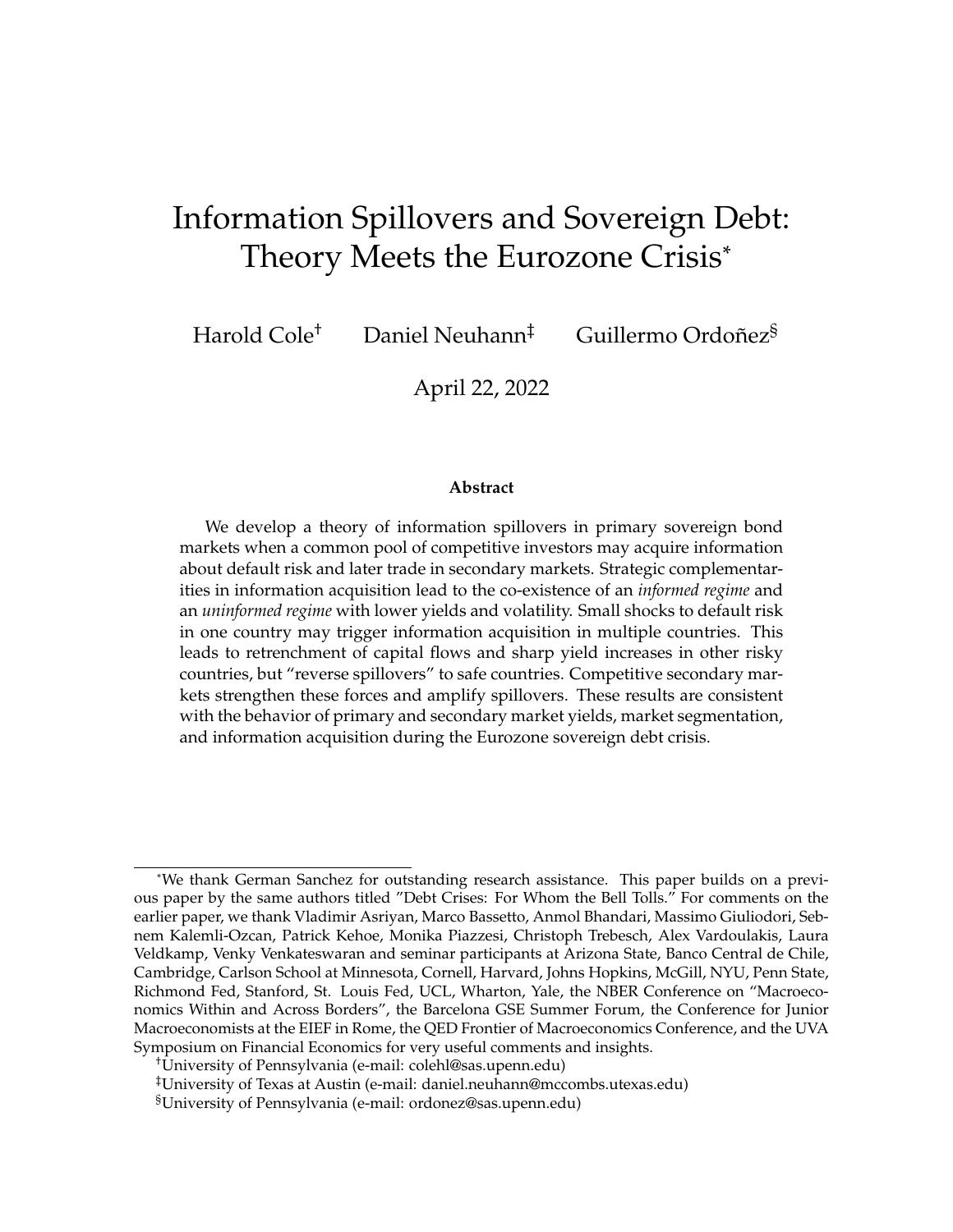yields diverged from the rest of the Eurozone in early 2010, and Greece required official assistance in May 2010. Next, Irish and Portuguese yields decoupled from the remaining countries in 2010 and the first half of 2011. Ireland required a bailout in November 2010 followed by Portugal in May 2011. These events were closely followed by rising yields in Spain and Italy in early 2011. Interestingly, yields of "core" countries such as Germany and France remained low throughout. During the second and third phases of the crisis, Lane also documents that markets became fragmented, in the sense that investors pulled back from foreign countries.

Portugal was among the hardest-hit countries. Moody's downgraded its sovereign bond rating in the summer of 2010, and it obtained a bailout for 78 billion euros from the ECB and the IMF almost a year later. The experience of Italy was quite different. In contrast to Greece, Ireland, Portugal and Spain, Italy was able to keep its 2009 budget deficit in check. It was, however, a very indebted country, second only to Greece in Europe, which raised concerns about its sustainability. Even though Italian bonds were not downgraded based on Italy's fundamentals, there was an increase in oversight by credit rating agencies. As a result, on August of 2011 the ECB announced the possibility of buying Italian bonds to lower borrowing costs. Italian debt ended up downgraded by Standard and Poor's of September 2011, more than a year after Portugal. Germany followed a very different path. German bonds and its fundamentals were never in doubt, not by investors nor credit rating agencies. Indeed, Germany's borrowing costs declined while most other countries' were increasing. As a result Germany took a leading role in managing the crisis.

In sum, Portugal was a country with fundamental solvency problems that were quickly recognized by credit rating agencies, while Germany did not have fundamental problems. Italy was an intermediate case. It did not pose clear fundamental problems: banks were sound, there was no speculation in a housing bubble, the annual budget deficit was low and, while indebtedness was large, and more than half the debt was owned by Italians, making it less vulnerable to foreign investors. Still, Italy raised suspicion given its high overall debt levels, which induced investors to better assess its economic and political prospects. The New York Times reported "As Greece teeters on the brink of a default, the game has changed: Investors are taking aim at any country suffering from a combination of high debt, slow growth and political dysfunction and Italy has it all, in spades."<sup>13</sup> Through the lens of our model, it is thus a case study for information spillovers.

In the main text, we showed yields for one-year bonds. We now also show them for six-month bonds in Figure 14. While Portuguese yields departed from Italy and Germany in 2009, Italian yields departed from those in Germany, slightly at the beginning of 2010 and then more dramatically when Portugal lost access to markets in April 2011. At that point Italy's borrowing costs increased dramatically, moving in opposite direction than those in Germany. While this pattern is very clear for the oneyear maturity, it is also present in the half-year maturity, albeit with higher volatility.

<sup>&</sup>lt;sup>13</sup>"Debt Contagion Threatens Italy" New York Times, July 11, 2011.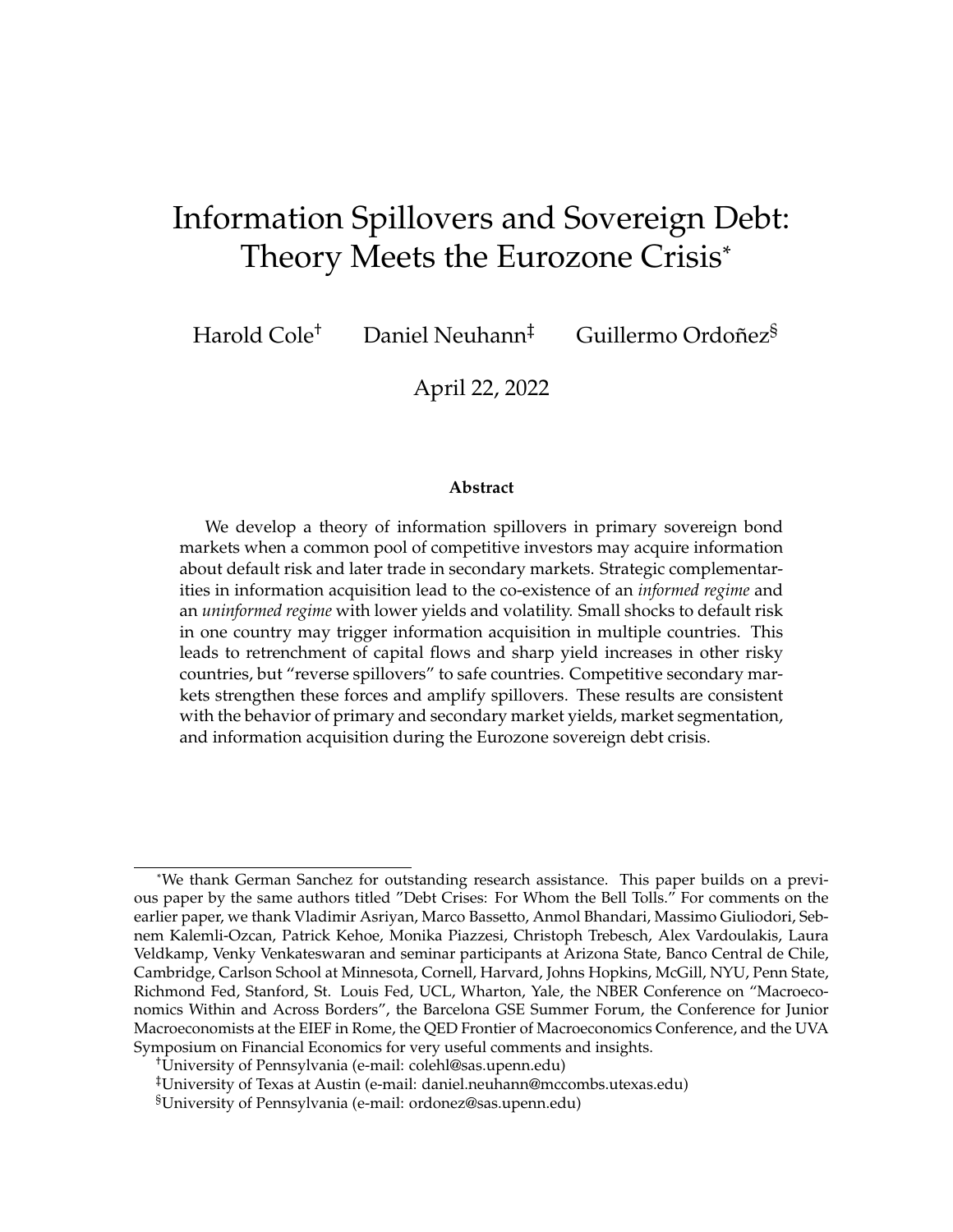

Figure 15 shows the spread between primary and secondary yields for each country and each maturity.



Figure 15: Spreads between primary and secondary yields

### **C Details on Primary Market Institutions and Data**

Here we present the details and sources of the primary markets data we use in our analysis. We also discuss the institutional details of primary markets in the three countries that we focus on in the main text. To provide a sense of the available data on primary markets, we first provide a brief description of the variables that we have collected and used: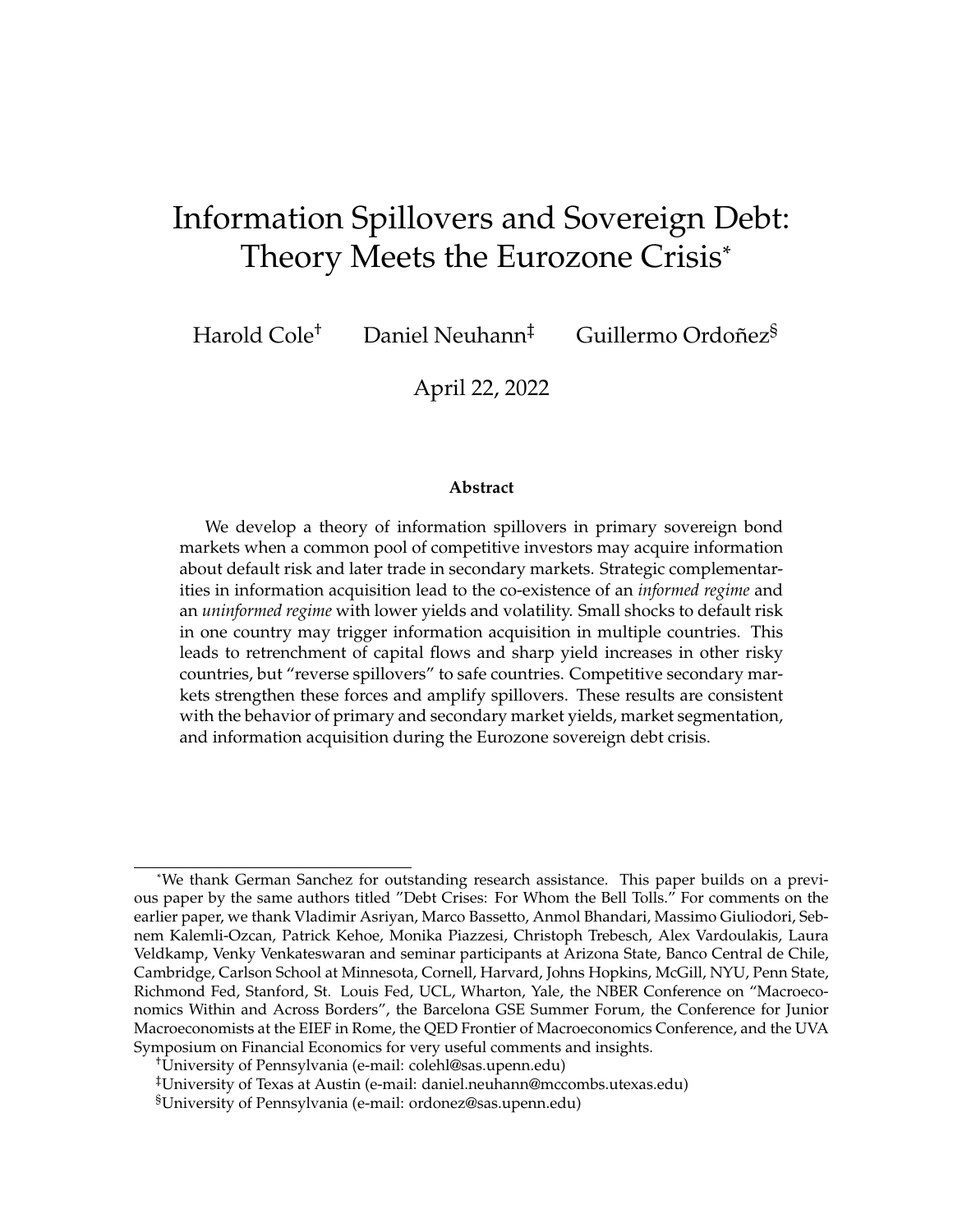- Auction Date: Date on which the auction is held.
- Maturity Date: Date on which the face value of the bond is paid to the investor.
- Effective Maturity: This variable highlights the distinction between new bond issuance (a new brand instrument is auctioned) and re-openings (a bond previously issued is auctioned). For example, a 9-month bond could be "re-opened" 6 month later. This implies the new issued bond will mature in 3 months, and both bonds will mature the same day. The effective date for the new issued bond will equal 3 months.
- Segment Maturity: In the previous example, this refers to the date of the original issuance. This implies that the segment maturity will equal 9 months for the reopened 3 month bond. The Segment maturity and the Effective Maturity will be same only for issuances of brand new bonds.
- Issuance Amount: Measured in euros. Total value of bonds auctioned.
- Bidded Amount: Measured in euros. Total value of bids by market participants in the auction. This variable potentially could be larger than the Issuance Amount, in which case the auctioneer creates a rule to allocate the auctioned resources.
- Alloted Amount: Measured in euros. Total value of the bonds effectively sold after the bid process is concluded. Normally if the Bidded Amount is larger than the Issuance Amount, the Alloted amount will equal the Issuance Amount. Otherwise it will equal the Bidded Amount.
- Weighted Average Price/Yield: A weighted average of all alloted (accepted) bids.
- Maximum Average Yield: It is the yield associated with the lowest accepted price .
- Minimum Average Yield: It is the yield associated with the highest accepted price.

In the paper we focus on discount Treasury Bills for Germany, Italy and Portugal. The specific names for the instrument in each country are:

- 1. **Germany:** Unverzinsliche Schatzanweisungen (Bubills).
- 2. **Italy:** Buoni Ordinari del Tesoro (BOTs).
- 3. **Portugal:** Bilhetes do Tesouro (BTs)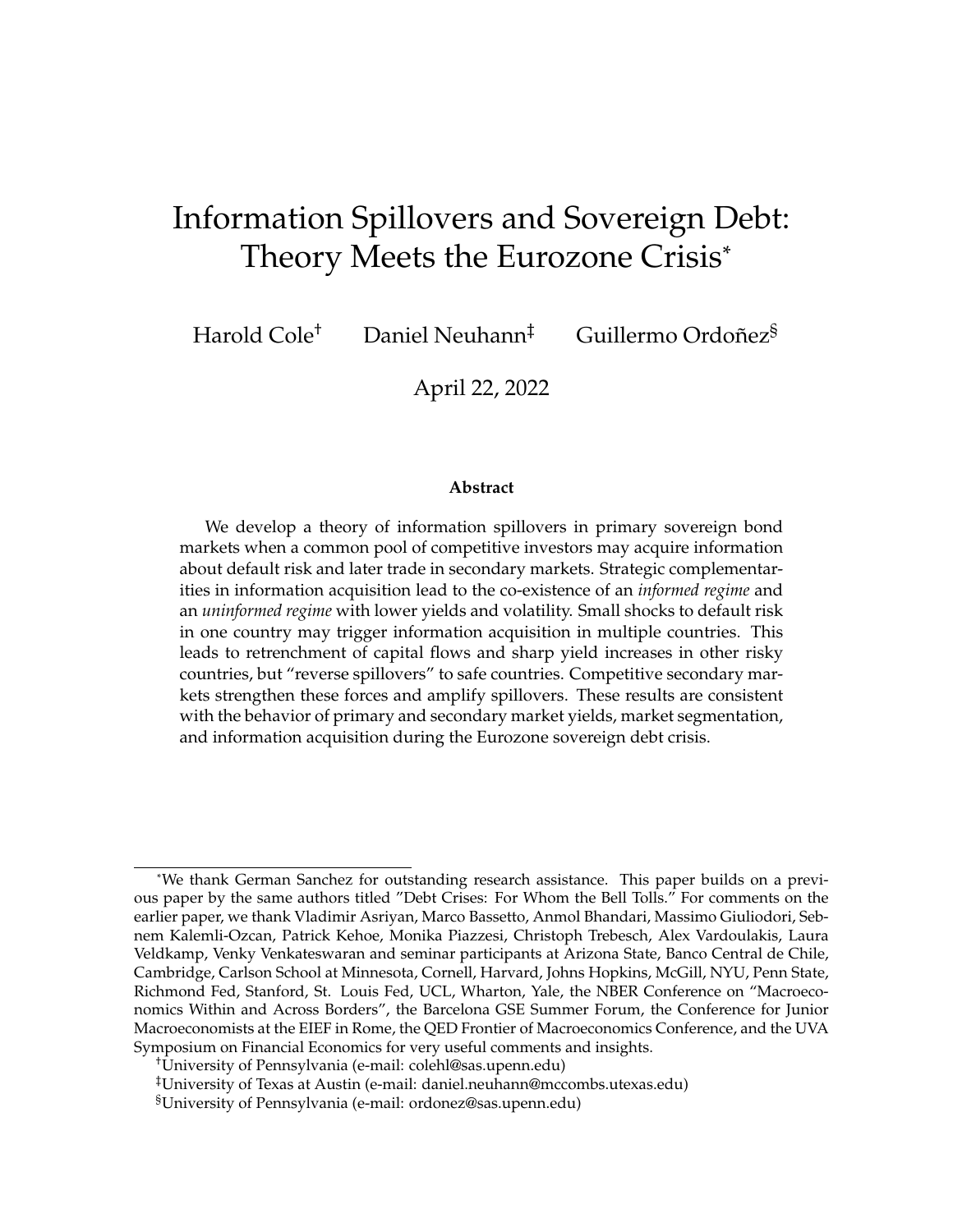Table 8 lists all the relevant variables and their availability for each particular instrument.

| Variable List - Auction       |           |              |            |  |  |  |
|-------------------------------|-----------|--------------|------------|--|--|--|
| Variables / Country           | Germany   | <b>Italy</b> | Portugal   |  |  |  |
|                               | (Bubills) | (BOTs)       | (BTs)      |  |  |  |
| Data Availability             | 2005-2020 | 2000-2021    | 2006-2021  |  |  |  |
| <b>Auction Date</b>           | З         | 3            | 3          |  |  |  |
| <b>Maturity Date</b>          | 3         | 3            | 3          |  |  |  |
| <b>Effective Maturity</b>     | 3         | 3            | 3          |  |  |  |
| <b>Segment Maturity</b>       | 3         | 3            | 3          |  |  |  |
| Issuance Amount (e)           | 3         | 3            | Incomplete |  |  |  |
| Bidded Amount $(e)$           | 3         | 3            |            |  |  |  |
| Alloted Amount $(e)$          | 3         | 3            | З          |  |  |  |
| Weighted Average Price        | 3         | 3            | 3          |  |  |  |
| Weighted Average Yield        | 3         | 3            | 3          |  |  |  |
| Maximum Average Yield         | 3         | 3            | 3          |  |  |  |
| Minimum Average Yield         |           | 3            | 3          |  |  |  |
| Competitive Bids (e)          | 3         |              | 3          |  |  |  |
| Non-Competitive Bids $(e)$    | 3         |              | 7          |  |  |  |
| Competitive Allotment (e)     |           |              | З          |  |  |  |
| Non-Competitive Allotment (e) |           |              | 3          |  |  |  |

Table 8: Primary Market Variables Availability by Country

Now we provide specific details about the auction protocol in each country. We provide the main source of information below, which we complement with more general details about participants in European auctions from the "European Primary Dealers Handbook", published by the Association for Financial Markets in Europe's (AFME): <https://www.afme.eu>.

### **C.1 Germany**

Data for Germany was taken from the Federal Republic of Germany's Finance Agency (Bundesrepublik Deutschland Finanzagentur GmbH), which is the central service provider for the Federal Republic of Germany's borrowing and debt management. They provide historical about auction results, $14$  and information about the operation and institutional details of auctions.<sup>15</sup>. We have complemented some of the informa-

<sup>14</sup>[https://www.deutsche-finanzagentur.de/en/institutional-investors/](https://www.deutsche-finanzagentur.de/en/institutional-investors/primary-market/auction-results/) [primary-market/auction-results/](https://www.deutsche-finanzagentur.de/en/institutional-investors/primary-market/auction-results/)

<sup>15</sup>[https://www.deutsche-finanzagentur.de/en/institutional-investors/](https://www.deutsche-finanzagentur.de/en/institutional-investors/primary-market/auction-results/) [primary-market/auction-results/](https://www.deutsche-finanzagentur.de/en/institutional-investors/primary-market/auction-results/)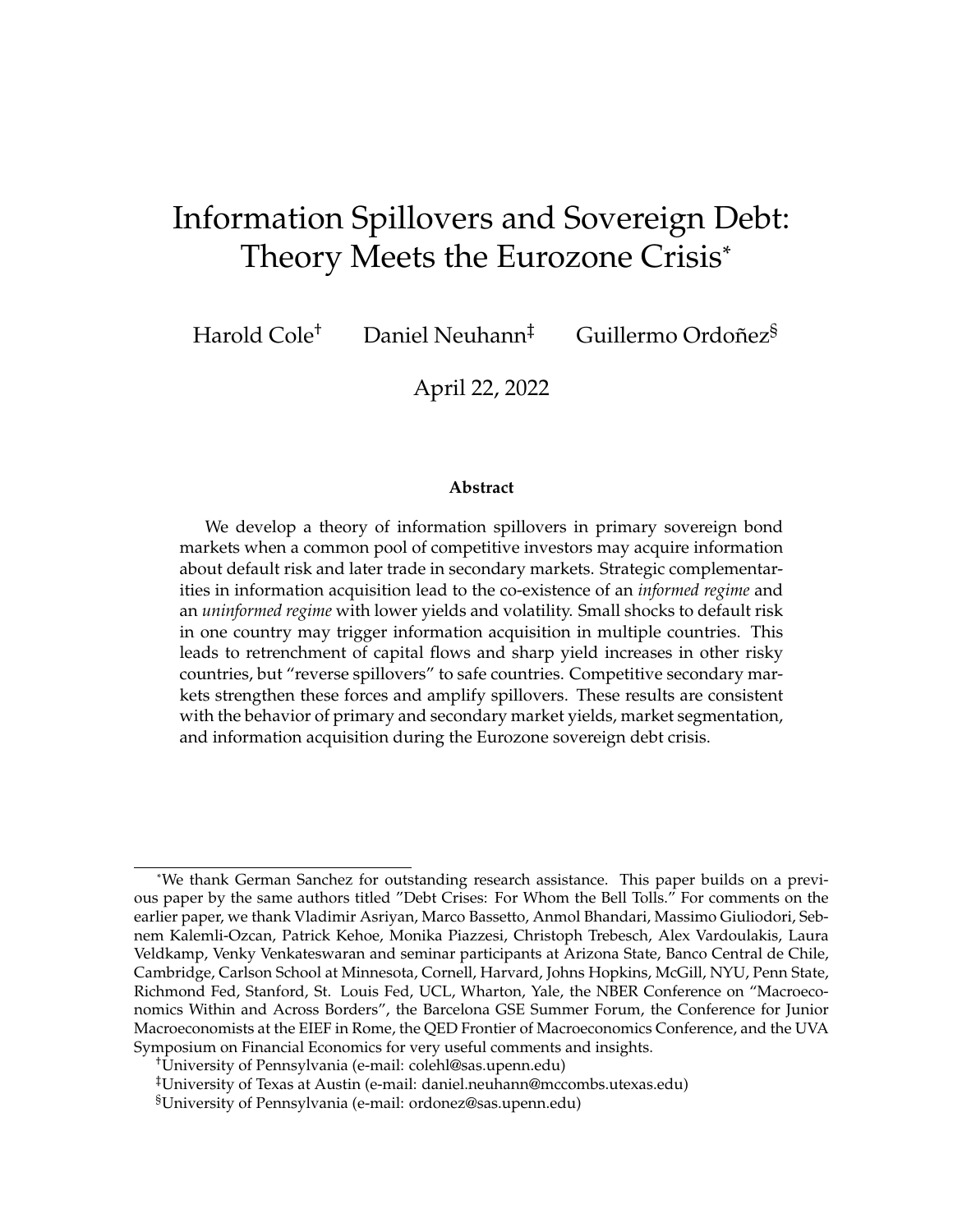tion with data from the Bundensbank.<sup>16</sup>

**Description of the Primary Market:** Federal bonds (Bunds), five-year Federal notes (Bobls), Federal Treasury notes (Schätze) and Treasury discount paper (Bubills) are issued through a tender procedure. They differ in their maturity, and interest, among other details. Importantly, the German government issues and taps securities for *all their long-and short-term borrowing via multi-price auctions.* For easy of comparison with other countries, in this paper we focus on short-term treasury discount paper, Bubills. These bonds (normally) have maturities of 6 and 12 months. The auctions for Bubills take place on Mondays with value date on the following Wednesday.

**Participants:** Only members of the Bund Issues Auction Group (Bietergruppe Bundesemissionen) may participate in the auctions directly. Membership is approved by the German Finance Agency on behalf of the German Government. The Auction Group is comprised of credit institutions, securities trading banks and securities trading firms. At the end of each year, the German Finance Agency publishes a ranking list of bidders' maturity-weighted shares in the allotted issue amounts. Members are expected to have a certain minimum placing power, i.e. at least 0.05% of the total maturity-weighted amounts allotted in the auctions in a calendar year  $17$ . Those member institutions that fail to reach the required minimum share of the total amount allotted are excluded from the Auction Group.

**Bidding Details:** Bids for Federal bonds, five-year Federal notes and Federal Treasury notes and Treasury discount paper must be for a par value of no less than e1 million or an integral multiple thereof and should state the price, as a percentage of the par value, at which the bidders are prepared to purchase. It is possible to make non-competitive bids and to submit several bids at different prices. In accordance to the multiple-price auction, bids which are above the lowest price accepted by the Federal Government will be allotted in full. Bids which are below the lowest accepted price will not be considered. Non-competitive bids are allotted at the weighted average price of the competitive bids accepted. Bidders are informed of the allotment immediately.

**Bund Bidding System (BBS):** The Deutsche Bundesbank provides the BBS (Bund Bidding System) as an electronic primary market platform. The allotted amounts are published in the Bund Bidding System (BBS) for the members of the Bund Issues Auction Group *on the day of the auction immediately after the allotment decision has been made*. The securities allotted are settled on the value date specified in the invitation to bid.

<sup>16</sup>[https://www.bundesbank.de/resource/blob/706804/599ea32756aa5d2d8c9493b8a](https://www.bundesbank.de/resource/blob/706804/599ea32756aa5d2d8c9493b8a028e886/mL/2007-07-public-sector-debt-data.pdf)028e886/ [mL/2007-07-public-sector-debt-data.pdf](https://www.bundesbank.de/resource/blob/706804/599ea32756aa5d2d8c9493b8a028e886/mL/2007-07-public-sector-debt-data.pdf)

 $176$ -month Bubills are weighted with a factor of 0.5, while 12-month Bubills are weighted with a factor of 1. Schätze, Bobls, ten-year Bunds and 30-year Bunds are weighted with the factors 4, 8, 15 and 25 respectively.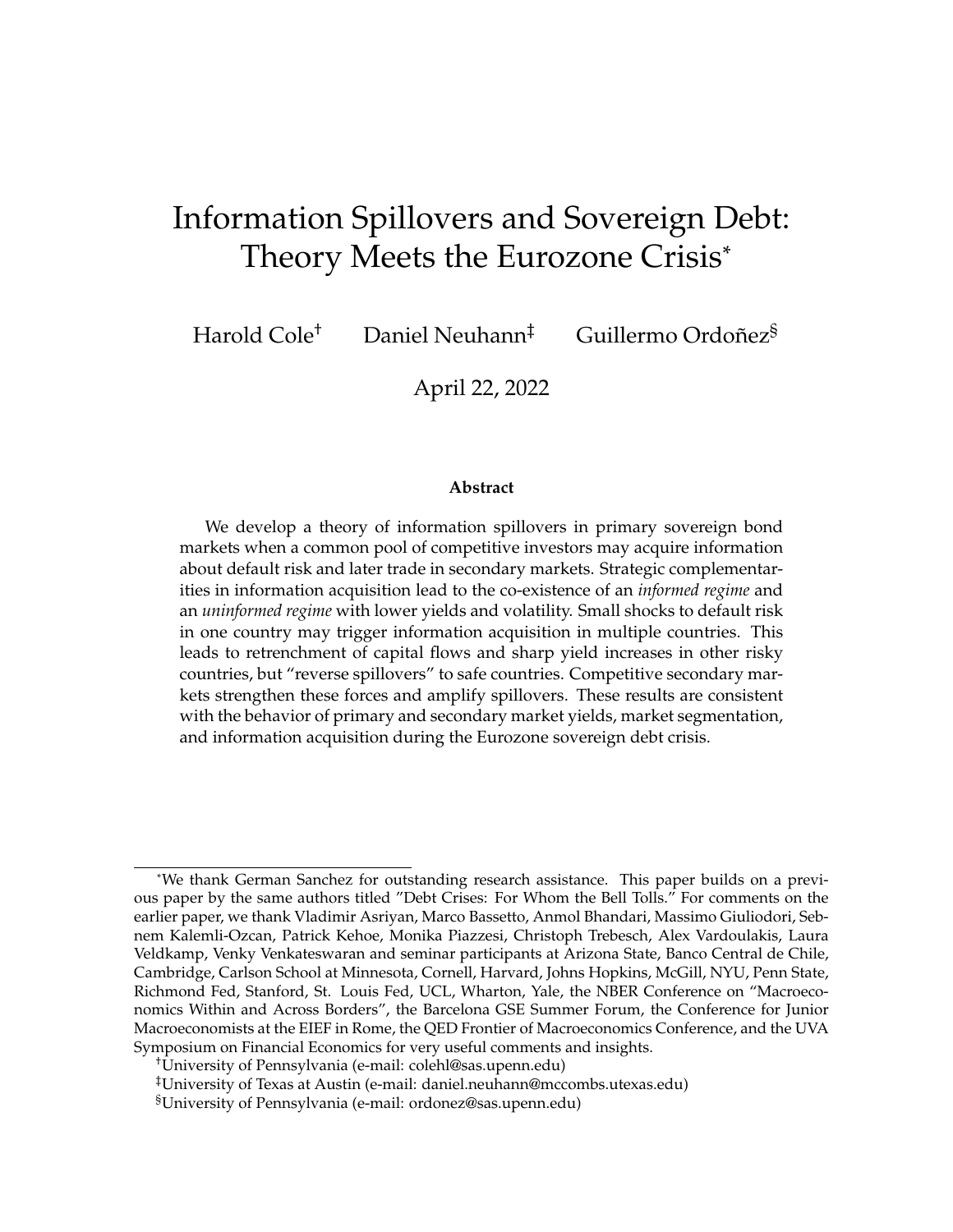### **C.2 Italy**

Data for Italy was taken from the Ministry of the Economy and Finance (Ministero dell'Economia e delle Finanze). The Ministry provides historical information about auction results, $18$  and information about the operation and institutional details of auctions. $1920$ 

**Description of the Primary Market:** The Ministry of the Economy and Finance sets out the issue of five categories of Government bonds available for both private and institutional investors on the domestic market: Treasury Bills (BOTs); Zero Coupon Bonds (CTZs); Treasury Certificates (CCTeus); Treasury Bonds (BTPs); Treasury Bonds Indexed to Eurozone Inflation (BTPeis); Treasury Bonds Indexed to Italian Inflation (BTPItalia). They differ in their maturity, interest, and importantly in the auction type.

The Italian Treasury makes use of two kinds of auction protocols for these instruments:

- 1. Multi-price auction on a yield basis are used for BOTs, with standard maturities of 3, 6, and 12 months.
- 2. Single-price auction, where the auction price and the quantity issued are determined discretionally by the Treasury within a pre-announced interval of amounts in issuance, are used for all medium-long terms bonds (zero-coupon, nominal fixed and floating rate, and inflation indexed bonds).

**Participants** Only Primary Dealers can participate in auctions. They also have exclusive access to reserved reopenings of Government bond auctions and exclusive participation in syndicated and US dollar issuances. These Dealers are called "Specialists" and must reside in the European Union, be a bank or an investment company, and operate on regulated markets and/or on wholesale multilateral trading systems whose registered office is in the EU. According to the Italian regulation, Primary Dealers should participate in the Government securities auctions with continuity and efficiency, and contribute to the efficiency of the secondary market. A necessary condition to maintain the qualification of a Specialist is the allocation at auction, on an annual basis, of a primary market quota equal to, at least, 3% of the total annual issuance through auctions by the Treasury  $21$ . Another index called the

<sup>18</sup>[http://www.dt.mef.gov.it/en/debito\\_pubblico/emissioni\\_titoli\\_di\\_stato\\_](http://www.dt.mef.gov.it/en/debito_pubblico/emissioni_titoli_di_stato_interni/risultati_aste/) [interni/risultati\\_aste/](http://www.dt.mef.gov.it/en/debito_pubblico/emissioni_titoli_di_stato_interni/risultati_aste/)

<sup>19</sup>[http://www.dt.mef.gov.it//export/sites/sitodt/modules/documenti\\_](http://www.dt.mef.gov.it//export/sites/sitodt/modules/documenti_en/debito_pubblico/specialisti_titoli_di_stato/Specialists_evaluation_criteria_-_year_2019.pdf)

[en/debito\\_pubblico/specialisti\\_titoli\\_di\\_stato/Specialists\\_evaluation\\_](http://www.dt.mef.gov.it//export/sites/sitodt/modules/documenti_en/debito_pubblico/specialisti_titoli_di_stato/Specialists_evaluation_criteria_-_year_2019.pdf) [criteria\\_-\\_year\\_2019.pdf](http://www.dt.mef.gov.it//export/sites/sitodt/modules/documenti_en/debito_pubblico/specialisti_titoli_di_stato/Specialists_evaluation_criteria_-_year_2019.pdf)

<sup>&</sup>lt;sup>20</sup>[http://www.dt.mef.gov.it/en/debito\\_pubblico/titoli\\_di\\_stato/quali\\_sono\\_](http://www.dt.mef.gov.it/en/debito_pubblico/titoli_di_stato/quali_sono_titoli/bot/) [titoli/bot/](http://www.dt.mef.gov.it/en/debito_pubblico/titoli_di_stato/quali_sono_titoli/bot/)

 $21$ Values of 0.5, 1, and 2 are assigned to BOTs for 3, 6, and 12 months, respectively. Greater coefficients are obtained from longer maturity instruments like the BTPs of 20, 30, and 50 years which give scores of 13, 15, and 20, respectively.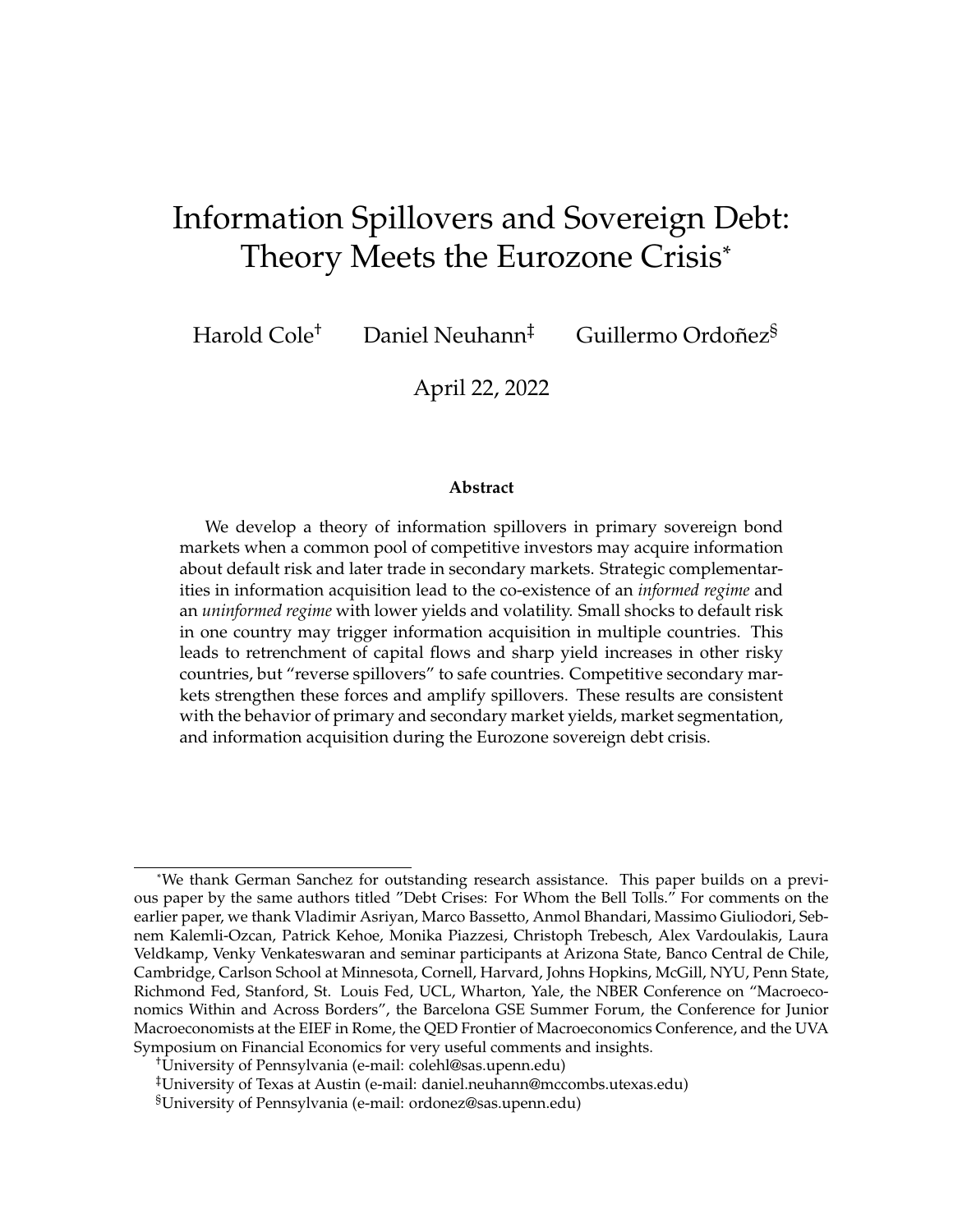"Continuity of participation in auctions" parameter is an indicator that penalize those Specialists that more frequently did not achieve the minimum level of participation.

**Bidding Details** Authorized dealers can place up to five bids, using the National Interbank Network. until 11a.m of the auction day. Presently, the settlement date for all Government bonds is two business days following the auction date (T+2). For BOTs this usually coincides with the maturity of corresponding bonds, so as to facilitate reinvestment. In Italy, unlike in many other countries, dealers place their bids in yields, not prices. Their yields must differ by at least one thousandth of one percent, and must be of at least e1.5 million and at most the entire quantity offered by the Treasury at the auction. The minimum denomination for investors is  $\epsilon$ 1,000. If bids at the final awarded yield cannot be completely satisfied, they are divided proportionally, rounding off when needed.<sup>22</sup>

#### **C.3 Portugal**

Data for Portugal was taken from the Portuguese Treasury and Debt Management Agency (IGCP - Agência de Gestão da Tesouraria e da Dívida Pública). The Agency provides historical infomration about auctions results, $^{23}$  and information about the operation and institutional details of auctions.24

**Description of the Primary Market:** The IGCP issues various kind of debt instruments: Fixed rate Bonds (OT), Treasury Bills (BT), Floating Rate Bonds (OTRV), Saving Certificates  $(CA)$  and Treasury Certificates  $(CT)$ , among others. The Obrigações do Tesouro (OT) are the main instrument used by the Republic of Portugal to satisfy its borrowing requirements. OTs are medium- and long-term book-entry securities issued by syndication, auction or by tap. These instruments are released every quarter, and auctioned through single/uniform auction protocols. In this paper we focus on Treasury Bill (BT) instruments, which are short-term securities with a face value of one euro and are issued with maturities of 3, 6, and 12 months. Importantly, *the IGCP uses the multi-price auction method for BTs.*

**Participants:** Participation in BT auctions is confined to institutions that have been granted the status of Treasury Bill Specialist (EBT)<sup>25</sup>. These Primary Dealers are entitled to exclusive access to the facilities created by the IGCP to support the market, such as the BT repo window of last resort, among others. Treasury Bill Specialists are bound to actively participate in BT auctions, by bidding regularly under normal market conditions and by subscribing to a share no lower than 2% of the amount

 $22$ To avoid that the weighted average yield is negatively influenced by bids made at yields that are not in line with the market, a minimum acceptable (or safeguard) yield is calculated.

<sup>23</sup><https://www.igcp.pt/en/1-4-399/auctions/bt-auctions/>

<sup>&</sup>lt;sup>24</sup>[https://www.igcp.pt/fotos/editor2/2015/Legislacao/Instrucao\\_BT\\_1\\_2015\\_](https://www.igcp.pt/fotos/editor2/2015/Legislacao/Instrucao_BT_1_2015_UK.pdf) [UK.pdf](https://www.igcp.pt/fotos/editor2/2015/Legislacao/Instrucao_BT_1_2015_UK.pdf)

 $25$ Notice that for Portugal, the list of the Primary Dealers for the Bond Market (OT) might differ from that of the Primary Dealers / Specialists in the Treasury Bills market (EBT).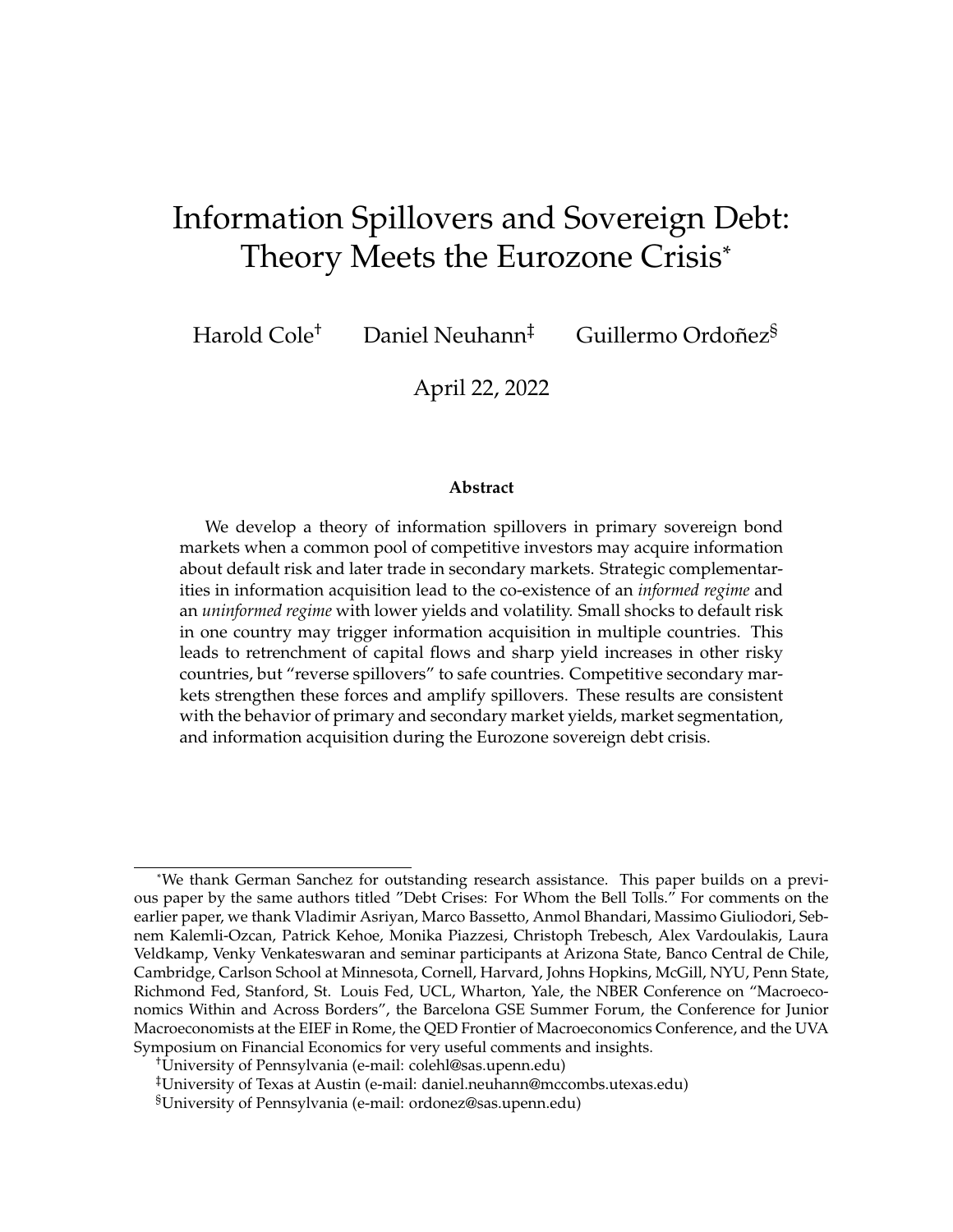placed in the competitive phase of auctions. They should also participate actively in the secondary market of Treasury Bills (BT), by maintaining a share of no less than 2% of the turnover of this market segment. Primary Dealers are ranked based on the EBT Performance Appraisal Index, which is constructed considering their participation in both primary and secondary markets.

**Bidding Details:** BT auctions can be held on the 1st or (usually) 3rd Wednesday of each month. The specific details for each auction are announced directly to the Treasury Bill Specialists (EBT) and to the market, up to three days before the auction date. Settlement takes place two working days after the auction date (T+2). BT auctions are supported by an electronic system: the Bloomberg Auction System (BAS) and follow a multi-price auction model.

In the competitive phase, each participant may submit a maximum of five bids per line, in multiples of e1 million, the total of which cannot exceed the indicative amount of the auction, divided by the number of lines. Should the total amount of bids exceed the amount that the IGCP decided to place in the auction, the bids with a rate equal to the cut-off rate are allotted on a pro-rata basis (according to  $\in$ 1,000 lots). The IGCP may decide to place an amount up to one-third higher than that announced. The auction results are announced up to 15 minutes after that time, usually in the three-minute period following the deadline. The non-competitive phase amounts to a maximum of 40% of the amount allocated at the competitive auction. The competitive phase of auctions will end at 10.30a.m (11.30a.m CET) and the period for the submission of bids for the non-competitive phase will end at 10.30p.m (11.30p.m CET) of the following business day.

### **D Details on Secondary Market Institutions and Data**

The yields for the Treasury Bills of the three countries, traded daily on secondary markets, were obtained from Bloomberg. Table 9 shows the availability of the data by country and by instrument, and the corresponding Bloomberg tickers. As clear from the table, and for availability reasons, we will focus on 6-month and 12-month T-bills.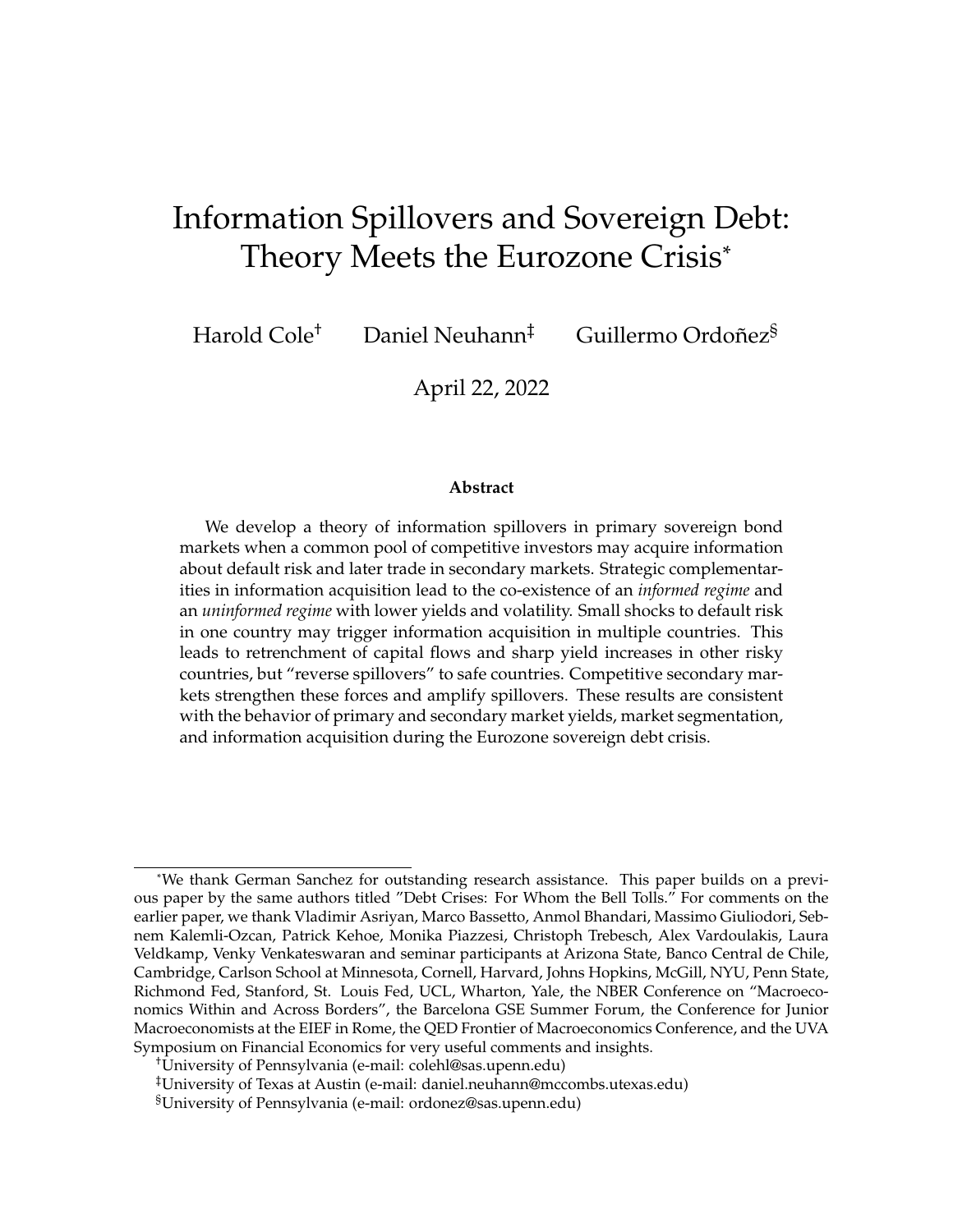| Variable List - Auction |                         |           |             |           |               |           |
|-------------------------|-------------------------|-----------|-------------|-----------|---------------|-----------|
| Instrument /            | <b>Germany (Bubill)</b> |           | Italy (BOT) |           | Portugal (BT) |           |
| Country                 | Ticker                  | Period    | Ticker      | Period    | Ticker        | Period    |
| 3-month T-bill          |                         |           |             |           | GTPTE3M       | 2004-2021 |
|                         |                         |           |             |           | Govt          |           |
| 6-month T-bill          | GTDEM6M                 | 2002-2021 | GTITL6M     | 2006-2021 | GTPTE6M       | 2004-2021 |
|                         | Govt                    |           | Govt        |           | Govt          |           |
| 12-month T-bill         | GTDEM12M                | 1997-2021 | GTITL1Y     | 2006-2021 | GTPTE1Y       | 2002-2021 |
|                         | Govt                    |           | Govt        |           | Govt          |           |

Table 9: Secondary Market Variables Availability by Country

In what follows we discuss the requirements for participation of Primary Dealers in secondary markets in each of the three countries we consider.

#### **D.1 Germany**

Nominal and inflation-linked German government securities as well as bills are traded on German stock exchanges, numerous international electronic trading platforms and on the over-the-counter (OTC) market. Unlike many other countries, the German Primary Dealers do not have strict market maker obligations, especially in the secondary market.<sup>26</sup> At the end of 2020, Bubills made up  $\epsilon$ 113,5 bn of Federal securities outstanding in the secondary market (incl. inflation-linked securities). This corresponds to a share of about 8% of the volume of all outstanding Federal securities.

### **D.2 Italy**

The Treasury does not directly set specific quoting obligations for Primary Dealers (i.e., Specialists) on the market. According to the current Italian framework, the Treasury must evaluate the Specialists on quote-driven regulated markets, on a relative basis monitoring certain parameters such as the quotation quality index.<sup>27</sup> Other indices used to evaluate Specialists include cash traded volumes parameter, depth contribution indices, repo traded volumes, etc.

 $^{26}$ In 2005, the German Finance Agency established a reporting system regarding the secondary market activities of the members of the Bund Issues Auction Group in marketable German Federal securities. The members of the Bund Issues Auction Group provide information on prices, trade volumes, and counterparty data to the Finance Agency.

 $27$ The quotation quality index (QQI) is an indicator based on high frequency snapshots, made on each market day for each Specialist. For each snapshot, the ranking of the Specialist is made with respect to the best ranked Specialist, both for the bid and ask sides for each traded instrument. The index rewards more those dealers that continuously show the best prices both for the bid and the ask sides. Lower QQI values, which indicate an average overall positioning closer to the best prices, denote a better performance. The daily rankings relative to each bond are then aggregated (simple average) by classes of bonds.